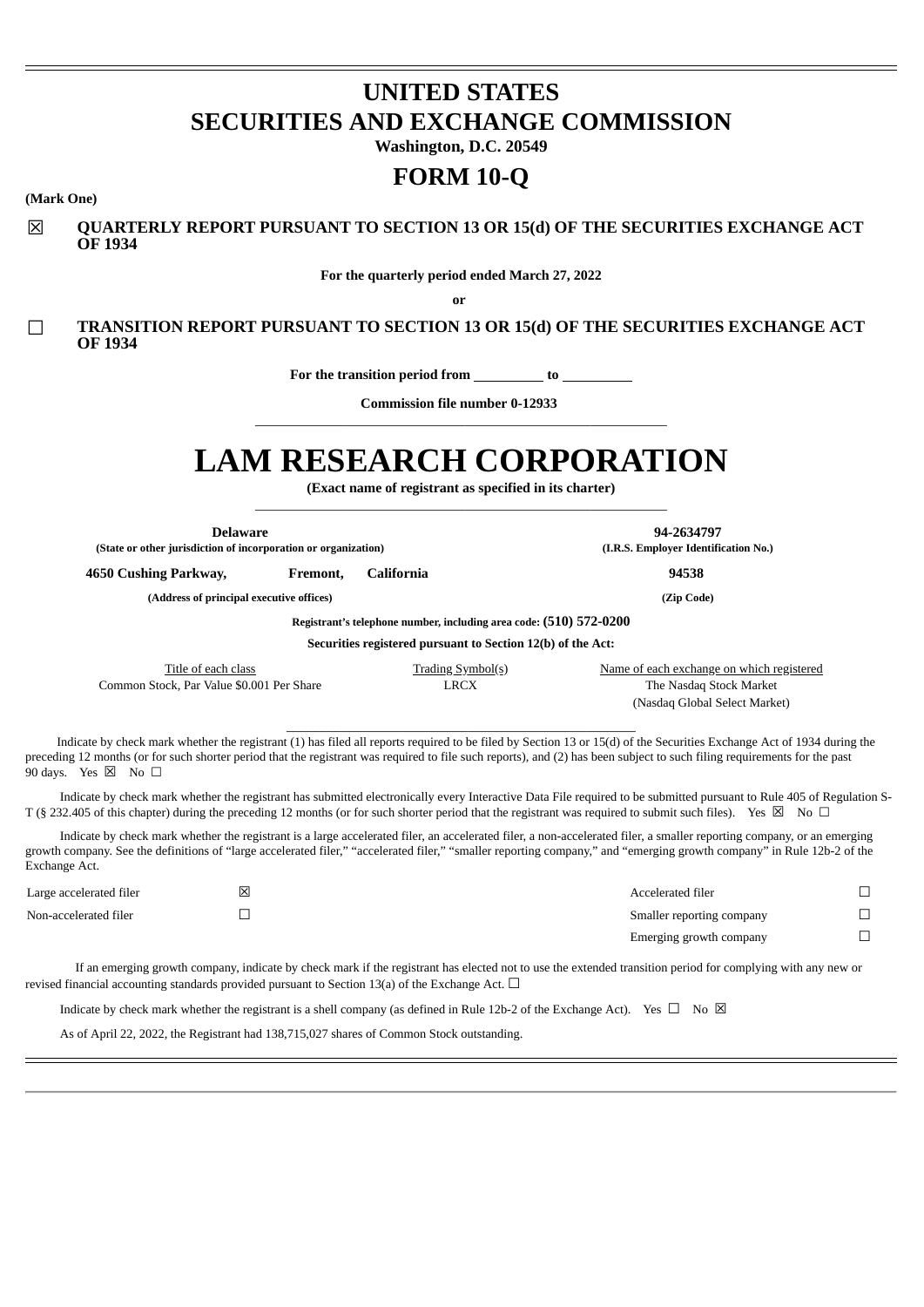## **LAM RESEARCH CORPORATION**

## **TABLE OF CONTENTS**

## **PART I. Financial [Information](#page-1-0)**

**Page No.**

| Item 1.  | <b>Financial Statements (Unaudited):</b>                                                                                |    |
|----------|-------------------------------------------------------------------------------------------------------------------------|----|
|          | Condensed Consolidated Statements of Operations for the three and nine months ended March 27, 2022 and March 28, 2021   | 3  |
|          | Condensed Consolidated Statements of Comprehensive Income for the three and nine months ended March 27, 2022, and       |    |
|          | <b>March 28, 2021</b>                                                                                                   | 4  |
|          | Condensed Consolidated Balance Sheets as of March 27, 2022, and June 27, 2021                                           | 5  |
|          | Condensed Consolidated Statements of Cash Flows for the nine months ended March 27, 2022, and March 28, 2021            | 6  |
|          | Condensed Consolidated Statements of Stockholders' Equity for the three and nine months ended March 27, 2022, and March |    |
|          | 28, 2021                                                                                                                |    |
|          | <b>Notes to Condensed Consolidated Financial Statements</b>                                                             | 9  |
| Item 2.  | <b>Management's Discussion and Analysis of Financial Condition and Results of Operations</b>                            | 27 |
| Item 3.  | <b>Quantitative and Qualitative Disclosures about Market Risk</b>                                                       | 33 |
| Item 4.  | <b>Controls and Procedures</b>                                                                                          | 34 |
|          |                                                                                                                         |    |
|          | <b>PART II. Other Information</b>                                                                                       |    |
| Item 1.  | <b>Legal Proceedings</b>                                                                                                | 34 |
| Item 1A. | <b>Risk Factors</b>                                                                                                     | 35 |
| Item 2.  | <b>Unregistered Sales of Equity Securities and Use of Proceeds</b>                                                      | 48 |
| Item 3.  | <b>Defaults Upon Senior Securities</b>                                                                                  | 48 |
| Item 4.  | <b>Mine Safety Disclosures</b>                                                                                          | 48 |
| Item 5.  | <b>Other Information</b>                                                                                                | 49 |

- Item 6. Annual [Exhibits](#page-48-0) [50](#page-48-0) annual Exhibits 50 annual Exhibits 50 annual Exhibits 50 annual Exhibits 50 annual Exhibits 50 annual Exhibits 50 annual Exhibits 50 annual Exhibits 50 annual Exhibits 50 annual Exhibits 50 annua
- <span id="page-1-0"></span>**[Signatures](#page-49-0)** [51](#page-49-0)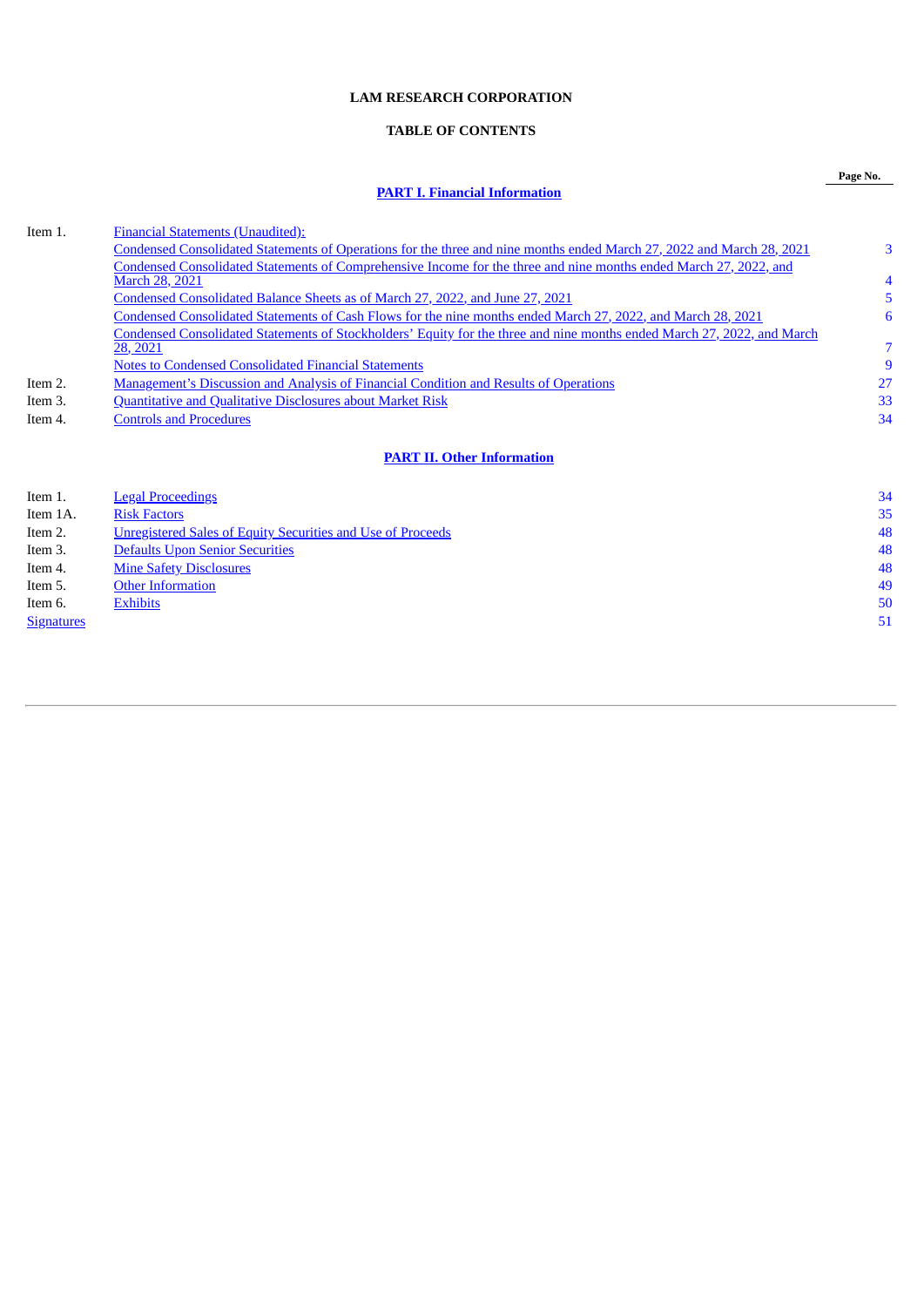## **PART I. FINANCIAL INFORMATION**

## <span id="page-2-1"></span><span id="page-2-0"></span>**ITEM 1. Financial Statements**

## **LAM RESEARCH CORPORATION CONDENSED CONSOLIDATED STATEMENTS OF OPERATIONS (in thousands, except per share data) (unaudited)**

|                                                  |    | <b>Three Months Ended</b> |              |                   |     | <b>Nine Months Ended</b> |               |                   |  |  |  |
|--------------------------------------------------|----|---------------------------|--------------|-------------------|-----|--------------------------|---------------|-------------------|--|--|--|
|                                                  |    | March 27,<br>2022         |              | March 28,<br>2021 |     | March 27,<br>2022        |               | March 28,<br>2021 |  |  |  |
| Revenue                                          | \$ | 4,060,416                 | $\mathbb{S}$ | 3,847,654         | \$  | 12,591,485               | <sup>\$</sup> | 10,480,971        |  |  |  |
| Cost of goods sold                               |    | 2,243,791                 |              | 2,067,523         |     | 6,820,190                |               | 5,590,866         |  |  |  |
| Gross margin                                     |    | 1,816,625                 |              | 1,780,131         |     | 5,771,295                |               | 4,890,105         |  |  |  |
| Research and development                         |    | 407,120                   |              | 381,120           |     | 1,193,091                |               | 1,111,659         |  |  |  |
| Selling, general, and administrative             |    | 217,408                   |              | 203,703           |     | 675,735                  |               | 612,350           |  |  |  |
| Total operating expenses                         |    | 624,528                   |              | 584,823           |     | 1,868,826                |               | 1,724,009         |  |  |  |
| Operating income                                 |    | 1,192,097                 |              | 1,195,308         |     | 3,902,469                |               | 3,166,096         |  |  |  |
| Other income (expense), net                      |    | (57, 402)                 |              | (35, 320)         |     | (68,260)                 |               | (104, 053)        |  |  |  |
| Income before income taxes                       |    | 1,134,695                 |              | 1,159,988         |     | 3,834,209                |               | 3,062,043         |  |  |  |
| Income tax expense                               |    | (112, 917)                |              | (88, 867)         |     | (437, 857)               |               | (298, 242)        |  |  |  |
| Net income                                       | S. | 1,021,778                 | \$           | 1,071,121         | \$. | 3,396,352                | \$            | 2,763,801         |  |  |  |
| Net income per share:                            |    |                           |              |                   |     |                          |               |                   |  |  |  |
| <b>Basic</b>                                     | \$ | 7.34                      | \$           | 7.51              | S   | 24.17                    | \$            | 19.20             |  |  |  |
| Diluted                                          |    | 7.30                      |              | 7.41              |     | 24.02                    |               | 18.94             |  |  |  |
| Number of shares used in per share calculations: |    |                           |              |                   |     |                          |               |                   |  |  |  |
| <b>Basic</b>                                     |    | 139,229                   |              | 142,676           |     | 140,534                  |               | 143,925           |  |  |  |
| <b>Diluted</b>                                   |    | 140,057                   |              | 144,609           |     | 141,400                  |               | 145,923           |  |  |  |

<span id="page-2-2"></span>See Notes to Condensed Consolidated Financial Statements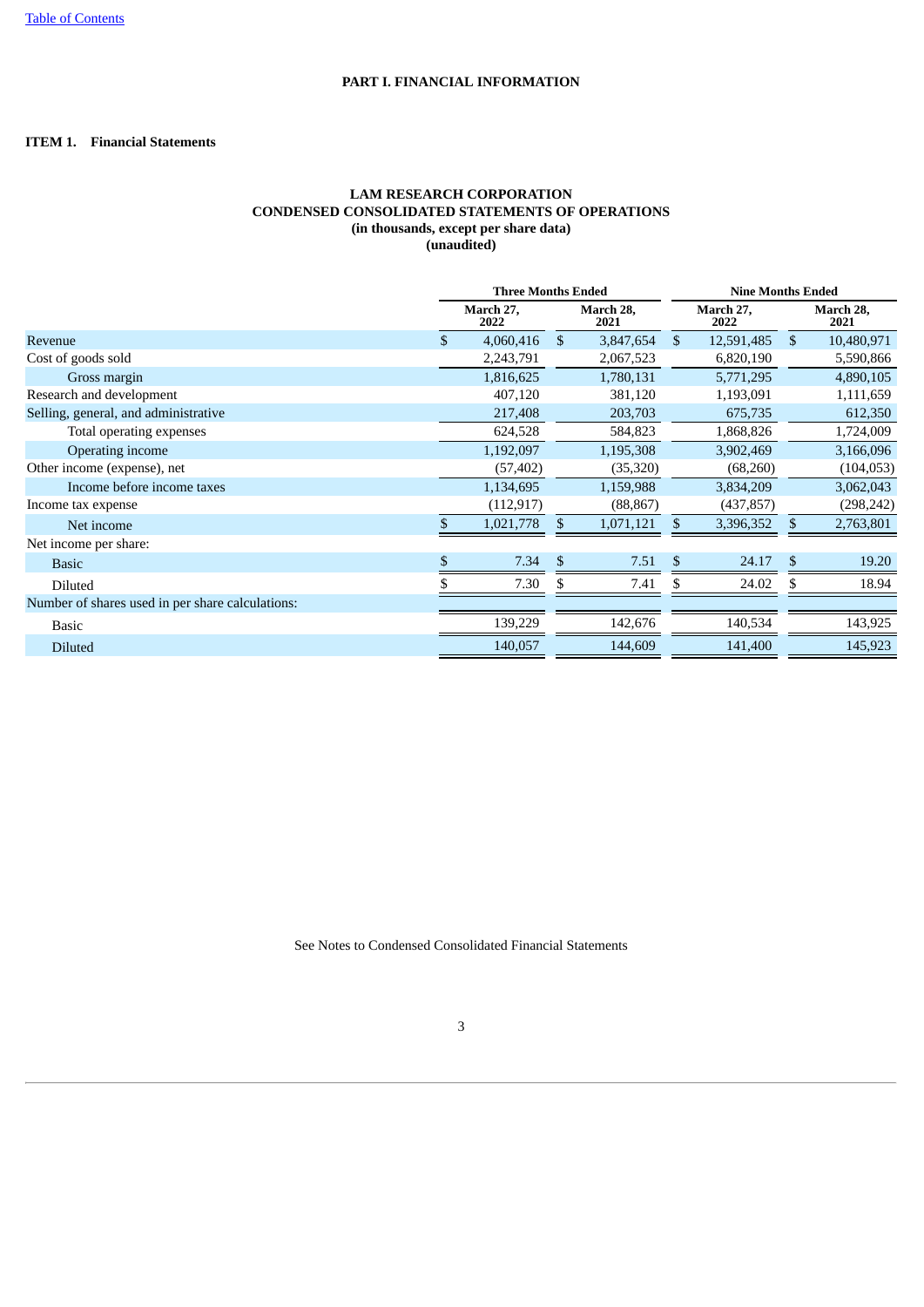## **LAM RESEARCH CORPORATION CONDENSED CONSOLIDATED STATEMENTS OF COMPREHENSIVE INCOME (in thousands) (unaudited)**

|                                                           | <b>Three Months Ended</b> |                   | <b>Nine Months Ended</b> |  |                   |
|-----------------------------------------------------------|---------------------------|-------------------|--------------------------|--|-------------------|
|                                                           | March 27,<br>2022         | March 28,<br>2021 | March 27,<br>2022        |  | March 28,<br>2021 |
| Net income                                                | 1,021,778                 | 1,071,121         | 3,396,352                |  | 2,763,801         |
| Other comprehensive income (loss), net of tax:            |                           |                   |                          |  |                   |
| Foreign currency translation adjustment                   | (14,958)                  | (13,701)          | (28, 810)                |  | 20,231            |
| Cash flow hedges:                                         |                           |                   |                          |  |                   |
| Net unrealized gains during the period                    | 12,506                    | 8,024             | 16,293                   |  | 12,546            |
| Net (gains) losses reclassified into net income           | (5,759)                   | (207)             | (17,205)                 |  | 843               |
|                                                           | 6,747                     | 7,817             | (912)                    |  | 13,389            |
| Available-for-sale investments:                           |                           |                   |                          |  |                   |
| Net unrealized losses during the period                   | (1,333)                   | (1,623)           | (4,523)                  |  | (3,667)           |
| Net (gains) losses reclassified into net income           | (34)                      | 162               | 1,456                    |  | 727               |
|                                                           | (1,367)                   | (1,461)           | (3,067)                  |  | (2,940)           |
| Defined benefit plans, net change in unrealized component | 58                        | 174               | (749)                    |  | 234               |
| Other comprehensive (loss) income, net of tax             | (9,520)                   | (7,171)           | (33,538)                 |  | 30,914            |
| Comprehensive income                                      | 1,012,258                 | 1,063,950         | 3,362,814                |  | 2.794.715         |

<span id="page-3-0"></span>See Notes to Condensed Consolidated Financial Statements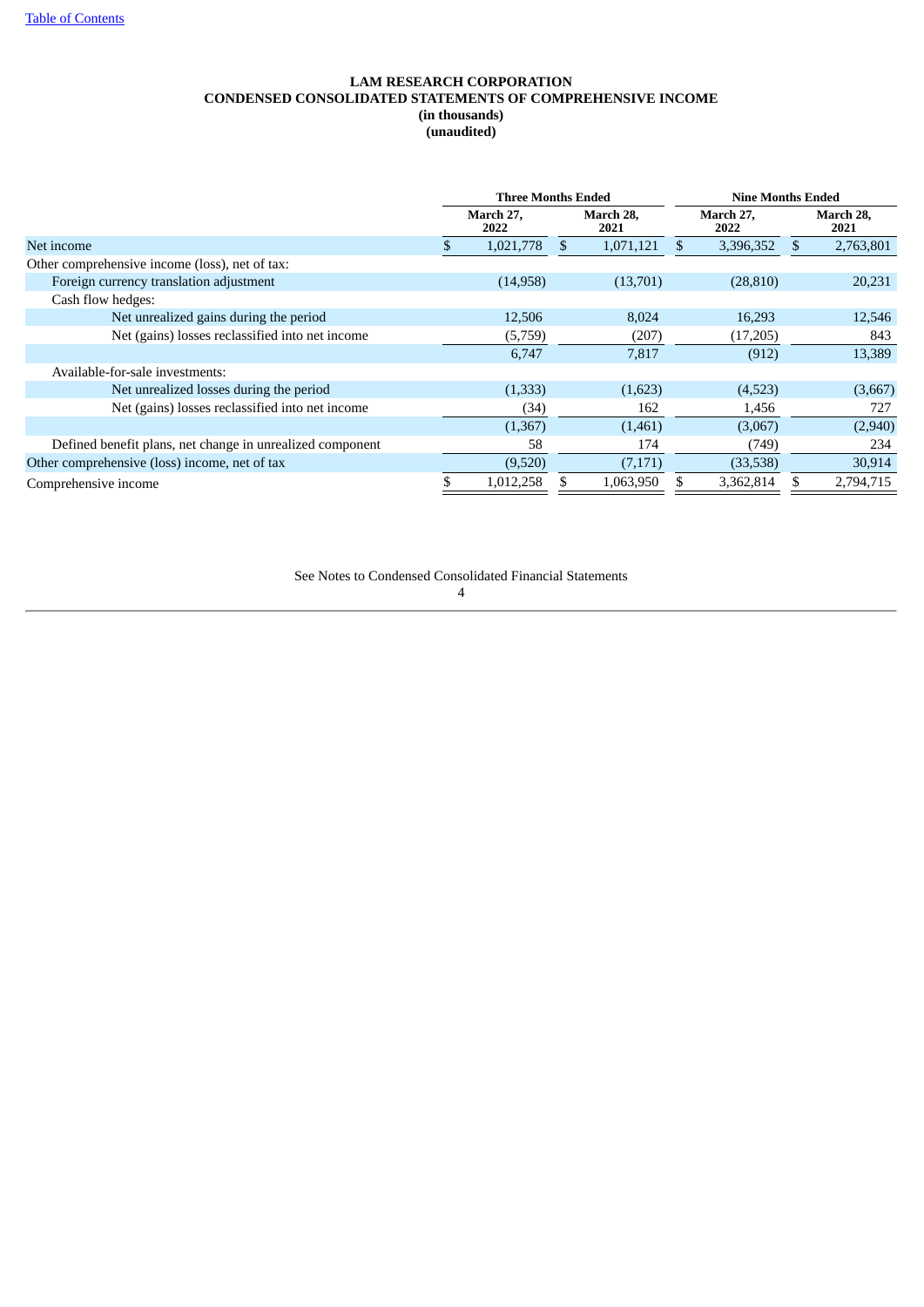## **LAM RESEARCH CORPORATION CONDENSED CONSOLIDATED BALANCE SHEETS (in thousands, except per share data)**

|                                                                                                                                                                                                                            |              | March 27.<br>2022 |              | <b>June 27,</b><br>2021 |
|----------------------------------------------------------------------------------------------------------------------------------------------------------------------------------------------------------------------------|--------------|-------------------|--------------|-------------------------|
|                                                                                                                                                                                                                            |              | (unaudited)       |              | (1)                     |
| <b>ASSETS</b>                                                                                                                                                                                                              |              |                   |              |                         |
| Cash and cash equivalents                                                                                                                                                                                                  | \$           | 4,194,719         | \$           | 4,418,263               |
| Investments                                                                                                                                                                                                                |              | 160,072           |              | 1,310,872               |
| Accounts receivable, less allowance of \$5,602 as of March 27, 2022, and \$5,255 as of June 27, 2021                                                                                                                       |              | 3,702,320         |              | 3,026,430               |
| Inventories                                                                                                                                                                                                                |              | 3,479,332         |              | 2,689,294               |
| Prepaid expenses and other current assets                                                                                                                                                                                  |              | 351,658           |              | 207,528                 |
| Total current assets                                                                                                                                                                                                       |              | 11,888,101        |              | 11,652,387              |
| Property and equipment, net                                                                                                                                                                                                |              | 1,561,875         |              | 1,303,479               |
| Restricted cash and investments                                                                                                                                                                                            |              | 251,036           |              | 252,487                 |
| Goodwill                                                                                                                                                                                                                   |              | 1,513,729         |              | 1,490,134               |
| Intangible assets, net                                                                                                                                                                                                     |              | 113,306           |              | 132,365                 |
| Other assets                                                                                                                                                                                                               |              | 1,260,984         |              | 1,061,300               |
| <b>Total assets</b>                                                                                                                                                                                                        | \$           | 16,589,031        | $\mathbb{S}$ | 15,892,152              |
| LIABILITIES AND STOCKHOLDERS' EQUITY                                                                                                                                                                                       |              |                   |              |                         |
| Trade accounts payable                                                                                                                                                                                                     | \$           | 1,007,026         | \$           | 829,710                 |
| Accrued expenses and other current liabilities                                                                                                                                                                             |              | 1,634,917         |              | 1,719,483               |
| Deferred profit                                                                                                                                                                                                            |              | 1,545,109         |              | 967,325                 |
| Current portion of long-term debt and finance lease obligations                                                                                                                                                            |              | 7,689             |              | 11,349                  |
| <b>Total current liabilities</b>                                                                                                                                                                                           |              | 4,194,741         |              | 3,527,867               |
| Long-term debt and finance lease obligations, less current portion                                                                                                                                                         |              | 5,000,657         |              | 4,990,333               |
| Income taxes payable                                                                                                                                                                                                       |              | 916,668           |              | 948,037                 |
| Other long-term liabilities                                                                                                                                                                                                |              | 450,475           |              | 398,727                 |
| <b>Total liabilities</b>                                                                                                                                                                                                   |              | 10,562,541        |              | 9,864,964               |
| Commitments and contingencies                                                                                                                                                                                              |              |                   |              |                         |
| Stockholders' equity:                                                                                                                                                                                                      |              |                   |              |                         |
| Preferred stock, at par value of \$0.001 per share; authorized, 5,000 shares, none outstanding                                                                                                                             |              |                   |              |                         |
| Common stock, at par value of \$0.001 per share; authorized, 400,000 shares as of March 27, 2022 and June 27,<br>2021; issued and outstanding, 138,707 shares as of March 27, 2022, and 142,501 shares as of June 27, 2021 |              | 139               |              | 143                     |
| Additional paid-in capital                                                                                                                                                                                                 |              | 7,289,393         |              | 7,052,962               |
| Treasury stock, at cost; 155,323 shares as of March 27, 2022, and 150,766 shares as of June 27, 2021                                                                                                                       |              | (18,616,780)      |              | (15,646,701)            |
| Accumulated other comprehensive loss                                                                                                                                                                                       |              | (97, 666)         |              | (64, 128)               |
| Retained earnings                                                                                                                                                                                                          |              | 17,451,404        |              | 14,684,912              |
| Total stockholders' equity                                                                                                                                                                                                 |              | 6,026,490         |              | 6,027,188               |
| Total liabilities and stockholders' equity                                                                                                                                                                                 | $\mathbb{S}$ | 16,589,031        | $\mathbb{S}$ | 15,892,152              |

<span id="page-4-0"></span>(1) Derived from audited financial statements

See Notes to Condensed Consolidated Financial Statements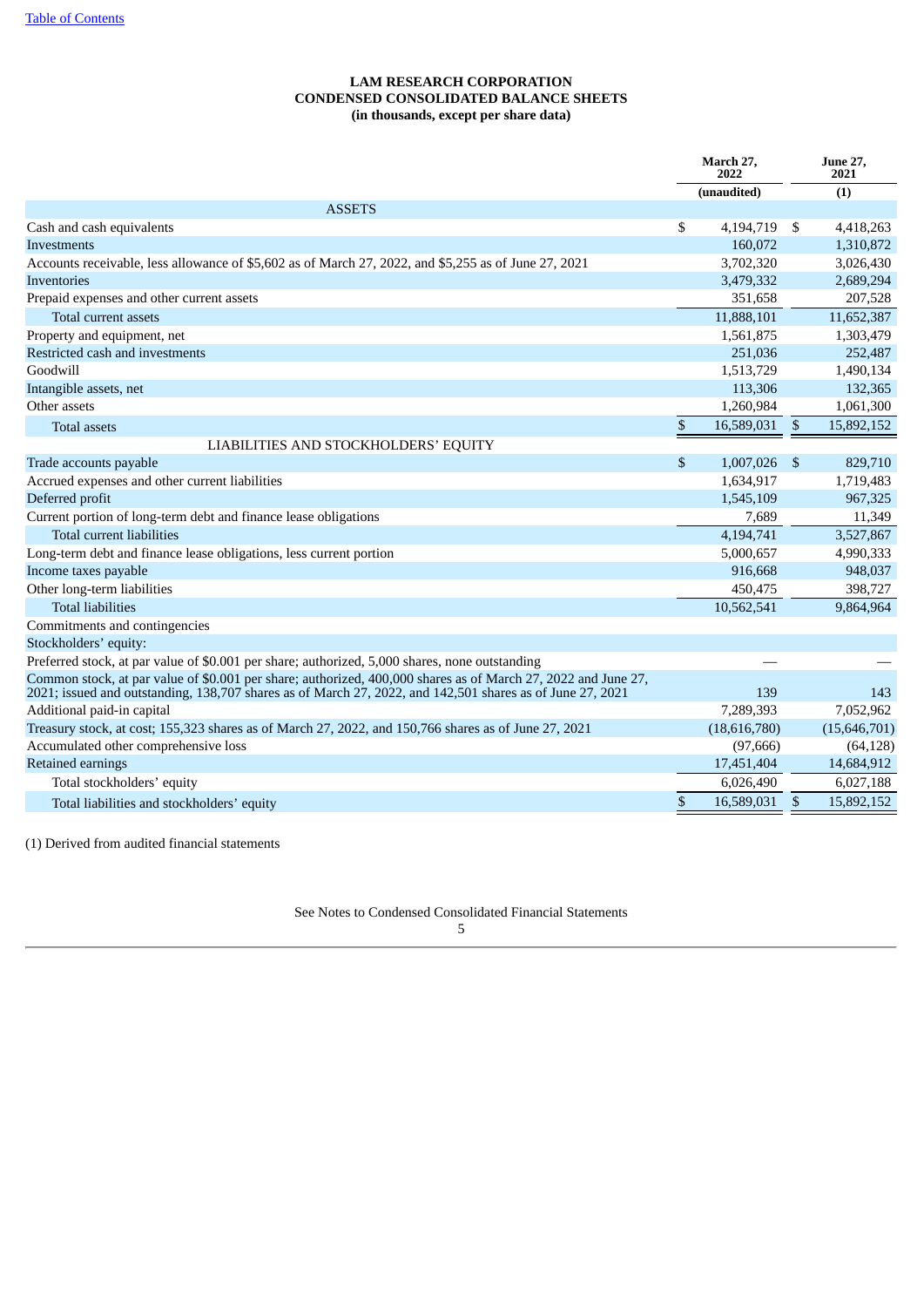## **LAM RESEARCH CORPORATION CONDENSED CONSOLIDATED STATEMENTS OF CASH FLOWS (in thousands) (unaudited)**

|                                                                                   | <b>Nine Months Ended</b> |                   |
|-----------------------------------------------------------------------------------|--------------------------|-------------------|
|                                                                                   | March 27,<br>2022        | March 28,<br>2021 |
| CASH FLOWS FROM OPERATING ACTIVITIES:                                             |                          |                   |
| Net income                                                                        | 3,396,352                | \$<br>2,763,801   |
| Adjustments to reconcile net income to net cash provided by operating activities: |                          |                   |
| Depreciation and amortization                                                     | 245,807                  | 228,754           |
| Deferred income taxes                                                             | (83, 451)                | (5, 448)          |
| Equity-based compensation expense                                                 | 189,476                  | 163,843           |
| Other, net                                                                        | (78, 325)                | 10,394            |
| Changes in operating assets and liabilities                                       | (1,014,119)              | (1,009,116)       |
| Net cash provided by operating activities                                         | 2,655,740                | 2,152,228         |
| CASH FLOWS FROM INVESTING ACTIVITIES:                                             |                          |                   |
| Capital expenditures and intangible assets                                        | (420, 288)               | (244, 474)        |
| Purchases of available-for-sale securities                                        | (567, 819)               | (3,242,741)       |
| Maturities of available-for-sales securities                                      | 167,123                  | 1,951,037         |
| Sales of available-for-sale securities                                            | 1,543,094                | 956,261           |
| Other, net                                                                        | (33,898)                 | (35, 873)         |
| Net cash provided by (used for) investing activities                              | 688,212                  | (615,790)         |
| <b>CASH FLOWS FROM FINANCING ACTIVITIES:</b>                                      |                          |                   |
| Principal payments on debt                                                        | (9, 857)                 | (40, 014)         |
| Treasury stock purchases                                                          | (2,989,574)              | (2,266,449)       |
| Dividends paid                                                                    | (607, 234)               | (541, 607)        |
| Reissuance of treasury stock related to employee stock purchase plan              | 46,380                   | 41,434            |
| Proceeds from issuance of common stock                                            | 4,685                    | 23,272            |
| Other, net                                                                        | 197                      | (1,844)           |
| Net cash used for financing activities                                            | (3,555,403)              | (2,785,208)       |
| Effect of exchange rate changes on cash, cash equivalents, and restricted cash    | (13, 544)                | 6,513             |
| Net decrease in cash, cash equivalents, and restricted cash                       | (224, 995)               | (1,242,257)       |
| Cash, cash equivalents, and restricted cash at beginning of period                | 4,670,750                | 5,169,083         |
| Cash, cash equivalents, and restricted cash at end of period                      | \$<br>4,445,755          | \$<br>3,926,826   |
| Schedule of non-cash transactions:                                                |                          |                   |
| Accrued payables for stock repurchases                                            | 4,624                    | 5,855             |
| Accrued payables for capital expenditures                                         | 57,930                   | 80,215            |
| Dividends payable                                                                 | 208,057                  | 185,390           |
| Transfers of finished goods inventory to property and equipment                   | 62,116                   | 59,882            |
|                                                                                   |                          |                   |
| Reconciliation of cash, cash equivalents, and restricted cash                     | March 27,<br>2022        | March 28,<br>2021 |
| Cash and cash equivalents                                                         | \$<br>4,194,719          | \$<br>3,673,366   |
| Restricted cash and cash equivalents                                              | 251,036                  | 253,460           |
| Total cash, cash equivalents, and restricted cash                                 | \$<br>4,445,755          | \$<br>3,926,826   |
|                                                                                   |                          |                   |

<span id="page-5-0"></span>See Notes to Condensed Consolidated Financial Statements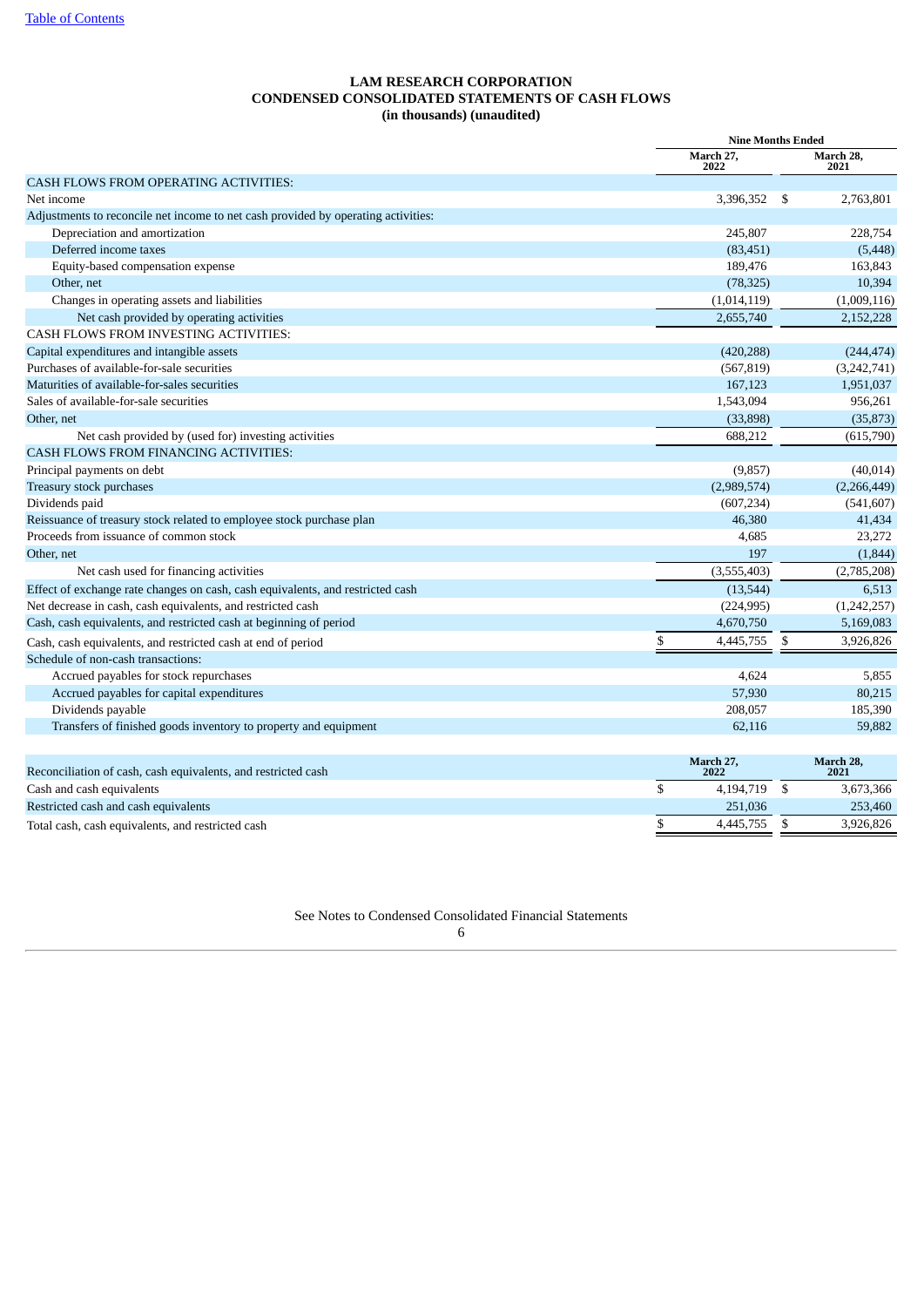## **LAM RESEARCH CORPORATION CONDENSED CONSOLIDATED STATEMENTS OF STOCKHOLDERS' EQUITY (in thousands)**

**(unaudited)**

|                                                      |                                         |                        |                                         |    | <b>Three Months Ended</b><br>March 27, 2022 |                                                      |                             |              |
|------------------------------------------------------|-----------------------------------------|------------------------|-----------------------------------------|----|---------------------------------------------|------------------------------------------------------|-----------------------------|--------------|
|                                                      | Common<br><b>Stock</b><br><b>Shares</b> | Common<br><b>Stock</b> | <b>Additional</b><br>Paid-in<br>Capital |    | <b>Treasury</b><br>Stock                    | <b>Accumulated</b><br>Other<br>Comprehensive<br>Loss | <b>Retained</b><br>Earnings | <b>Total</b> |
| Balance at December 26, 2021                         | 140,275                                 | 140                    | 7,220,359                               | .S | (17, 294, 255)                              | (88, 146)                                            | 16,637,683                  | 6,475,781    |
| Issuance of common stock                             | 664                                     |                        | 491                                     |    |                                             |                                                      |                             | 492          |
| Purchase of treasury stock                           | (2,232)                                 | (2)                    | —                                       |    | (1,322,525)                                 |                                                      |                             | (1,322,527)  |
| Equity-based compensation expense                    |                                         |                        | 68,543                                  |    |                                             |                                                      |                             | 68,543       |
| Net income                                           |                                         |                        |                                         |    |                                             |                                                      | 1.021.778                   | 1,021,778    |
| Other comprehensive loss                             |                                         |                        |                                         |    |                                             | (9,520)                                              |                             | (9,520)      |
| Cash dividends declared (\$1.50 per common<br>share) |                                         |                        |                                         |    |                                             |                                                      | (208, 057)                  | (208, 057)   |
| Balance at March 27, 2022                            | 138,707                                 | 139                    | 7,289,393                               |    | (18,616,780)                                | (97, 666)                                            | 17,451,404                  | 6,026,490    |

|                                                      |                                         |                        |     |    |                                         | <b>Nine Months Ended</b> |                                                      |                             |              |
|------------------------------------------------------|-----------------------------------------|------------------------|-----|----|-----------------------------------------|--------------------------|------------------------------------------------------|-----------------------------|--------------|
|                                                      |                                         |                        |     |    |                                         | March 27, 2022           |                                                      |                             |              |
|                                                      | Common<br><b>Stock</b><br><b>Shares</b> | Common<br><b>Stock</b> |     |    | <b>Additional</b><br>Paid-in<br>Capital | <b>Treasury</b><br>Stock | <b>Accumulated</b><br>Other<br>Comprehensive<br>Loss | <b>Retained</b><br>Earnings | <b>Total</b> |
| Balance at June 27, 2021                             | 142,501                                 |                        | 143 | Эħ | 7,052,962                               | (15,646,701)             | (64, 128)                                            | 14,684,912                  | 6,027,188    |
| Issuance of common stock                             | 763                                     |                        |     |    | 4,684                                   |                          |                                                      |                             | 4,685        |
| Purchase of treasury stock                           | (4,654)                                 |                        | (5) |    |                                         | (2,974,188)              |                                                      |                             | (2,974,193)  |
| Reissuance of treasury stock                         | 97                                      |                        |     |    | 42,271                                  | 4,109                    |                                                      | —                           | 46,380       |
| Equity-based compensation expense                    |                                         |                        |     |    | 189,476                                 |                          |                                                      |                             | 189,476      |
| Net income                                           |                                         |                        |     |    |                                         |                          |                                                      | 3,396,352                   | 3,396,352    |
| Other comprehensive loss                             |                                         |                        |     |    |                                         |                          | (33,538)                                             |                             | (33,538)     |
| Cash dividends declared (\$4.50 per common<br>share) |                                         |                        |     |    |                                         |                          |                                                      | (629, 860)                  | (629, 860)   |
| Balance at March 27, 2022                            | 138,707                                 |                        | 139 |    | 7,289,393                               | (18,616,780)             | (97,666)                                             | 17,451,404                  | 6,026,490    |

See Notes to Condensed Consolidated Financial Statements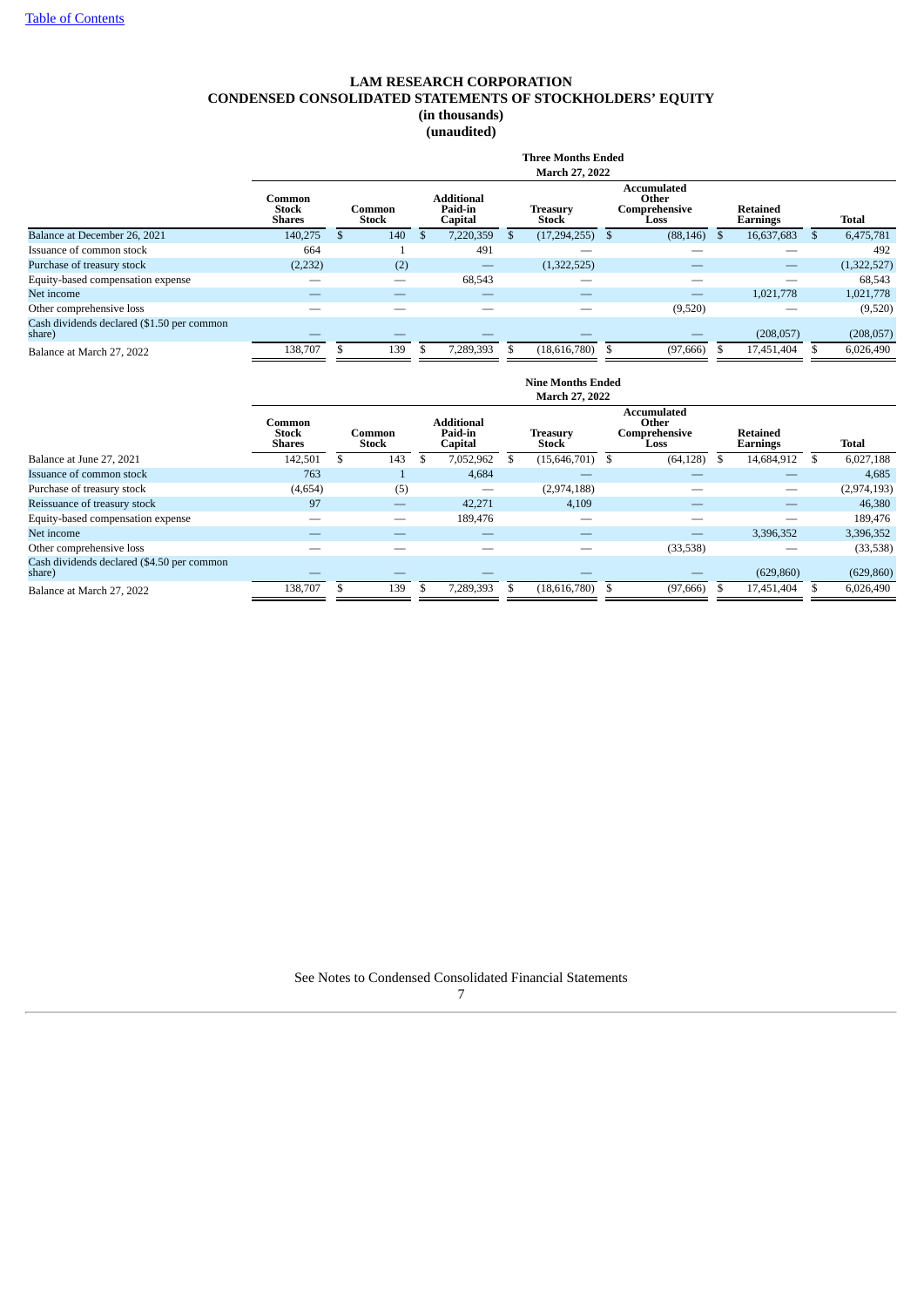|                                                        |                                         |                 |          |                                         |    | <b>Three Months Ended</b><br><b>March 28, 2021</b> |                                               |                             |             |
|--------------------------------------------------------|-----------------------------------------|-----------------|----------|-----------------------------------------|----|----------------------------------------------------|-----------------------------------------------|-----------------------------|-------------|
|                                                        | Common<br><b>Stock</b><br><b>Shares</b> | Common<br>Stock |          | <b>Additional</b><br>Paid-in<br>Capital |    | Treasurv<br>Stock                                  | Accumulated<br>Other<br>Comprehensive<br>Loss | <b>Retained</b><br>Earnings | Total       |
| Balance at December 26, 2020                           | 143,205                                 | 143             | <b>S</b> | 6,854,681                               | -S | (14, 135, 555)                                     | \$<br>(56, 126)                               | 12,839,890                  | 5,503,033   |
| Issuance of common stock                               | 848                                     | Ŧ               |          | 9,625                                   |    |                                                    |                                               |                             | 9,626       |
| Purchase of treasury stock                             | (1,731)                                 | (1)             |          |                                         |    | (1,077,379)                                        |                                               |                             | (1,077,380) |
| Equity-based compensation expense                      |                                         |                 |          | 55,746                                  |    |                                                    |                                               |                             | 55,746      |
| Effect of conversion of convertible notes              | 285                                     | __              |          | (327)                                   |    |                                                    |                                               |                             | (327)       |
| Reclassification from temporary to permanent<br>equity |                                         |                 |          | 2,298                                   |    |                                                    |                                               |                             | 2,298       |
| Net income                                             |                                         |                 |          |                                         |    |                                                    |                                               | 1,071,121                   | 1,071,121   |
| Other comprehensive loss                               |                                         |                 |          |                                         |    |                                                    | (7,171)                                       |                             | (7,171)     |
| Cash dividends declared (\$1.30 per common<br>share)   |                                         |                 |          |                                         |    |                                                    |                                               | (185, 330)                  | (185, 330)  |
| Balance at March 28, 2021                              | 142,607                                 | 143             |          | 6,922,023                               |    | (15,212,934)                                       | (63, 297)                                     | 13,725,681                  | 5,371,616   |
|                                                        |                                         |                 |          |                                         |    |                                                    |                                               |                             |             |

|                                                        |                                  |                 |                          |                                         |    | <b>Nine Months Ended</b> |   |                                                      |      |                             |   |              |
|--------------------------------------------------------|----------------------------------|-----------------|--------------------------|-----------------------------------------|----|--------------------------|---|------------------------------------------------------|------|-----------------------------|---|--------------|
|                                                        |                                  |                 |                          |                                         |    | <b>March 28, 2021</b>    |   |                                                      |      |                             |   |              |
|                                                        | Common<br>Stock<br><b>Shares</b> | Common<br>Stock |                          | <b>Additional</b><br>Paid-in<br>Capital |    | <b>Treasury</b><br>Stock |   | <b>Accumulated</b><br>Other<br>Comprehensive<br>Loss |      | <b>Retained</b><br>Earnings |   | <b>Total</b> |
| Balance at June 28, 2020                               | 145,331                          | 145             | £.                       | 6,695,858                               | -S | (12, 949, 889)           |   | (94,211)                                             | - \$ | 11,520,591                  | S | 5,172,494    |
| Issuance of common stock                               | 1,053                            |                 |                          | 23,271                                  |    |                          |   |                                                      |      |                             |   | 23,272       |
| Purchase of treasury stock                             | (4,887)                          |                 | (4)                      |                                         |    | (2,272,218)              |   |                                                      |      |                             |   | (2,272,222)  |
| Reissuance of treasury stock                           | 207                              |                 | $\overline{\phantom{0}}$ | 32,261                                  |    | 9,173                    |   |                                                      |      |                             |   | 41,434       |
| Equity-based compensation expense                      |                                  |                 |                          | 163,843                                 |    |                          |   |                                                      |      |                             |   | 163,843      |
| Effect of conversion of convertible notes              | 903                              |                 |                          | (988)                                   |    |                          |   |                                                      |      |                             |   | (987)        |
| Reclassification from temporary to permanent<br>equity |                                  |                 |                          | 7,778                                   |    |                          |   |                                                      |      |                             |   | 7,778        |
| Adoption of ASU 2018-18                                |                                  |                 |                          |                                         |    |                          |   |                                                      |      | 1,157                       |   | 1,157        |
| Net income                                             |                                  |                 |                          |                                         |    |                          |   |                                                      |      | 2,763,801                   |   | 2,763,801    |
| Other comprehensive income                             |                                  |                 |                          |                                         |    |                          |   | 30,914                                               |      |                             |   | 30,914       |
| Cash dividends declared (\$3.90 per common<br>share)   |                                  |                 |                          |                                         |    |                          |   |                                                      |      | (559, 868)                  |   | (559, 868)   |
| Balance at March 28, 2021                              | 142,607                          | 143             |                          | 6,922,023                               |    | (15, 212, 934)           | ъ | (63, 297)                                            |      | 13,725,681                  |   | 5,371,616    |

## <span id="page-7-0"></span>See Notes to Condensed Consolidated Financial Statements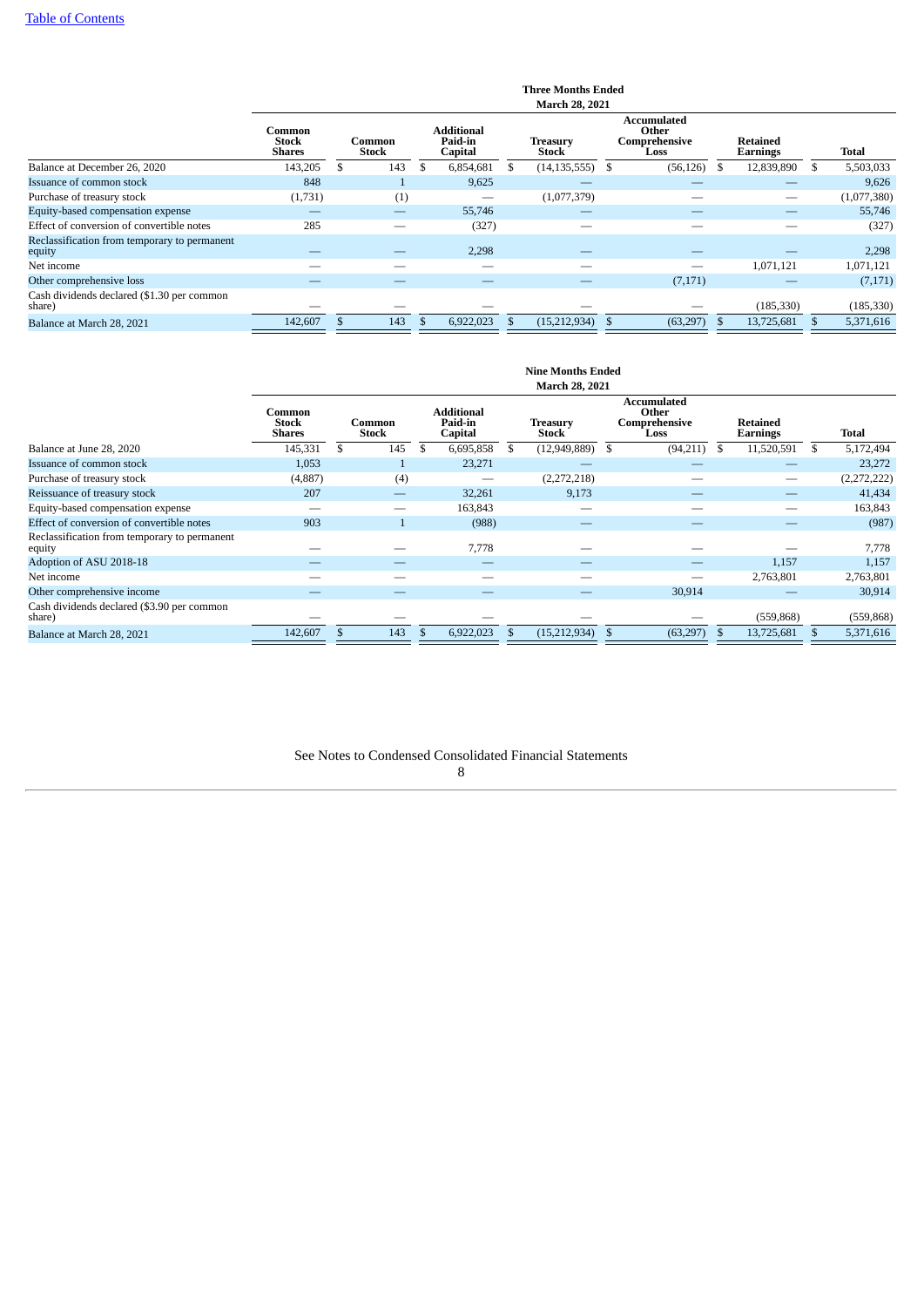## **LAM RESEARCH CORPORATION NOTES TO CONDENSED CONSOLIDATED FINANCIAL STATEMENTS March 27, 2022 (Unaudited)**

#### **NOTE 1 — BASIS OF PRESENTATION**

The accompanying unaudited Condensed Consolidated Financial Statements have been prepared in accordance with U.S. generally accepted accounting principles ("GAAP") for interim financial information and the instructions to Article 10 of Regulation S-X. Accordingly, they do not include all of the information and footnotes required by GAAP for complete financial statements. In the opinion of management, all adjustments (consisting only of normal recurring adjustments) considered necessary for a fair presentation have been included. The accompanying unaudited Condensed Consolidated Financial Statements should be read in conjunction with the audited Consolidated Financial Statements of Lam Research Corporation ("Lam Research" or the "Company") for the fiscal year ended June 27, 2021, which are included in the Company's Annual Report on Form 10-K as of and for the year ended June 27, 2021 (the "2021 Form 10-K"). The Company's reports on Form 10-K, Form 10-Q and Form 8-K are available online at the Securities and Exchange Commission website on the Internet. The address of that site is *www.sec.gov*. The Company also posts its reports on Form 10-K, Form 10-Q and Form 8-K on its corporate website at *http://investor.lamresearch.com*. The content on any website referred to in this Form 10-Q is not a part of or incorporated by reference in this Form 10-Q unless expressly noted.

The condensed consolidated financial statements include the accounts of Lam Research and its wholly-owned subsidiaries. All intercompany accounts and transactions have been eliminated in consolidation. The Company's reporting period is a 52/53-week fiscal year. The Company's current fiscal year will end June 26, 2022 and includes 52 weeks. The quarters ended March 27, 2022 (the "March 2022 quarter") and March 28, 2021 included 13 weeks.

#### **NOTE 2 — RECENT ACCOUNTING PRONOUNCEMENTS**

#### *Recently Adopted*

The Company did not adopt any new accounting standards during the first quarter of fiscal year 2022 that had a material impact on the Company's Condensed Consolidated Financial Statements.

#### *Updates Not Yet Adopted or Effective*

In November 2021, the Financial Accounting Standards Board issued Accounting Standards Update 2021-10, "Government Assistance (Topic 832): Disclosures by Business Entities about Government Assistance," which requires business entities to make annual disclosures, including the nature of transactions and the related accounting policy used to account for the transactions, significant terms and conditions, and line items affected, about transactions with a government (including government assistance) that are accounted for by analogizing to a grant or contribution accounting model. The guidance is effective for financial statements issued for annual periods beginning after December 15, 2021, with early adoption permitted. The Company is required to adopt this standard in the first quarter of fiscal year 2023 for the annual reporting period ending June 25, 2023. The guidance may be applied either prospectively to all in-scope transactions at the date of initial application or retrospectively. The Company is currently in the process of evaluating the impact of adoption on its Consolidated Financial Statements.

#### **NOTE 3 — REVENUE**

#### *Deferred Revenue*

Revenue of \$79.1 million and \$835.8 million included in deferred revenue as of June 27, 2021 was recognized during the three and nine months ended March 27, 2022.

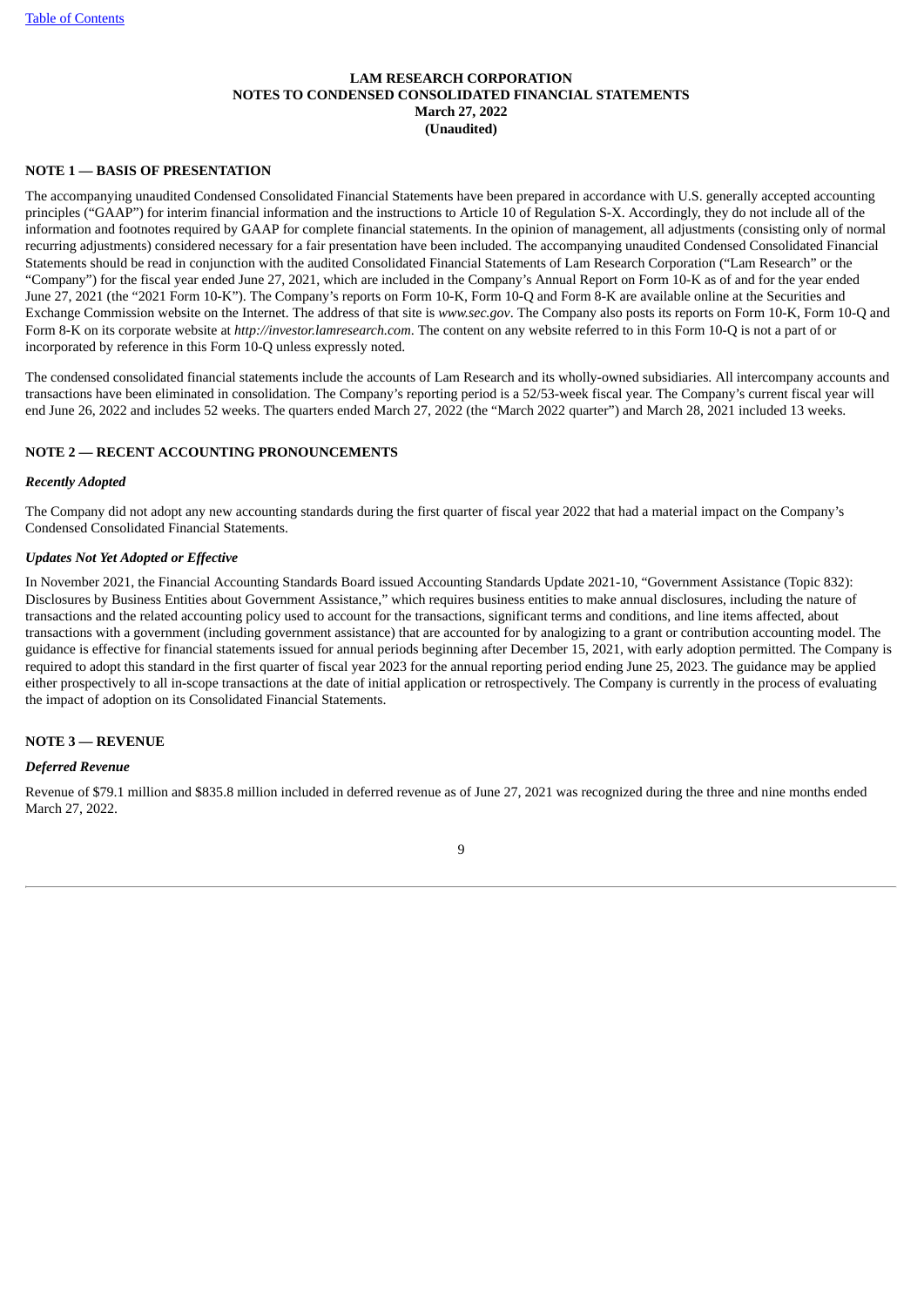The following table summarizes the transaction price for contracts that have not yet been recognized as revenue as of March 27, 2022 and when the Company expects to recognize the amounts as revenue:

|                  | Less than 1 Year |           | 1-3 Years     |                | More than 3 Years | Total |           |
|------------------|------------------|-----------|---------------|----------------|-------------------|-------|-----------|
|                  |                  |           |               | (In thousands) |                   |       |           |
| Deferred revenue |                  | 1,876,645 | $173.845$ (1) |                | 18.934 (1)        |       | 2,069,424 |

(1) This amount is reported in Deferred profit on the Company's Condensed Consolidated Balance Sheets as the customers can demand the liability to be performed at any time.

#### *Disaggregation of Revenue*

The Company operates in one reportable business segment: manufacturing and servicing of wafer processing semiconductor manufacturing equipment. The Company's material operating segments qualify for aggregation due to their customer base and similarities in economic characteristics, nature of products and services, and processes for procurement, manufacturing, and distribution.

The Company operates in seven geographic regions: United States, China, Europe, Japan, Korea, Southeast Asia, and Taiwan. For geographical reporting, revenue is attributed to the geographic location in which the customers' facilities are located. The Company serves three primary markets: memory, foundry, and logic/integrated device manufacturing.

The following table presents the Company's revenues disaggregated between system and its customer support-related revenue:

|                                            |   | <b>Three Months Ended</b> |  | <b>Nine Months Ended</b> |                   |  |                   |  |  |  |
|--------------------------------------------|---|---------------------------|--|--------------------------|-------------------|--|-------------------|--|--|--|
|                                            |   | March 27,<br>2022         |  | March 28,<br>2021        | March 27,<br>2022 |  | March 28,<br>2021 |  |  |  |
|                                            |   |                           |  | (In thousands)           |                   |  |                   |  |  |  |
| System revenue                             | Φ | 2,650,842                 |  | 2,545,306                | 8,315,898         |  | 7,000,968         |  |  |  |
| Customer support-related revenue and other |   | 1.409.574                 |  | 1.302.348                | 4.275.587         |  | 3,480,003         |  |  |  |
|                                            |   | 4.060.416                 |  | 3,847,654                | 12,591,485        |  | 10,480,971        |  |  |  |

System revenue includes sales of new leading-edge equipment in deposition, etch and clean markets.

Customer support-related revenue includes sales of customer service, spares, upgrades, and non-leading-edge equipment from the Company's Reliant product line.

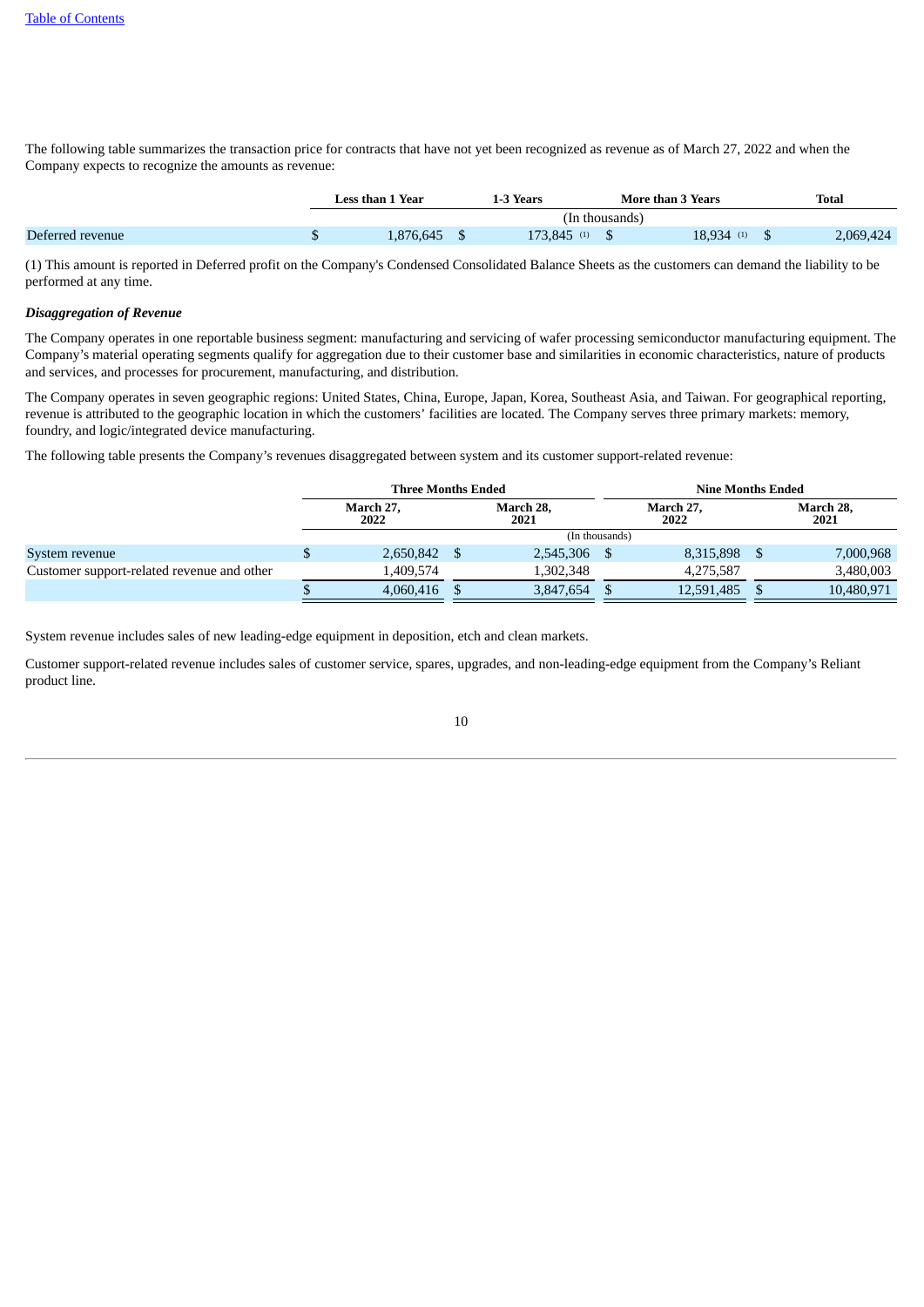The following table presents the Company's revenues disaggregated by geographic region:

|                      | <b>Three Months Ended</b> |           |                |                   |                   | <b>Nine Months Ended</b> |   |                   |  |  |  |  |
|----------------------|---------------------------|-----------|----------------|-------------------|-------------------|--------------------------|---|-------------------|--|--|--|--|
|                      | March 27,<br>2022         |           |                | March 28.<br>2021 | March 27,<br>2022 |                          |   | March 28,<br>2021 |  |  |  |  |
|                      |                           |           | (In thousands) |                   |                   |                          |   |                   |  |  |  |  |
| China                | \$                        | 1,277,502 | \$             | 1,217,427         | S                 | 3,966,185                | S | 3,600,281         |  |  |  |  |
| Korea                |                           | 961,300   |                | 1,195,711         |                   | 2,947,657                |   | 2,664,493         |  |  |  |  |
| Taiwan               |                           | 663,494   |                | 545,719           |                   | 2,074,681                |   | 1,576,109         |  |  |  |  |
| Southeast Asia       |                           | 378,481   |                | 260,360           |                   | 1,108,111                |   | 829,157           |  |  |  |  |
| Japan                |                           | 342,329   |                | 262,913           |                   | 1,324,996                |   | 999,462           |  |  |  |  |
| <b>United States</b> |                           | 309,161   |                | 184,887           |                   | 782,170                  |   | 460,271           |  |  |  |  |
| Europe               |                           | 128,149   |                | 180,637           |                   | 387,685                  |   | 351,198           |  |  |  |  |
|                      |                           | 4,060,416 | S              | 3,847,654         | S                 | 12,591,485               |   | 10,480,971        |  |  |  |  |

The following table presents the percentages of leading- and non-leading-edge equipment and upgrade revenue to each of the primary markets the Company serves:

|                                       | <b>Three Months Ended</b> |                   | <b>Nine Months Ended</b> |                   |  |  |  |  |
|---------------------------------------|---------------------------|-------------------|--------------------------|-------------------|--|--|--|--|
|                                       | March 27,<br>2022         | March 28,<br>2021 | March 27,<br>2022        | March 28,<br>2021 |  |  |  |  |
| Memory                                | 66 %                      | 62 %              | 62 %                     | 62 %              |  |  |  |  |
| Foundry                               | 21 %                      | 31 %              | 26 %                     | 31 %              |  |  |  |  |
| Logic/integrated device manufacturing | 13 %                      | $7\%$             | 12 %                     | 7%                |  |  |  |  |

## **NOTE 4 — EQUITY-BASED COMPENSATION PLANS**

The Lam Research Corporation 2015 Stock Incentive Plan, as amended (the "2015 Plan"), provides for the grant of non-qualified equity-based awards of the Company's Common Stock to eligible employees and non-employee directors, including stock options, restricted stock units ("RSUs"), and marketbased performance RSUs ("market-based PRSUs"). An option is a right to purchase Common Stock at a set price. An RSU award is an agreement to issue a set number of shares of Common Stock at the time of vesting. The Company's market-based PRSUs contain both a market condition and a service condition. The Company's option, RSU, and market-based PRSU awards typically vest over a period of three years. The Company also has an employee stock purchase plan that allows employees to purchase its Common Stock at a discount through payroll deductions.

The Company recognized the following equity-based compensation expense (including expense related to the employee stock purchase plan) and related income tax benefit in the Condensed Consolidated Statements of Operations:

|                                                                               | <b>Three Months Ended</b> |                   |                | <b>Nine Months Ended</b> |  |                   |  |
|-------------------------------------------------------------------------------|---------------------------|-------------------|----------------|--------------------------|--|-------------------|--|
|                                                                               | March 27.<br>2022         | March 28.<br>2021 |                | March 27.<br>2022        |  | March 28,<br>2021 |  |
|                                                                               |                           |                   | (in thousands) |                          |  |                   |  |
| Equity-based compensation expense                                             | 68.543                    |                   | 55,746         | 189.476                  |  | 163.843           |  |
| Income tax benefit recognized related to equity-based compensation expense \$ | 23,933                    |                   | 44,077         | 41.155                   |  | 63,866            |  |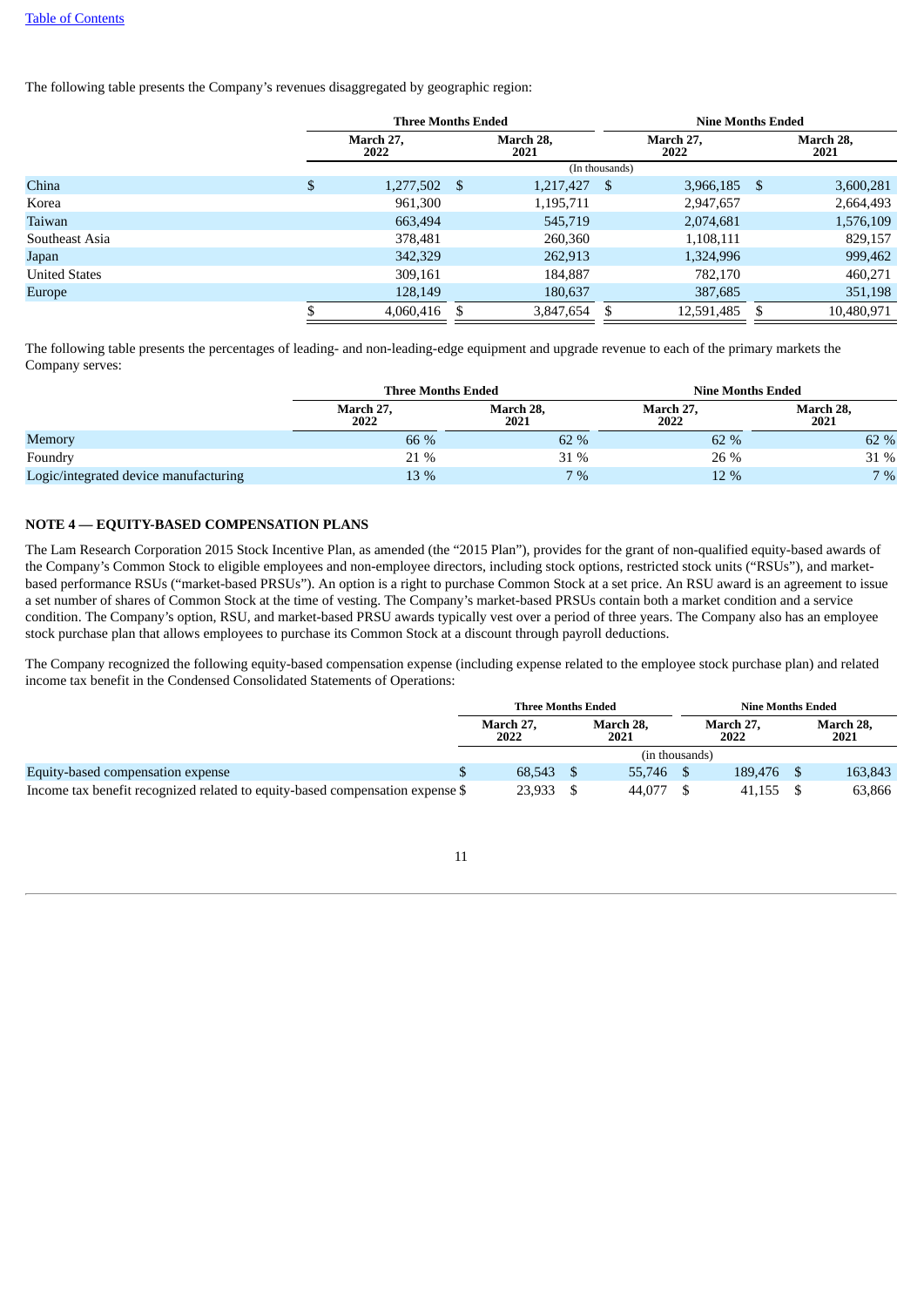## **NOTE 5 — OTHER INCOME (EXPENSE), NET**

The significant components of other income (expense), net, are as follows:

|                                                                  |   | <b>Three Months Ended</b> |    |                   |      |                   |      | <b>Nine Months Ended</b> |  |  |
|------------------------------------------------------------------|---|---------------------------|----|-------------------|------|-------------------|------|--------------------------|--|--|
|                                                                  |   | March 27.<br>2022         |    | March 28.<br>2021 |      | March 27.<br>2022 |      | March 28,<br>2021        |  |  |
|                                                                  |   |                           |    | (in thousands)    |      |                   |      |                          |  |  |
| Interest income                                                  | D | 1,938                     | -S | 4,209             | - \$ | 8,988             | - \$ | 15,964                   |  |  |
| Interest expense                                                 |   | (46,710)                  |    | (52, 236)         |      | (138, 531)        |      | (156, 902)               |  |  |
| (Losses) gains on deferred compensation plan-related assets, net |   | (13, 118)                 |    | 7,520             |      | (5,737)           |      | 44,654                   |  |  |
| Foreign exchange gains (losses), net                             |   | 943                       |    | 541               |      | 1,657             |      | (4,597)                  |  |  |
| Other, net                                                       |   | (455)                     |    | 4,646             |      | 65,363            |      | (3,172)                  |  |  |
|                                                                  |   | (57, 402)                 |    | (35, 320)         | -8   | (68,260)          |      | (104, 053)               |  |  |
|                                                                  |   |                           |    |                   |      |                   |      |                          |  |  |

Other, net includes an unrealized gain totaling \$63.6 million associated with an equity investee that became publicly traded during the nine months ended March 27, 2022. Refer to Note 8 - Financial Instruments for additional information regarding the Company's investments.

#### **NOTE 6 — INCOME TAX EXPENSE**

The Company's provision for income taxes and effective tax rate are as follows:

|                    | <b>Three Months Ended</b> |                   |                                    |                   |  | <b>Nine Months Ended</b> |  |  |  |
|--------------------|---------------------------|-------------------|------------------------------------|-------------------|--|--------------------------|--|--|--|
|                    | March 27.<br>2022         | March 28,<br>2021 |                                    | March 27,<br>2022 |  | March 28,<br>2021        |  |  |  |
|                    |                           |                   | (in thousands, except percentages) |                   |  |                          |  |  |  |
| Income tax expense | 112.917                   | 88,867            |                                    | 437,857           |  | 298,242                  |  |  |  |
| Effective tax rate | $10.0 \%$                 | $7.7\%$           |                                    | $11.4\%$          |  | $9.7\%$                  |  |  |  |

The difference between the U.S. federal statutory tax rate of 21% and the Company's effective tax rate for the three and nine months ended March 27, 2022 and March 28, 2021 was primarily due to income in lower tax jurisdictions.

The Company transferred its international sales operations from Switzerland to Malaysia, effective from fiscal year 2022. Through fiscal year 2036, the Company expects to operate under various tax incentives in Malaysia which provide exemptions on foreign income earned and are contingent upon meeting certain conditions.

The Internal Revenue Service ("IRS") is examining the Company's U.S. federal income tax return for the fiscal year ended June 24, 2018. As of March 27, 2022, no significant adjustments have been proposed by the IRS. The Company is unable to make a reasonable estimate as to when cash settlements, if any, with the IRS will occur.

The Company is in various stages of examinations in connection with all of its tax audits worldwide, and it is difficult to determine when these examinations will be settled. It is reasonably possible that over the next 12-month period the Company may experience an increase or decrease in its uncertain tax positions as a result of tax examinations or lapses of statutes of limitation. The change in uncertain tax positions as a result of lapses of statutes of limitation may range up to \$11.3 million.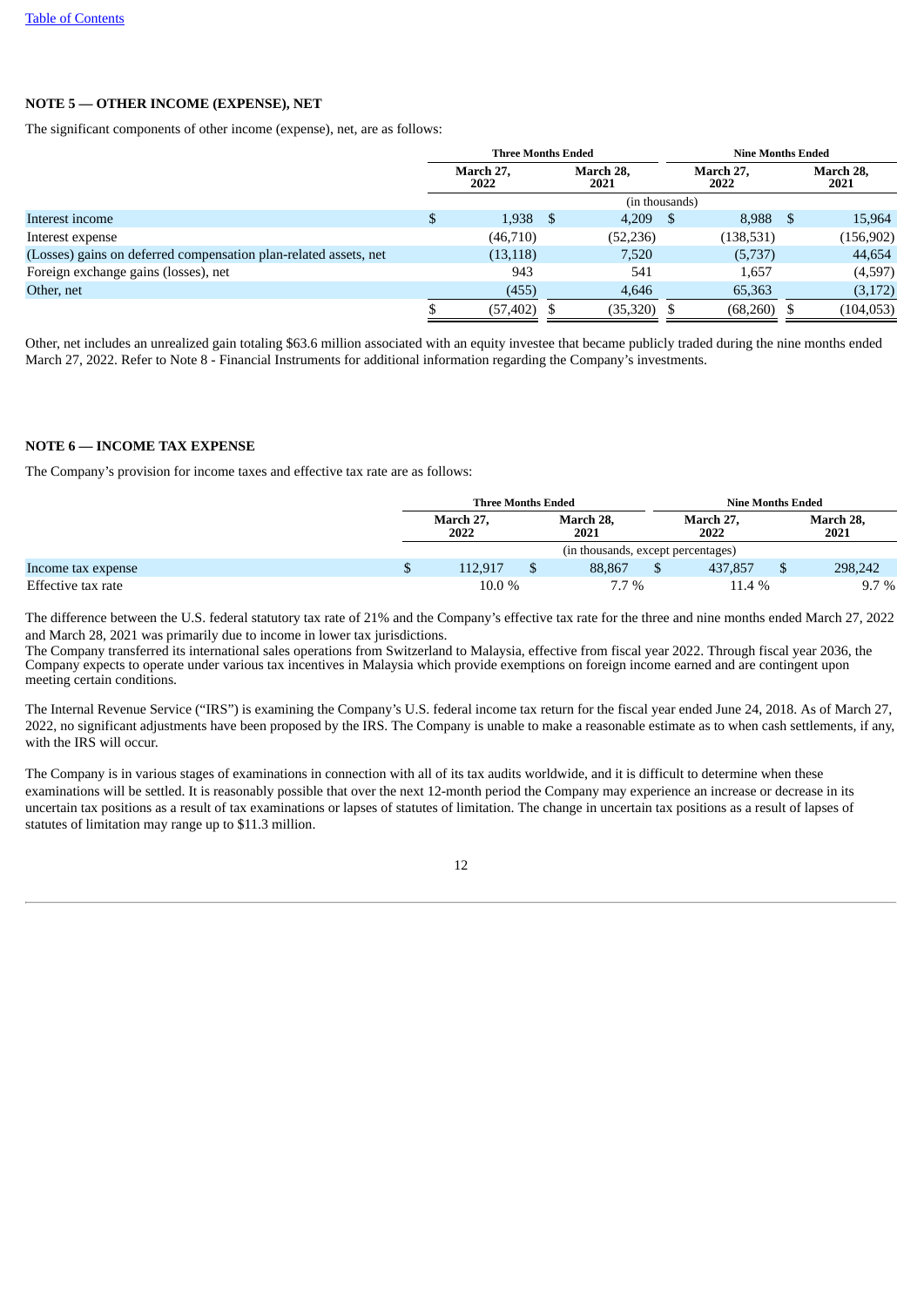#### **NOTE 7 — NET INCOME PER SHARE**

Basic net income per share is computed by dividing net income by the weighted-average number of common shares outstanding during the period. Diluted net income per share is computed using the treasury stock method, for dilutive stock options, restricted stock units, and convertible notes. The following table reconciles the inputs to the basic and diluted computations for net income per share.

|                                          | <b>Three Months Ended</b>                                   |           |    |                                       |  | <b>Nine Months Ended</b> |     |                   |
|------------------------------------------|-------------------------------------------------------------|-----------|----|---------------------------------------|--|--------------------------|-----|-------------------|
|                                          | March 28.<br>March 27,<br>March 27,<br>2022<br>2021<br>2022 |           |    |                                       |  |                          |     | March 28,<br>2021 |
|                                          |                                                             |           |    | (in thousands, except per share data) |  |                          |     |                   |
| Numerator:                               |                                                             |           |    |                                       |  |                          |     |                   |
| Net income                               |                                                             | 1,021,778 | -S | $1,071,121$ \$                        |  | 3,396,352                | -S  | 2,763,801         |
| Denominator:                             |                                                             |           |    |                                       |  |                          |     |                   |
| Basic average shares outstanding         |                                                             | 139.229   |    | 142,676                               |  | 140.534                  |     | 143,925           |
| Effect of potential dilutive securities: |                                                             |           |    |                                       |  |                          |     |                   |
| Employee stock plans                     |                                                             | 828       |    | 1,415                                 |  | 866                      |     | 1,273             |
| Convertible notes                        |                                                             |           |    | 518                                   |  |                          |     | 725               |
| Diluted average shares outstanding       |                                                             | 140,057   |    | 144,609                               |  | 141,400                  |     | 145,923           |
| Net income per share - basic             |                                                             | 7.34      |    | $7.51$ \$                             |  | 24.17                    | \$. | 19.20             |
| Net income per share - diluted           |                                                             | 7.30      |    | 7.41                                  |  | 24.02                    |     | 18.94             |

For purposes of computing diluted net income per share, weighted-average common shares do not include potentially dilutive securities that are antidilutive under the treasury stock method. The impact from potentially dilutive securities, including options and RSUs, was not material for the three and nine months ended March 27, 2022 and March 28, 2021.

## **NOTE 8 — FINANCIAL INSTRUMENTS**

The Company maintains an investment portfolio of various holdings, types, and maturities. The Company's mutual funds, which are related to the Company's obligations under the deferred compensation plan, are classified as trading securities. Investments classified as trading securities are recorded at fair value based upon quoted market prices. Differences between the cost and fair value of trading securities are recognized as other income (expense), net in the Condensed Consolidated Statements of Operations. All of the Company's debt securities are classified as available-for-sale and consequently are recorded in the Condensed Consolidated Balance Sheets at fair value with unrealized gains or losses associated with market valuation changes, unrelated to credit losses, reported as a separate component of accumulated other comprehensive income (loss), net of tax; and credit losses, if any, recognized as other income (expense), net in the Condensed Consolidated Statements of Operations.

The Company periodically invests in equity securities. For equity investments that do not have a readily determinable fair value, the Company records them using either 1) the measurement alternative which measures the equity investments at cost minus impairment, if any, plus or minus changes resulting from qualifying observable price changes; or 2) the equity method whereby the Company recognizes its proportional share of the income or loss from the equity method investment on a one-quarter lag. The equity method is utilized when the Company does not have the ability to control the investee but is deemed to have the ability to exercise significant influence over the investee's operating or financial policies. For equity investments that have a readily determinable fair value, the Company records them at fair market value on a recurring basis based upon quoted market prices. Realized and unrealized gains and losses resulting from application of the measurement alternative, the impact of the application of the equity method to the Company's equity investments, and recognition of changes in fair market value, as applicable, are recognized as other income (expense), net in the Condensed Consolidated Statements of Operations.

#### *Fair Value*

The Company defines fair value as the price that would be received from selling an asset or paid to transfer a liability in an orderly transaction between market participants at the measurement date. When determining the fair value measurements for assets and liabilities required or permitted to be recorded at fair value, the Company considers the principal or most advantageous market in which it would transact, and it considers assumptions that market participants would use when pricing the asset or liability.

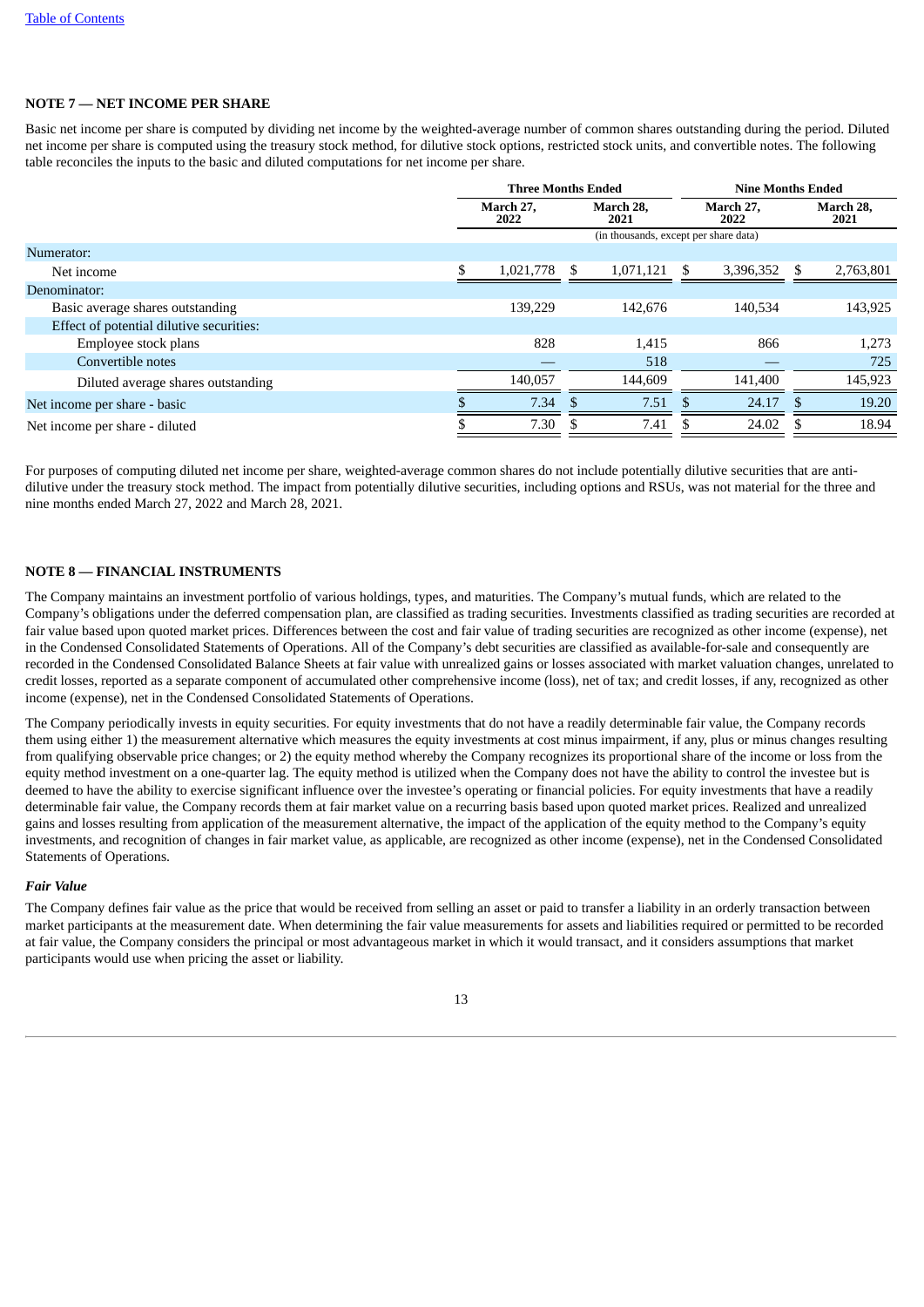A fair value hierarchy has been established that prioritizes the inputs to valuation techniques used to measure fair value. The level of an asset or liability in the hierarchy is based on the lowest level of input that is significant to the fair value measurement. Assets and liabilities carried at fair value are classified and disclosed in one of the following three categories:

Level 1: Valuations based on quoted prices in active markets for identical assets or liabilities with sufficient volume and frequency of transactions.

Level 2: Valuations based on observable inputs other than Level 1 prices such as quoted prices for similar assets or liabilities, quoted prices in markets that are not active, or model-derived valuations techniques for which all significant inputs are observable in the market or can be corroborated by observable market data for substantially the full term of the assets or liabilities.

Level 3: Valuations based on unobservable inputs to the valuation methodology that are significant to the measurement of fair value of assets or liabilities and based on non-binding, broker-provided price quotes and may not have been corroborated by observable market data.

The Company engages with pricing vendors to provide fair values for a majority of its Level 1 and Level 2 investments. The vendors provide either a quoted market price in an active market or use observable inputs without applying significant adjustments in their pricing. Significant observable inputs include interest rates and yield curves observable at commonly quoted intervals, volatility and credit risks. The fair value of derivative contracts is determined using observable market inputs such as the foreign currency rates, forward rate curves, currency volatility and interest rates and considers nonperformance risk of the Company and its counterparties.

The Company's primary financial instruments include its cash, cash equivalents, investments, restricted cash and investments, long-term investments, accounts receivable, accounts payable, long-term debt and leases, and foreign currency related derivative instruments. The estimated fair value of cash, accounts receivable, and accounts payable approximates their carrying value due to the short period of time to their maturities. The estimated fair values of lease obligations approximate their carrying value as the majority of these obligations have interest rates that adjust to market rates on a periodic basis. Refer to Note 12 - Long-Term Debt and Other Borrowings for additional information regarding the fair value of the Company's senior notes.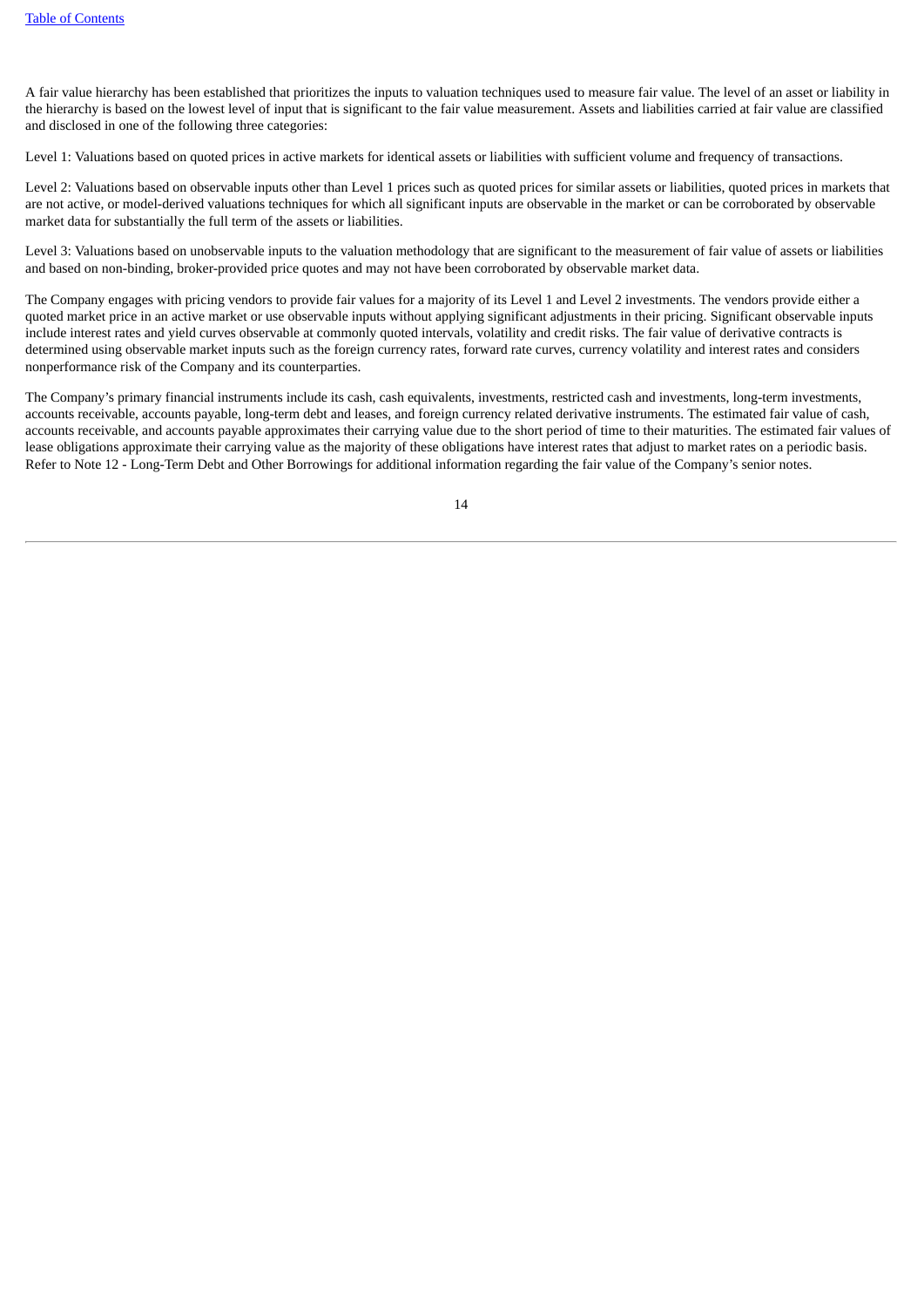#### *Investments*

#### *Equity Investments measured at fair value on a non-recurring basis*

As of March 27, 2022, and June 27, 2021, equity investments of \$121.8 million and \$117.3 million, respectively, were recognized in other assets in the Condensed Consolidated Balance Sheets.

With the exception of one equity investee that became publicly traded during the nine months ended March 27, 2022, net gains resulting from the application of the measurement alternative to the Company's equity investments were immaterial for the three and nine months ended March 27, 2022, and March 28, 2021. Refer to Note 5 - Other Income (Expense), net for additional information regarding the gain associated with an equity investee that became publicly traded in the nine months ended March 27, 2022. Additionally, following the equity investee becoming publicly traded, the Company began measuring the investment at fair market value on a recurring basis in the category corporate equities.

#### *Debt and Equity Investments measured at fair value on a recurring basis*

The following tables set forth the Company's cash, cash equivalents, investments, restricted cash and investments, and other assets measured at fair value on a recurring basis as of March 27, 2022, and June 27, 2021:

|                           |     | March 27, 2022 |                           |                          |                      |          |                   |                |                                        |           |    |                          |                                            |                          |      |                        |  |
|---------------------------|-----|----------------|---------------------------|--------------------------|----------------------|----------|-------------------|----------------|----------------------------------------|-----------|----|--------------------------|--------------------------------------------|--------------------------|------|------------------------|--|
|                           |     |                |                           |                          |                      |          |                   |                | (Reported Within)                      |           |    |                          |                                            |                          |      |                        |  |
|                           |     | Cost           | <b>Unrealized</b><br>Gain |                          | Unrealized<br>(Loss) |          | <b>Fair Value</b> |                | Cash and<br>Cash<br><b>Equivalents</b> |           |    | Investments              | <b>Restricted</b><br>Cash &<br>Investments |                          |      | Other<br><b>Assets</b> |  |
|                           |     |                |                           |                          |                      |          |                   | (in thousands) |                                        |           |    |                          |                                            |                          |      |                        |  |
| Cash                      | \$. | 1,217,415      | - \$                      | $\overline{\phantom{m}}$ | - \$                 |          |                   | 1,217,415      | $\mathbf{s}$                           | 1,216,406 | -S | $\overline{\phantom{0}}$ | \$                                         | 1,009                    | - \$ |                        |  |
| Time deposits             |     | 2,228,391      |                           |                          |                      |          |                   | 2,228,391      |                                        | 1,978,364 |    |                          |                                            | 250,027                  |      |                        |  |
| Level 1:                  |     |                |                           |                          |                      |          |                   |                |                                        |           |    |                          |                                            |                          |      |                        |  |
| Money market funds        |     | 999,949        |                           |                          |                      |          |                   | 999,949        |                                        | 999,949   |    |                          |                                            |                          |      |                        |  |
| Corporate equities        |     | 3,000          |                           | 63,634                   |                      |          |                   | 66,634         |                                        |           |    |                          |                                            |                          |      | 66,634                 |  |
| Mutual funds              |     | 95,527         |                           | 15,883                   |                      | (339)    |                   | 111,071        |                                        |           |    |                          |                                            | –                        |      | 111,071                |  |
| <b>Level 1 Total</b>      |     | 1,098,476      |                           | 79,517                   |                      | (339)    |                   | 1,177,654      |                                        | 999,949   |    |                          |                                            | $\overline{\phantom{0}}$ |      | 177,705                |  |
| Level 2:                  |     |                |                           |                          |                      |          |                   |                |                                        |           |    |                          |                                            |                          |      |                        |  |
| Corporate notes and bonds |     | 161,947        |                           |                          |                      | (1,875)  |                   | 160,072        |                                        |           |    | 160,072                  |                                            |                          |      |                        |  |
| <b>Level 2 Total</b>      |     | 161,947        |                           |                          |                      | (1, 875) |                   | 160,072        |                                        |           |    | 160,072                  |                                            |                          |      |                        |  |
| <b>Total</b>              |     | 4,706,229      | -\$                       | 79,517                   |                      | (2,214)  |                   | 4,783,532      |                                        | 4,194,719 |    | 160,072                  |                                            | 251,036                  |      | 177,705                |  |

|                                          | June 27, 2021 |           |      |        |                                                  |                          |  |                   |                                               |           |              |                          |    |                                            |      |                        |  |
|------------------------------------------|---------------|-----------|------|--------|--------------------------------------------------|--------------------------|--|-------------------|-----------------------------------------------|-----------|--------------|--------------------------|----|--------------------------------------------|------|------------------------|--|
|                                          |               |           |      |        |                                                  |                          |  |                   | (Reported Within)                             |           |              |                          |    |                                            |      |                        |  |
|                                          |               | Cost      | Gain |        | <b>Unrealized</b><br><b>Unrealized</b><br>(Loss) |                          |  | <b>Fair Value</b> | <b>Cash and</b><br>Cash<br><b>Equivalents</b> |           |              | <b>Investments</b>       |    | <b>Restricted</b><br>Cash &<br>Investments |      | Other<br><b>Assets</b> |  |
|                                          |               |           |      |        |                                                  |                          |  | (in thousands)    |                                               |           |              |                          |    |                                            |      |                        |  |
| Cash                                     | \$.           | 875,738   | - \$ |        |                                                  |                          |  | 875,738           | - \$                                          | 873,278   | $\mathbf{s}$ | $\overline{\phantom{0}}$ | \$ | 2,460                                      | - \$ |                        |  |
| Time deposits                            |               | 1,548,874 |      |        |                                                  |                          |  | 1,548,874         |                                               | 1,298,847 |              |                          |    | 250,027                                    |      |                        |  |
| Level 1:                                 |               |           |      |        |                                                  |                          |  |                   |                                               |           |              |                          |    |                                            |      |                        |  |
| Money market funds                       |               | 2,246,138 |      |        |                                                  | —                        |  | 2,246,138         |                                               | 2,246,138 |              |                          |    |                                            |      |                        |  |
| U.S. Treasury and agencies               |               | 204,743   |      | 96     |                                                  | (47)                     |  | 204,792           |                                               |           |              | 204,792                  |    |                                            |      |                        |  |
| Mutual funds                             |               | 80,694    |      | 15,510 |                                                  | (33)                     |  | 96,171            |                                               |           |              |                          |    |                                            |      | 96,171                 |  |
| Level 1 Total                            |               | 2,531,575 |      | 15,606 |                                                  | (80)                     |  | 2,547,101         |                                               | 2,246,138 |              | 204,792                  |    |                                            |      | 96,171                 |  |
| Level 2:                                 |               |           |      |        |                                                  |                          |  |                   |                                               |           |              |                          |    |                                            |      |                        |  |
| Government-sponsored enterprises         |               | 3,498     |      | 7      |                                                  | $\overline{\phantom{0}}$ |  | 3,505             |                                               |           |              | 3,505                    |    |                                            |      |                        |  |
| Foreign government bonds                 |               | 32,995    |      | 21     |                                                  | (4)                      |  | 33,012            |                                               |           |              | 33,012                   |    |                                            |      |                        |  |
| Corporate notes and bonds                |               | 1,043,308 |      | 2,247  |                                                  | (457)                    |  | 1,045,098         |                                               |           |              | 1,045,098                |    |                                            |      |                        |  |
| Mortgage backed securities — residential |               | 5,623     |      | 54     |                                                  |                          |  | 5,677             |                                               |           |              | 5,677                    |    |                                            |      |                        |  |
| Mortgage backed securities — commercial  |               | 18,830    |      | 17     |                                                  | (59)                     |  | 18,788            |                                               |           |              | 18,788                   |    |                                            |      |                        |  |
| Level 2 Total                            |               | 1,104,254 |      | 2,346  |                                                  | (520)                    |  | 1,106,080         |                                               |           |              | 1,106,080                |    |                                            |      |                        |  |
| <b>Total</b>                             |               | 6,060,441 |      | 17,952 |                                                  | (600)                    |  | 6,077,793         |                                               | 4,418,263 |              | 1,310,872                |    | 252,487                                    |      | 96,171                 |  |

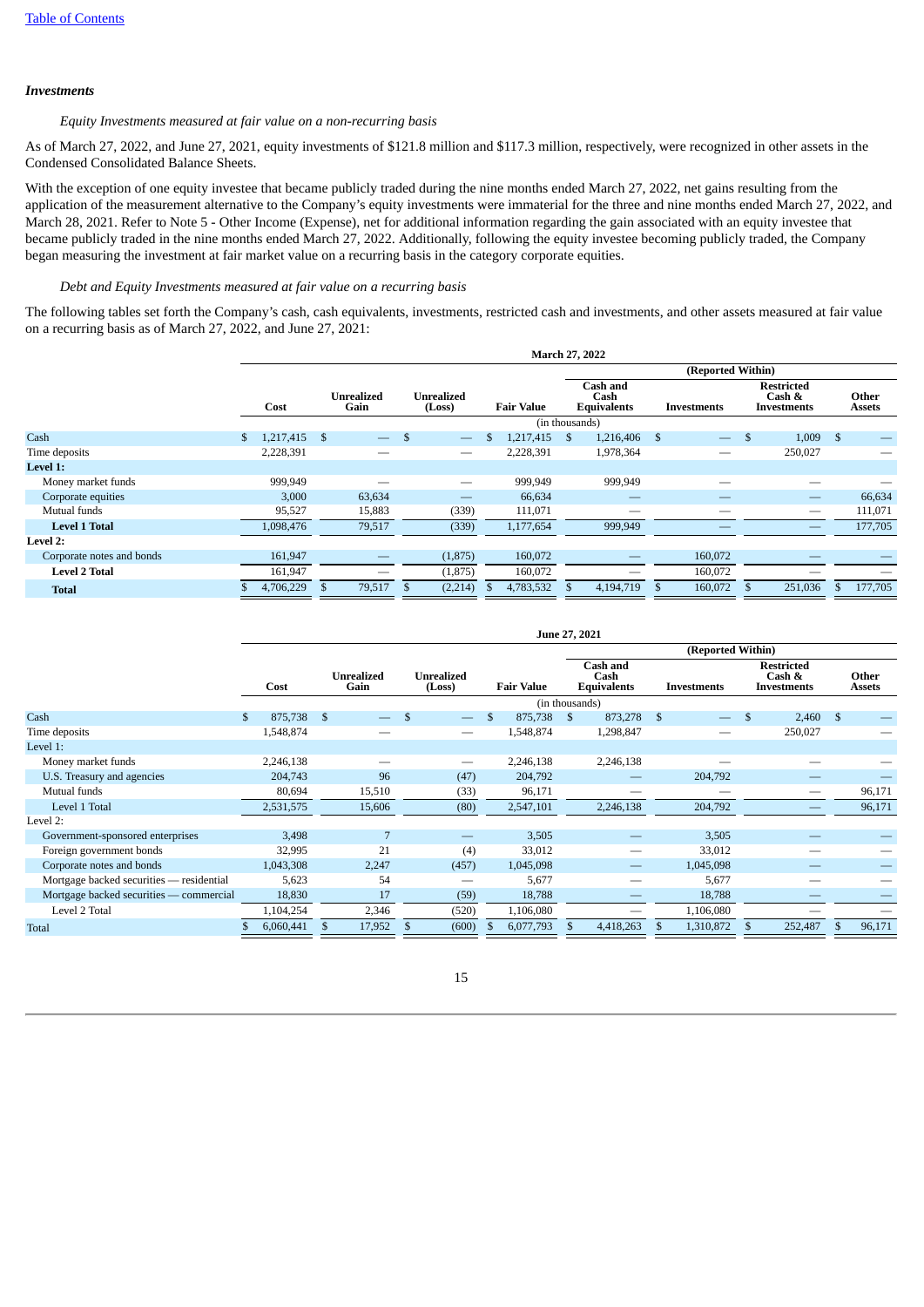The Company accounts for its investment portfolio at fair value. Realized gains (losses) for investment sales are specifically identified. Management assesses the fair value of investments in debt securities that are not actively traded through consideration of interest rates and their impact on the present value of the cash flows to be received from the investments.

The Company evaluates its investments with fair value less than amortized cost by first considering whether the Company has the intent to sell the security or whether it is more likely than not that the Company will be required to sell the security before recovery of its amortized cost basis. In either such situation, the difference between fair value and amortized cost is recognized as a loss in the income statement. Where such sales are not likely to occur, the Company considers whether a portion of the loss is the result of a credit loss. To the extent such losses are the result of credit losses, those amounts are recognized in the income statement. All other differences between fair value and amortized cost are recognized in other comprehensive income. No such losses were recognized through the income statement during the three and nine months ended March 27, 2022 and March 28, 2021.

Gross realized gains/(losses) from sales of investments were insignificant in the three and nine months ended March 27, 2022 and March 28, 2021.

The following is an analysis of the Company's cash, cash equivalents, investments, and restricted cash and investments in unrealized loss positions:

|                           |                                                         |  |                                                         | <b>March 27, 2022</b> |                             |                     |  |                                    |
|---------------------------|---------------------------------------------------------|--|---------------------------------------------------------|-----------------------|-----------------------------|---------------------|--|------------------------------------|
|                           | <b>Unrealized Losses</b><br>Less than 12 Months         |  | <b>Unrealized Losses</b><br><b>12 Months or Greater</b> |                       | <b>Total</b>                |                     |  |                                    |
|                           | <b>Gross</b><br>Unrealized<br><b>Fair Value</b><br>Loss |  |                                                         | <b>Fair Value</b>     | Gross<br>Unrealized<br>Loss | <b>Fair Value</b>   |  | <b>Gross</b><br>Unrealized<br>Loss |
|                           |                                                         |  |                                                         | (in thousands)        |                             |                     |  |                                    |
| Mutual funds              | 7,048                                                   |  | (197)                                                   | 1,735                 | (142)                       | 8,783               |  | (339)                              |
| Corporate notes and bonds | 158,942                                                 |  | (1, 875)                                                |                       |                             | 158,942             |  | (1, 875)                           |
|                           | 165,990                                                 |  | (2,072)                                                 | 1,735                 | (142)                       | 167,725<br><b>D</b> |  | (2,214)                            |

The amortized cost and fair value of cash equivalents, investments, and restricted investments with contractual maturities are as follows as of March 27, 2022:

|                                       |           |                | Fair         |
|---------------------------------------|-----------|----------------|--------------|
|                                       | Cost      |                | <b>Value</b> |
|                                       |           | (in thousands) |              |
| Due in one year or less               | 3,279,093 |                | 3,278,694    |
| Due after one year through five years | 111,194   |                | 109,718      |
|                                       | 3,390,287 |                | 3,388,412    |

The Company has the ability, if necessary, to liquidate its investments in order to meet the Company's liquidity needs in the next 12 months. Accordingly, those investments with contractual maturities greater than 12 months from the date of purchase nonetheless are classified as short-term on the accompanying Condensed Consolidated Balance Sheets.

#### *Derivative Instruments and Hedging*

The Company carries derivative financial instruments ("derivatives") on its Condensed Consolidated Balance Sheets at their fair values. The Company enters into foreign currency forward contracts and foreign currency options with financial institutions with the primary objective of reducing volatility of earnings and cash flows related to foreign currency exchange rate fluctuations. In addition, the Company enters into interest rate swap arrangements to manage interest rate risk. The counterparties to these derivatives are large global financial institutions that the Company believes are creditworthy, and therefore, it does not consider the risk of counterparty nonperformance to be material.

Under the master netting agreements with the respective counterparties to the Company's derivative contracts, subject to applicable requirements, the Company is allowed to net settle transactions of the same currency with a single net amount payable by one party to the other. However, the Company has elected to present the derivative assets and derivative liabilities on a gross basis on its balance sheet. As of March 27, 2022 and June 27, 2021, the potential effect of rights of offset associated with the above foreign exchange and interest rate contracts would be immaterial to the Condensed Consolidated Balance **Sheets** 

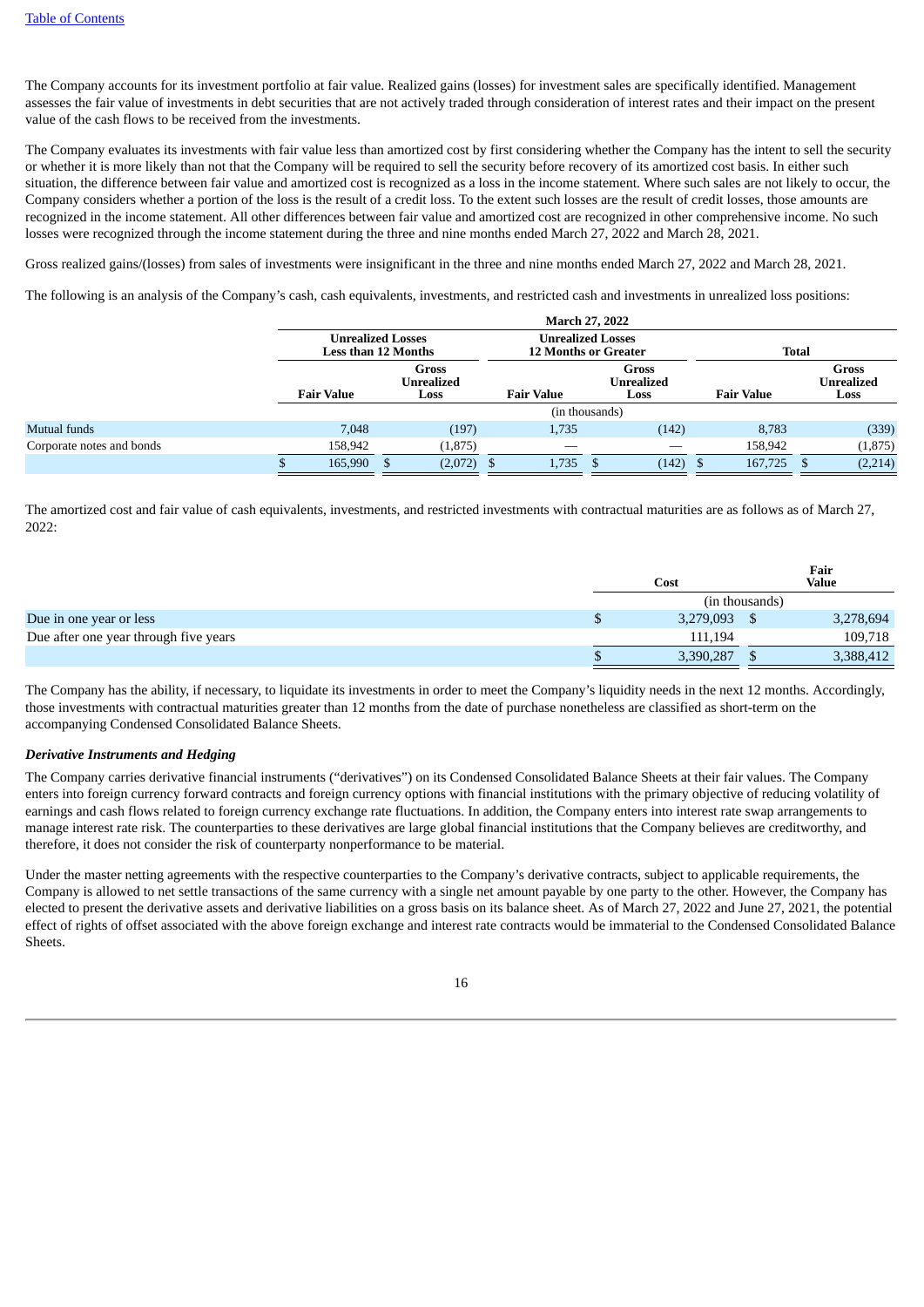#### *Cash Flow Hedges*

The Company's financial position is routinely subjected to market risk associated with foreign currency exchange rate fluctuations on non-U.S. dollar transactions or cash flows. The Company's policy is to mitigate the foreign exchange risk arising from the fluctuations in the value of these non-U.S. dollar denominated transactions or cash flows through a foreign currency cash flow hedging program, using forward contracts and foreign currency options that generally expire within 12 months and no later than 24 months. These hedge contracts are designated as cash flow hedges and are carried on the Company's balance sheet at fair value with the effective portion of the contracts' gains or losses included in accumulated other comprehensive income (loss) and subsequently recognized in revenue/expense in the same period the hedged items affect earnings.

In addition, the Company has entered into interest rate swap agreements to hedge against the variability of cash flows due to changes in certain benchmark interest rates on fixed rate debt. These instruments are designated as cash flow hedges at inception and are settled in conjunction with the issuance of debt. The effective portion of the contracts' gains or losses is included in accumulated other comprehensive income (loss) and is amortized into income as the hedged item affects earnings.

At inception and at each quarter-end, hedges are tested prospectively and retrospectively for effectiveness using regression analysis. Changes in the fair value of foreign exchange contracts due to changes in time value are included in the assessment of effectiveness. To qualify for hedge accounting, the hedge relationship must meet criteria relating to both the derivative instrument and the hedged item. These criteria include identification of the hedging instrument, the hedged item, the nature of the risk being hedged, and how the hedging instrument's effectiveness in offsetting the exposure to changes in the hedged item's fair value or cash flows will be measured.

To receive hedge accounting treatment, all hedging relationships are formally documented at the inception of the hedge, and the hedges must be tested to demonstrate an expectation of providing highly effective offsetting changes to future cash flows on hedged transactions. When derivative instruments are designated and qualify as effective cash flow hedges, the Company recognizes effective changes in the fair value of the hedging instrument within accumulated other comprehensive income (loss) until the hedged exposure is realized. Consequently, the Company's results of operations are not subject to fluctuation as a result of changes in the fair value of the derivative instruments. If hedges are not highly effective or if the Company does not believe that the underlying hedged forecasted transactions will occur, the Company may not be able to account for its derivative instruments as cash flow hedges. If this were to occur, future changes in the fair values of the Company's derivative instruments would be recognized in earnings. Additionally, related amounts previously recorded in other comprehensive income would be reclassified to earnings immediately. There were no material gains or losses during the three and nine months ended March 27, 2022 and March 28, 2021 associated with forecasted transactions that did not occur.

As of March 27, 2022 and June 27, 2021, the fair value of outstanding cash flow hedges was not material. Additionally, as of March 27, 2022, the Company had an immaterial net gain or loss accumulated in other comprehensive income, net of tax, related to foreign exchange cash flow hedges and interest rate contracts which it expects to reclassify from other comprehensive income into earnings over the next 12 months.

The following table provides the total notional value of cash flow hedge instruments outstanding as of March 27, 2022:

|                      |  | March 27,<br>2022 |
|----------------------|--|-------------------|
|                      |  | (In thousands)    |
| <b>Buy Contracts</b> |  | 432,352           |
| Sell Contracts       |  | 260,210           |

The effect of derivative instruments designated as cash flow hedges on the Company's Condensed Consolidated Statements of Operations, including accumulated other comprehensive income ("AOCI"), was as follows: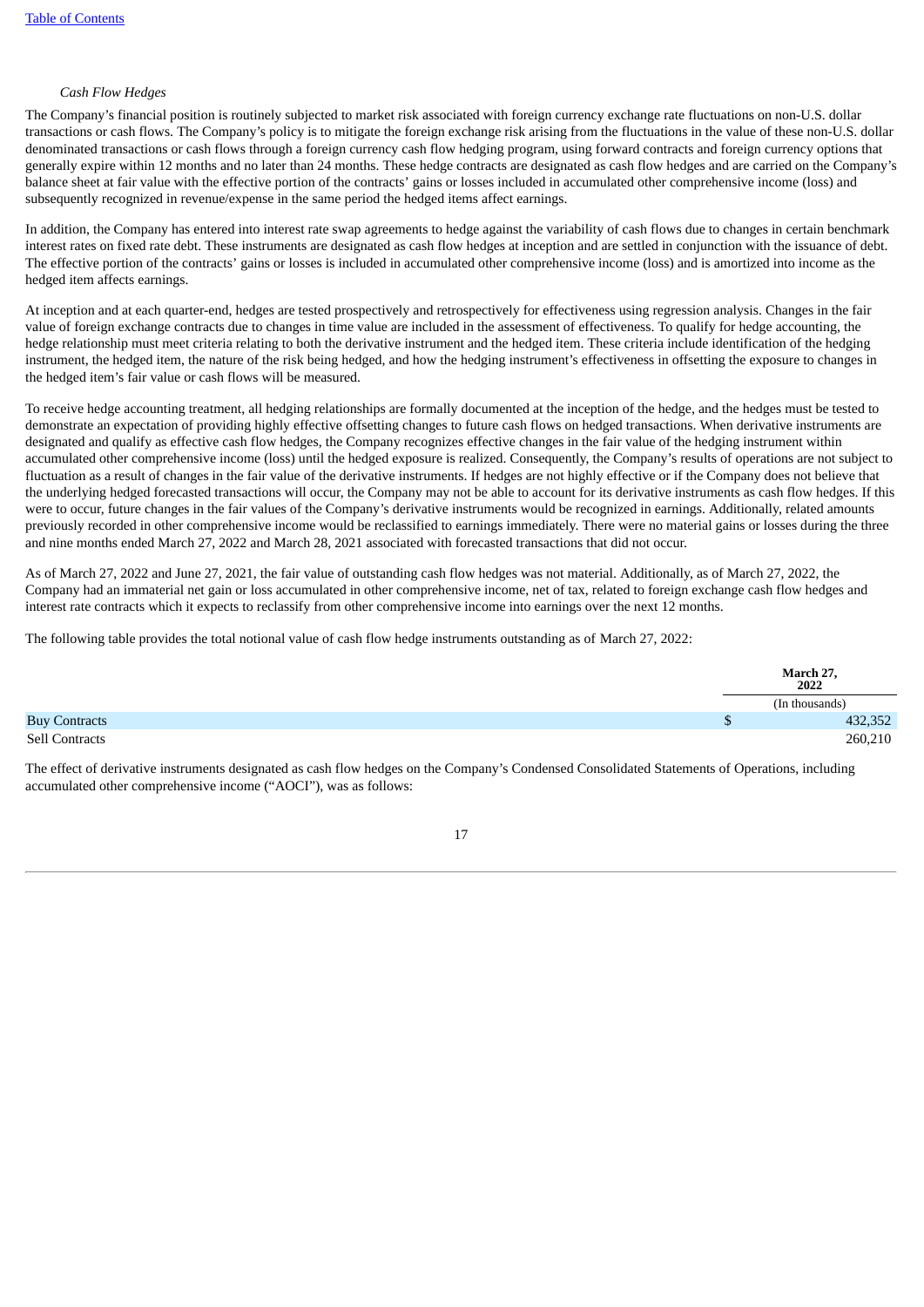|                                                       |                                                                                                        | <b>Three Months Ended</b>            |    |                                                             |   | <b>Nine Months Ended</b>             |      |                                                             |  |
|-------------------------------------------------------|--------------------------------------------------------------------------------------------------------|--------------------------------------|----|-------------------------------------------------------------|---|--------------------------------------|------|-------------------------------------------------------------|--|
|                                                       |                                                                                                        | <b>March 27, 2022</b>                |    |                                                             |   | March 27, 2022                       |      |                                                             |  |
|                                                       | <b>Location of</b><br>Gain or (Loss)<br><b>Recognized in or Reclassified into</b><br><b>Net Income</b> | Gain (Loss)<br>Recognized<br>in AOCI |    | Gain (Loss)<br>Reclassified<br>from AOCI<br>into Net Income |   | Gain (Loss)<br>Recognized<br>in AOCI |      | Gain (Loss)<br>Reclassified<br>from AOCI<br>into Net Income |  |
| <b>Derivatives in Cash Flow Hedging Relationships</b> |                                                                                                        |                                      |    | (in thousands)                                              |   |                                      |      |                                                             |  |
| Foreign Exchange Contracts                            | Revenue                                                                                                | 16.260                               | -S | 10.383                                                      | S | 30,701                               | - \$ | 26,751                                                      |  |
| Foreign Exchange Contracts                            | Cost of goods sold                                                                                     | (3, 840)                             |    | (3,752)                                                     |   | (13,974)                             |      | (6,620)                                                     |  |
| Foreign Exchange Contracts                            | Research and Development                                                                               |                                      |    | (3)                                                         |   | (1,247)                              |      | (3)                                                         |  |
| Foreign Exchange Contracts                            | Selling, general, and administrative                                                                   | (191)                                |    | (524)                                                       |   | (3,602)                              |      | (1,071)                                                     |  |
| <b>Interest Rate Contracts</b>                        | Other income (expense), net                                                                            |                                      |    | (1,062)                                                     |   |                                      |      | (3, 170)                                                    |  |
|                                                       |                                                                                                        | 12.229                               |    | 5,042                                                       |   | 11.878                               |      | 15.887                                                      |  |

|                                                       |                                                                               |  | <b>Three Months Ended</b>            |    |                                                                    |                               |                       |      | Nine Months Ended                                                         |  |
|-------------------------------------------------------|-------------------------------------------------------------------------------|--|--------------------------------------|----|--------------------------------------------------------------------|-------------------------------|-----------------------|------|---------------------------------------------------------------------------|--|
|                                                       |                                                                               |  | <b>March 28, 2021</b>                |    |                                                                    |                               | <b>March 28, 2021</b> |      |                                                                           |  |
|                                                       | Location of<br>Gain or (Loss)<br>Recognized in or Reclassified into<br>Income |  | Gain (Loss)<br>Recognized<br>in AOCI |    | (Loss) Gain<br><b>Reclassified</b><br>from AOCI<br>into Net Income | Gain<br>Recognized<br>in AOCI |                       |      | (Loss) Gain<br><b>Reclassified</b><br>from <b>AOCI</b><br>into Net Income |  |
| <b>Derivatives in Cash Flow Hedging Relationships</b> |                                                                               |  |                                      |    | (in thousands)                                                     |                               |                       |      |                                                                           |  |
| <b>Foreign Exchange Contracts</b>                     | Revenue                                                                       |  | 15,285                               | -S | (1,323)                                                            | - S                           | 6,948                 | - \$ | (3,598)                                                                   |  |
| Foreign Exchange Contracts                            | Cost of goods sold                                                            |  | (3, 473)                             |    | 1,355                                                              |                               | 3.429                 |      | 3.073                                                                     |  |
| Foreign Exchange Contracts                            | Research and Development                                                      |  | (1,319)                              |    | __                                                                 |                               | 950                   |      |                                                                           |  |
| Foreign Exchange Contracts                            | Selling, general, and administrative                                          |  | (1,741)                              |    | 1,326                                                              |                               | 4,056                 |      | 2,649                                                                     |  |
| <b>Interest Rate Contracts</b>                        | Other income (expense), net                                                   |  |                                      |    | (962)                                                              |                               |                       |      | (2,871)                                                                   |  |
|                                                       |                                                                               |  | 8,752                                |    | 396                                                                |                               | 15,383                |      | (747)                                                                     |  |

#### *Balance Sheet Hedges*

The Company also enters into foreign currency forward contracts to hedge fluctuations associated with foreign currency denominated monetary assets and liabilities, primarily cash, third-party accounts receivable, accounts payable, and intercompany receivables and payables. These forward contracts are not designated for hedge accounting treatment. Therefore, the change in the carrying value of these derivatives is recorded as a component of other income (expense), net and offsets the change in fair value of the foreign currency denominated assets and liabilities related to remeasurement, which are also recorded in other income (expense), net. As of March 27, 2022 and June 27, 2021, the fair value of outstanding balance sheet hedges was not material.

The following table provides the total notional value of balance sheet hedge instruments outstanding as of March 27, 2022:

|                       | March 27,<br>2022 |         |
|-----------------------|-------------------|---------|
|                       | (In thousands)    |         |
| <b>Buy Contracts</b>  |                   | 291,892 |
| <b>Sell Contracts</b> |                   | 290,401 |

The effect of the Company's balance sheet hedge derivative instruments on the Company's Condensed Consolidated Statements of Operations was as follows:

|                                                       |                                             |                                     | <b>Three Months Ended</b> |                                     |                | <b>Nine Months Ended</b>            |                   |                                     |       |
|-------------------------------------------------------|---------------------------------------------|-------------------------------------|---------------------------|-------------------------------------|----------------|-------------------------------------|-------------------|-------------------------------------|-------|
|                                                       | March 28,<br>March 27,<br>2022<br>2021      |                                     |                           | March 27,<br>2022                   |                |                                     | March 28,<br>2021 |                                     |       |
| Derivatives Not Designated as Hedging<br>Instruments: | Location<br>of Gain Recognized<br>in Income | Gain<br>Recognized<br>in Net Income |                           | Gain<br>Recognized<br>in Net Income |                | Gain<br>Recognized<br>in Net Income |                   | Gain<br>Recognized<br>in Net Income |       |
|                                                       |                                             |                                     |                           |                                     | (in thousands) |                                     |                   |                                     |       |
| Foreign Exchange Contracts                            | Other income (expense), net                 |                                     | 1,850                     |                                     | 2.992          |                                     | 11.787            |                                     | 6,895 |
|                                                       |                                             |                                     |                           |                                     |                |                                     |                   |                                     |       |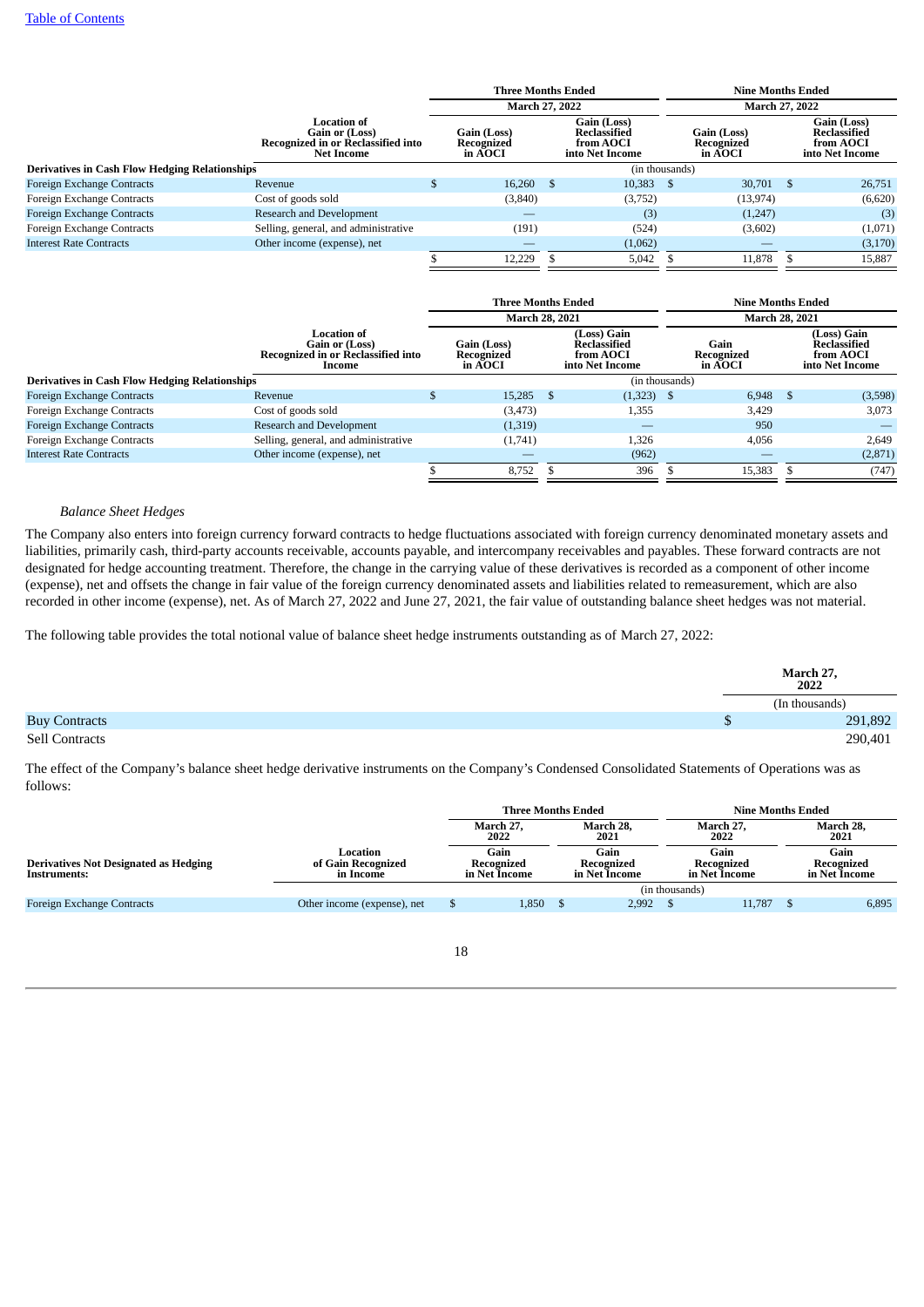## *Concentrations of Credit Risk*

Financial instruments that potentially subject the Company to concentrations of credit risk consist principally of cash and cash equivalents, investments, restricted cash and investments, trade accounts receivable, and derivative financial instruments used in hedging activities. Cash is placed on deposit at large global financial institutions. Such deposits may be in excess of insured limits. Management believes that the financial institutions that hold the Company's cash are creditworthy and, accordingly, minimal credit risk exists with respect to these balances.

The Company's overall portfolio of available-for-sale securities must maintain an average minimum rating of "AA-" or "Aa3" as rated by Standard and Poor's, Fitch Ratings, or Moody's Investor Services. To ensure diversification and minimize concentration, the Company's policy limits the amount of credit exposure with any one financial institution or commercial issuer.

The Company is exposed to credit losses in the event of nonperformance by counterparties on foreign currency and interest rate hedge contracts that are used to mitigate the effect of exchange rate and interest rate fluctuations, and on contracts related to structured share repurchase arrangements. These counterparties are large global financial institutions, and, to date, no such counterparty has failed to meet its financial obligations to the Company.

Credit risk evaluations, including trade references, bank references, and Dun & Bradstreet ratings, are performed on all new customers and the Company monitors its customers' financial condition and payment performance. In general, the Company does not require collateral on sales.

#### **NOTE 9 — INVENTORIES**

Inventories are stated at the lower of cost (first-in, first-out method) or net realizable value. System shipments to customers in Japan, for which title does not transfer until customer acceptance, are classified as finished goods inventory and carried at cost until title transfers. Inventories consist of the following:

|                 | March 27,<br>2022 |  | <b>June 27,</b><br>2021 |  |  |  |  |
|-----------------|-------------------|--|-------------------------|--|--|--|--|
|                 | (in thousands)    |  |                         |  |  |  |  |
| Raw materials   | 2,170,920         |  | 1,519,456               |  |  |  |  |
| Work-in-process | 454,717           |  | 391,686                 |  |  |  |  |
| Finished goods  | 853,695           |  | 778,152                 |  |  |  |  |
|                 | 3,479,332         |  | 2,689,294               |  |  |  |  |
|                 |                   |  |                         |  |  |  |  |

#### **NOTE 10 — GOODWILL AND INTANGIBLE ASSETS**

#### *Goodwill*

The balance of goodwill is approximately \$1.5 billion as of March 27, 2022 and June 27, 2021. As of March 27, 2022 and June 27, 2021, \$61.1 million of the goodwill balance is tax deductible and the remaining balance is not tax deductible due to purchase accounting and applicable foreign law.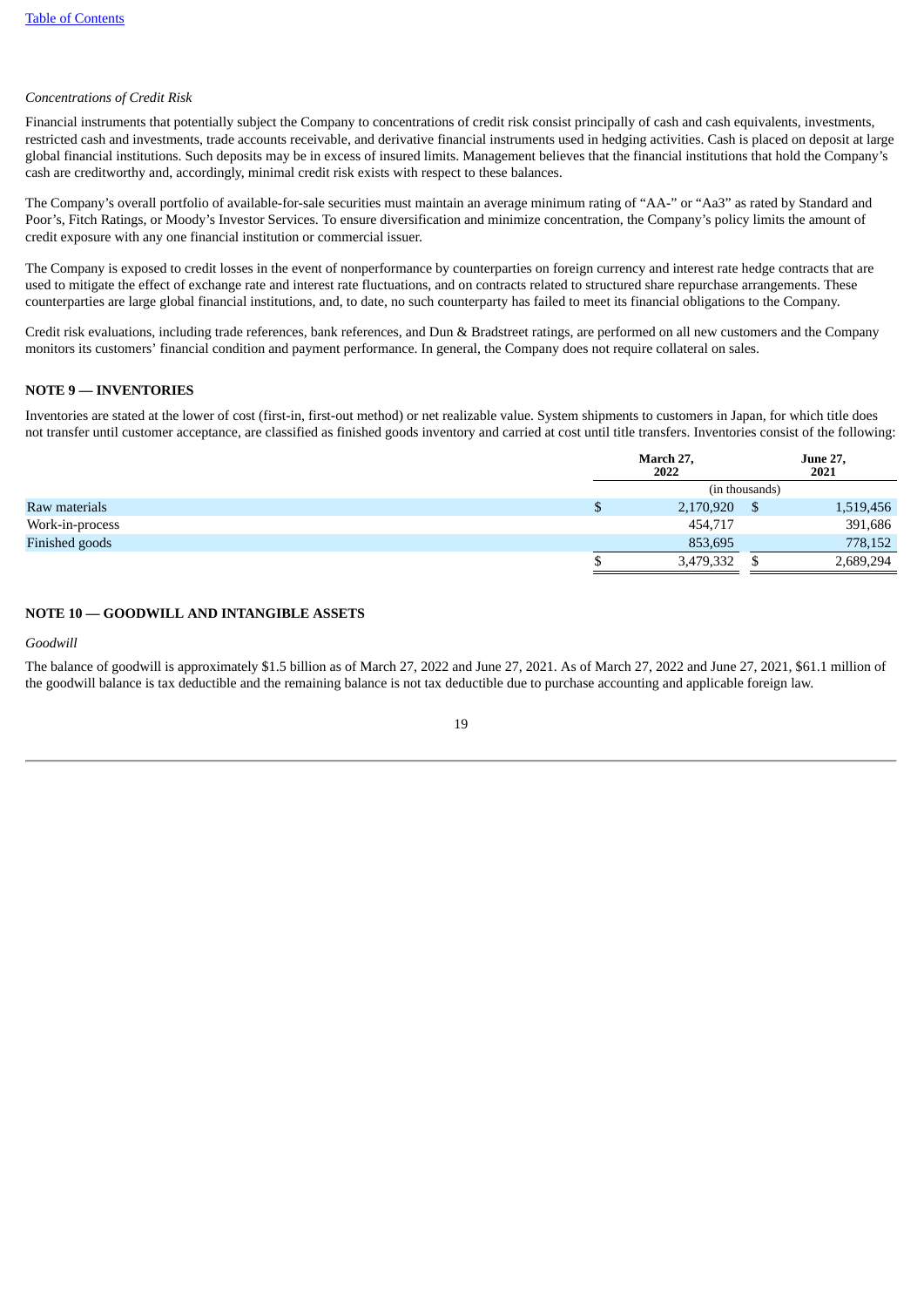## *Intangible Assets*

The following table provides the Company's intangible assets, other than goodwill:

|                                     |           | <b>March 27, 2022</b>       |                |           | June 27, 2021               |            |
|-------------------------------------|-----------|-----------------------------|----------------|-----------|-----------------------------|------------|
|                                     | Gross     | Accumulated<br>Amortization | <b>Net</b>     | Gross     | Accumulated<br>Amortization | <b>Net</b> |
|                                     |           |                             | (in thousands) |           |                             |            |
| Customer relationships              | 633,506   | $(617,790)$ \$              | 15,716         | 630,303   | (581, 406)                  | 48,897     |
| Existing technology                 | 677.455   | (663, 208)                  | 14.247         | 669,359   | (659, 898)                  | 9,461      |
| Patents and other intangible assets | 160.889   | (77,546)                    | 83,343         | 132,774   | (58,767)                    | 74,007     |
| Total intangible assets             | 1,471,850 | (1,358,544)                 | 113,306        | 1,432,436 | (1,300,071)                 | 132,365    |

The Company recognized \$20.4 million and \$17.9 million in intangible asset amortization expense during the three months ended March 27, 2022 and March 28, 2021, respectively. The Company recognized \$58.9 million and \$52.3 million in intangible asset amortization expense during the nine months ended March 27, 2022 and March 28, 2021, respectively.

The estimated future amortization expense of intangible assets as of March 27, 2022, is reflected in the table below. The table excludes \$19.9 million of capitalized costs for internal-use software that have not been placed into service.

| <b>Fiscal Year</b>        |   | <b>Amount</b>  |  |
|---------------------------|---|----------------|--|
|                           |   | (in thousands) |  |
| 2022 (remaining 3 months) | D | 17,977         |  |
| 2023                      |   | 32,788         |  |
| 2024                      |   | 20,764         |  |
| 2025                      |   | 11,154         |  |
| 2026                      |   | 5,272          |  |
| Thereafter                |   | 5,480          |  |
|                           |   | 93,435         |  |

## **NOTE 11 — ACCRUED EXPENSES AND OTHER CURRENT LIABILITIES**

Accrued expenses and other current liabilities consist of the following:

|                                |   | March 27,<br>2022 |  | <b>June 27,</b><br>2021 |  |  |
|--------------------------------|---|-------------------|--|-------------------------|--|--|
|                                |   |                   |  |                         |  |  |
| <b>Accrued compensation</b>    | S | 443,346 \$        |  | 552,925                 |  |  |
| Warranty reserves              |   | 221,554           |  | 176,030                 |  |  |
| Income and other taxes payable |   | 227,524           |  | 348,206                 |  |  |
| Dividend payable               |   | 208,057           |  | 185,431                 |  |  |
| Other                          |   | 534,436           |  | 456,891                 |  |  |
|                                |   | 1,634,917         |  | 1,719,483               |  |  |

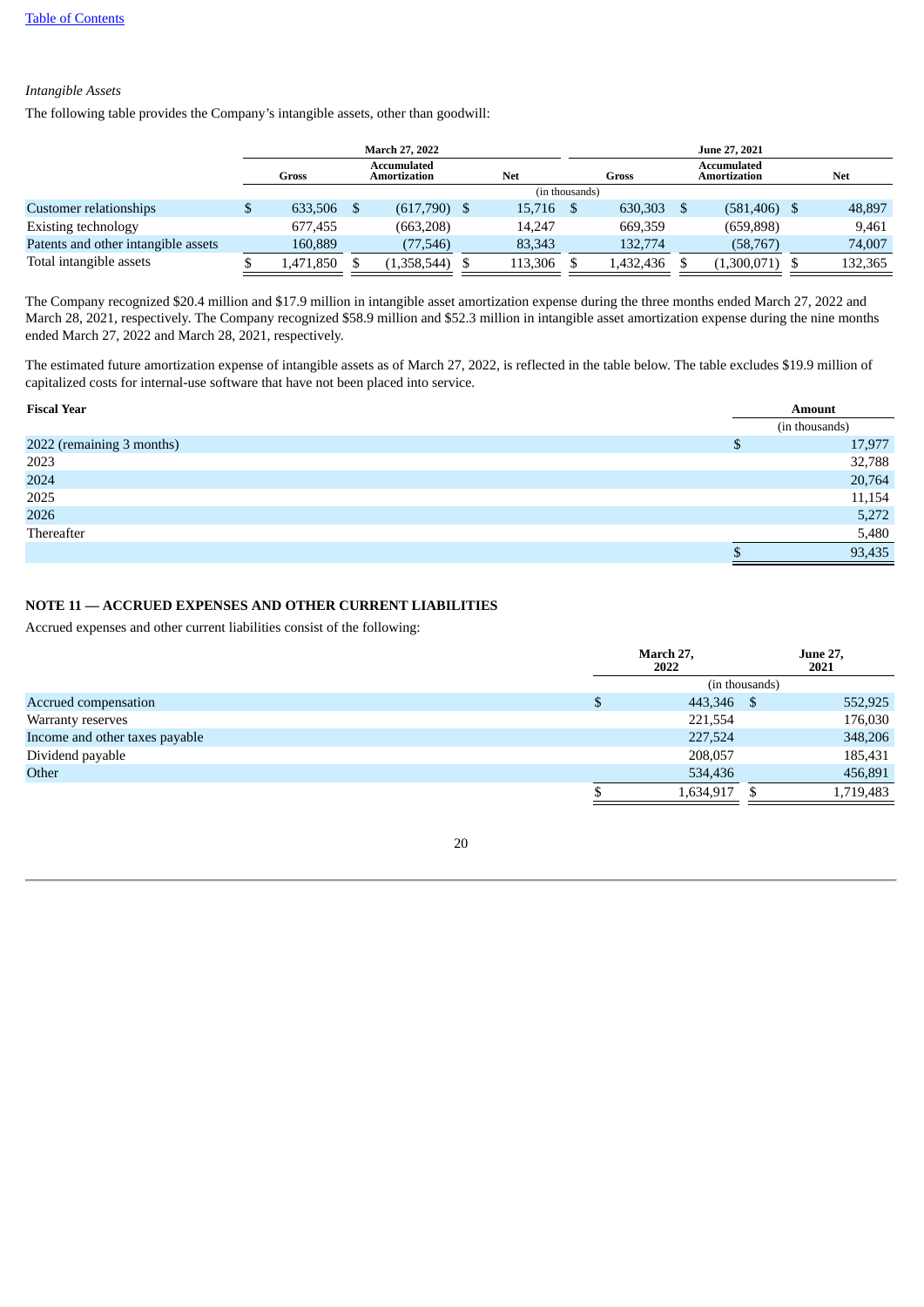## **NOTE 12 — LONG-TERM DEBT AND OTHER BORROWINGS**

As of March 27, 2022, and June 27, 2021, the Company's outstanding debt consisted of the following:

|                                                                  | <b>March 27, 2022</b>                                                       |        |                          | <b>June 27, 2021</b>              |
|------------------------------------------------------------------|-----------------------------------------------------------------------------|--------|--------------------------|-----------------------------------|
|                                                                  | <b>Effective</b><br><b>Amount</b><br>(in thousands)<br><b>Interest Rate</b> |        | Amount<br>(in thousands) | Effective<br><b>Interest Rate</b> |
| Fixed-rate 3.80% Senior Notes Due March 15, 2025 ("2025 Notes")  | 500,000                                                                     | 3.87 % | 500,000                  | 3.87%                             |
| Fixed-rate 3.75% Senior Notes Due March 15, 2026 ("2026 Notes")  | 750,000                                                                     | 3.86 % | 750,000                  | 3.86 %                            |
| Fixed-rate 4.00% Senior Notes Due March 15, 2029 ("2029 Notes")  | 1,000,000                                                                   | 4.09 % | 1,000,000                | 4.09 $%$                          |
| Fixed-rate 1.90% Senior Notes Due June 15, 2030 ("2030 Notes")   | 750,000                                                                     | 2.01%  | 750,000                  | $2.01\%$                          |
| Fixed-rate 4.875% Senior Notes Due March 15, 2049 ("2049 Notes") | 750,000                                                                     | 4.93 % | 750,000                  | 4.93 %                            |
| Fixed-rate 2.875% Senior Notes Due June 15, 2050 ("2050 Notes")  | 750,000                                                                     | 2.93%  | 750,000                  | 2.93%                             |
| Fixed-rate 3.125% Senior Notes Due June 15, 2060 ("2060 Notes")  | 500,000                                                                     | 3.18%  | 500,000                  | 3.18%                             |
| Total debt outstanding, at par                                   | 5,000,000                                                                   |        | 5,000,000                |                                   |
| Unamortized discount                                             | (36, 250)                                                                   |        | (38, 243)                |                                   |
| Fair value adjustment - interest rate contracts                  | $5.282^{(1)}$                                                               |        | $6.621^{(1)}$            |                                   |
| Unamortized bond issuance costs                                  | (6,983)                                                                     |        | (7, 443)                 |                                   |
| Total debt outstanding, at carrying value                        | 4,962,049                                                                   |        | 4,960,935                |                                   |
| Reported as:                                                     |                                                                             |        |                          |                                   |
| Long-term debt                                                   | 4,962,049                                                                   |        | 4,960,935                |                                   |

 $<sup>(1)</sup>$ This amount represents a cumulative fair value gain for discontinued hedging relationships, net of an immaterial amount of amortization as of the periods presented.</sup>

#### *Senior Notes*

*\_\_\_\_\_\_\_\_\_\_\_\_\_\_\_\_\_\_\_\_\_\_\_\_\_\_\_\_*

On May 5, 2020, the Company completed a public offering of \$750 million aggregate principal amount of the Company's Senior Notes due June 15, 2030 (the "2030 Notes"), \$750 million aggregate principal amount of the Company's Senior Notes due June 15, 2050 (the "2050 Notes"), and \$500 million aggregate principal amount of the Company's Senior Notes due June 15, 2060 (the "2060 Notes"). The Company pays interest at an annual rate of 1.90%, 2.875%, and 3.125%, on the 2030, 2050, and 2060 Notes, respectively, on a semi-annual basis on June 15 and December 15 of each year.

On March 4, 2019, the Company completed a public offering of \$750 million aggregate principal amount of the Company's Senior Notes due March 15, 2026 (the "2026 Notes"), \$1.0 billion aggregate principal amount of the Company's Senior Notes due March 15, 2029 (the "2029 Notes"), and \$750 million aggregate principal amount of the Company's Senior Notes due March 15, 2049 (the "2049 Notes"). The Company pays interest at an annual rate of 3.75%, 4.00%, and 4.875%, on the 2026, 2029, and 2049 Notes, respectively, on a semi-annual basis on March 15 and September 15 of each year.

On March 12, 2015, the Company completed a public offering of \$500 million aggregate principal amount of the Company's Senior Notes due March 15, 2025 (the "2025 Notes"). The Company pays interest at an annual rate of 3.80% on the 2025 Notes on a semi-annual basis on March 15 and September 15 of each year.

The Company may redeem the 2025, 2026, 2029, 2030, 2049, 2050, and 2060 Notes (collectively the "Senior Notes") at a redemption price equal to 100% of the principal amount of such series ("par"), plus a "make whole" premium as described in the indenture in respect to the Senior Notes and accrued and unpaid interest before December 15, 2024 for the 2025 Notes, before January 15, 2026 for the 2026 Notes, before December 15, 2028 for the 2029 Notes, before March 15, 2030 for the 2030 Notes, before September 15, 2048 for the 2049 Notes, before December 15, 2049 for the 2050 Notes, and before December 15, 2059 for the 2060 Notes. The Company may redeem the Senior Notes at par, plus accrued and unpaid interest at any time on or after December 24, 2024 for the 2025 Notes, on or after January 15, 2026 for the 2026 Notes, on or after December 15, 2028 for the 2029 Notes, on or after March 15, 2030 for the 2030 Notes, on or after September 15, 2048 for the 2049 Notes, on or after December 15, 2049 for the 2050 Notes, and on or after December 15, 2059 for the 2060 Notes. In addition, upon the occurrence of certain events, as described in the indenture, the Company will be required to make an offer to repurchase the Senior Notes at a price equal to 101% of the principal amount of the respective note, plus accrued and unpaid interest.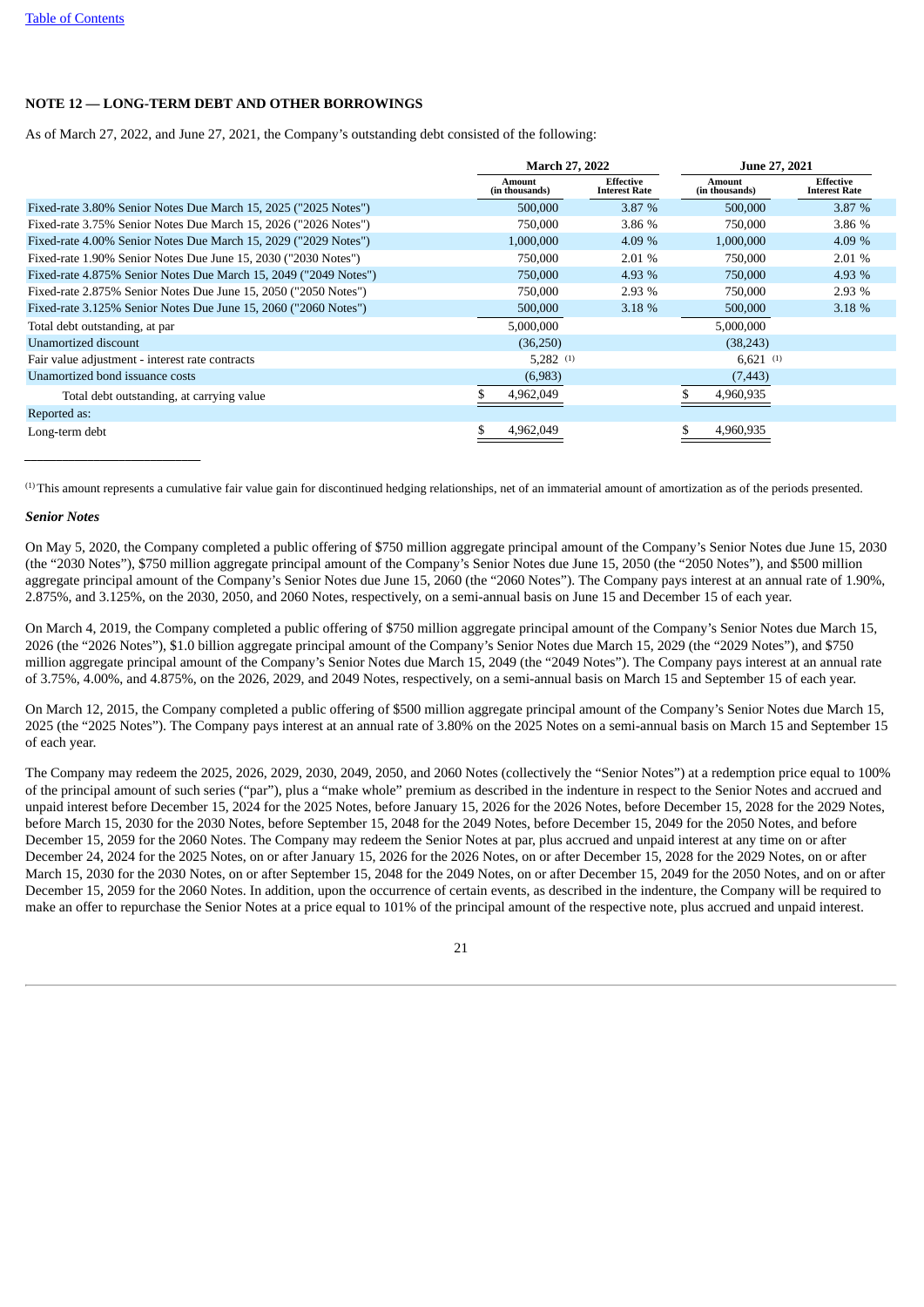Selected additional information regarding the Senior Notes outstanding as of March 27, 2022, is as follows:

|            | <b>Remaining</b><br><b>Amortization period</b> | <b>Fair Value of Notes</b><br>(Level 2) |
|------------|------------------------------------------------|-----------------------------------------|
|            | (years)                                        | (in thousands)                          |
| 2025 Notes | 3.0 <sup>5</sup>                               | 511,930                                 |
| 2026 Notes | 4.0 \$                                         | 768,360                                 |
| 2029 Notes | 7.0 <sup>5</sup>                               | 1,042,400                               |
| 2030 Notes | 8.2 \$                                         | 672,555                                 |
| 2049 Notes | 27.0 <sup>5</sup>                              | 871,748                                 |
| 2050 Notes | $28.2 \quad $$                                 | 643,845                                 |
| 2060 Notes | 38.2 $\sqrt{3}$                                | 429,705                                 |

#### *Revolving Credit Facility*

On March 12, 2014, the Company established an unsecured Credit Agreement. This agreement was amended on November 10, 2015 (the "Amended and Restated Credit Agreement"), October 13, 2017 (the "2nd Amendment"), February 25, 2019 (the "3rd Amendment"), and June 17, 2021 (the "Second Amended and Restated Credit Agreement"). The Second Amended and Restated Credit Agreement provides for a \$1.50 billion revolving credit facility with a syndicate of lenders, along with an expansion option that will allow the Company, subject to certain requirements, to request an increase in the facility of up to an additional \$600.0 million, for a potential total commitment of \$2.10 billion. The facility matures on June 17, 2026.

Interest on amounts borrowed under the credit facility is, at the Company's option, based on (1) a base rate, defined as the greatest of (a) prime rate, (b) Federal Funds rate plus 0.5%, or (c) one-month LIBOR plus 1.0%, plus a spread of 0.00% to 0.30%, or (2) LIBOR multiplied by the statutory rate, plus a spread of 0.805% to 1.30%, in each case plus a facility fee, with such spread and facility fee determined based on the rating of the Company's non-credit enhanced, senior unsecured long-term debt. Such spreads and such facility fees are further subject to sustainability adjustments as described in the Second Amended and Restated Credit Agreement, in each case based on the Company's performance of certain energy savings and health and safety standards metrics. Principal and any accrued and unpaid interest is due and payable upon maturity. Additionally, the Company will pay the lenders a quarterly commitment fee that varies based on the Company's credit rating. The Second Amended and Restated Credit Agreement incorporates provisions for the replacement of LIBOR or other reference rates with alternative reference rates under certain circumstances, including when, or if, such reference rates cease to be available. The Second Amended and Restated Credit Agreement contains affirmative covenants, negative covenants, financial covenants, and events of default. As of March 27, 2022, the Company had no borrowings outstanding under the credit facility and was in compliance with all financial covenants.

#### *Commercial Paper Program*

On November 13, 2017, the Company established a commercial paper program ("the CP Program") under which the Company may issue unsecured commercial paper notes on a private placement basis up to a maximum aggregate principal amount of \$1.25 billion. In July 2021, the Company amended the CP Program size to a maximum aggregate amount outstanding at any time of \$1.50 billion. The net proceeds from the CP Program will be used for general corporate purposes, including repurchases of the Company's Common Stock from time to time under the Company's stock repurchase program. Amounts available under the CP Program may be re-borrowed. The CP Program is backstopped by the Company's Revolving Credit Arrangement. As of March 27, 2022 and June 27, 2021, the Company had no outstanding borrowings under the CP Program.

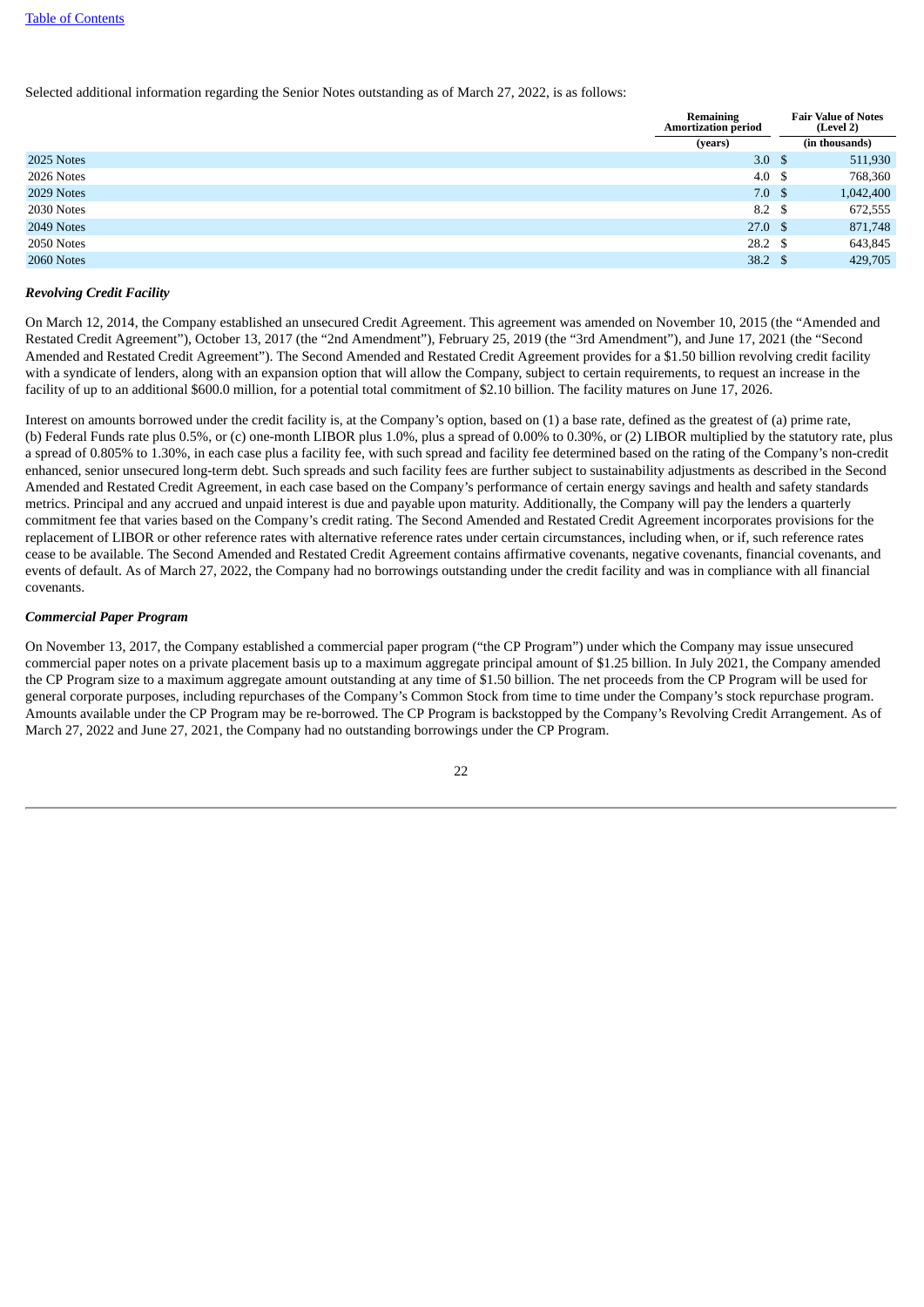#### *Interest Cost*

The following table presents the amount of interest cost recognized relating to both the contractual interest coupon and amortization of the debt discount, issuance costs, and effective portion of interest rate contracts with respect to the Senior Notes, convertible notes, and the revolving credit facility during the three and nine months ended March 27, 2022 and March 28, 2021.

|                                        | <b>Three Months Ended</b> |        |                   |        | <b>Nine Months Ended</b> |         |  |                   |
|----------------------------------------|---------------------------|--------|-------------------|--------|--------------------------|---------|--|-------------------|
|                                        | March 27,<br>2022         |        | March 28.<br>2021 |        | March 27,<br>2022        |         |  | March 28,<br>2021 |
|                                        | (in thousands)            |        |                   |        |                          |         |  |                   |
| Contractual interest coupon            | P.                        | 43,782 |                   | 49,487 |                          | 131,346 |  | 148,573           |
| Amortization of interest discount      |                           | 694    |                   | 998    |                          | 2,067   |  | 3,011             |
| Amortization of issuance costs         |                           | 338    |                   | 414    |                          | 1,009   |  | 1,238             |
| Effect of interest rate contracts, net |                           | 617    |                   | 516    |                          | 1,833   |  | 1,533             |
| Total interest cost recognized         |                           | 45,431 |                   | 51,415 |                          | 136,255 |  | 154,355           |

#### **NOTE 13 — LEASES**

The Company leases certain office spaces, manufacturing and warehouse spaces, equipment, and vehicles. While the majority of the Company's lease arrangements are operating leases, the Company has certain leases that qualify as finance leases.

#### *Selected Leases and Related Guarantees*

The Company leases the majority of its administrative, research and development and manufacturing facilities, regional sales/service offices, and certain equipment under non-cancelable leases. Certain of the Company's facility leases for buildings located at its Fremont, California headquarters, Tualatin, Oregon campus, and certain other facility leases provide the Company with options to extend the leases for additional periods or to purchase the facilities. Certain of the Company's facility leases provide for periodic rent increases based on the general rate of inflation.

The Company has finance leases for certain improved properties in Fremont and Livermore, California (the "California Facility Leases"). The Company is required to maintain cash collateral in an aggregate of approximately \$250.0 million in separate interest-bearing accounts as security for the Company's obligations. These amounts are recorded with other restricted cash and investments in the Company's Condensed Consolidated Balance Sheet as of March 27, 2022.

During the seven-year term of the California Facility Leases and when the terms of the California Facility Leases expire, the property subject to the California Facility Leases may be re-marketed. The Company has guaranteed to the lessor that each property will have a certain minimum residual value. The aggregate maximum guarantee made by the Company under the California Facility Leases is \$298.4 million.

## <span id="page-22-0"></span>**NOTE 14 — COMMITMENTS AND CONTINGENCIES**

Refer to Note 13 - Leases for details regarding guarantees surrounding selected leases.

#### *Other Guarantees*

The Company has issued certain indemnifications to its lessors for taxes and general liability under some of its agreements. The Company has entered into insurance contracts that are intended to limit its exposure to such indemnifications. As of March 27, 2022, the Company had not recorded any liability on its Condensed Consolidated Financial Statements in connection with these indemnifications, as it does not believe that it is probable that any material amounts will be paid under these guarantees.

Generally, the Company indemnifies, under pre-determined conditions and limitations, its customers for infringement of third-party intellectual property rights by the Company's products or services. The Company seeks to limit its liability for such indemnity to an amount not to exceed the sales price of the products or services subject to its indemnification obligations. The Company does not believe that it is probable that any material amounts will be paid under these guarantees.

The Company provides guarantees and standby letters of credit to certain parties as required for certain transactions initiated during the ordinary course of business. As of March 27, 2022, the maximum potential amount of future payments that the Company could be required to make under these arrangements and letters of credit was \$93.5 million. The Company does not

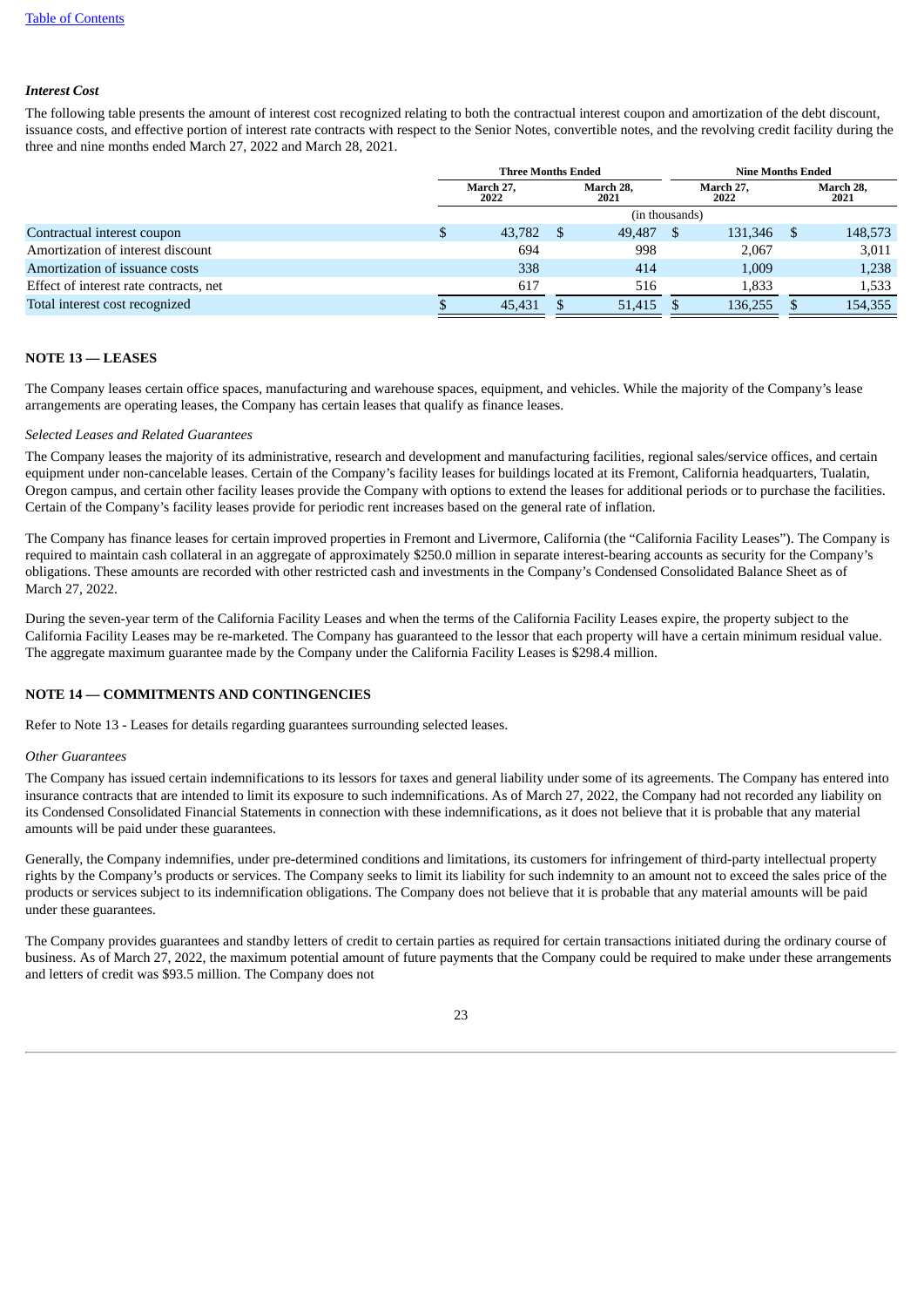believe, based on historical experience and information currently available, that it is probable that any material amounts will be required to be paid.

In addition, the Company has entered into indemnification agreements with its directors, officers, and certain other employees, consistent with its Bylaws and Certificate of Incorporation; and under local law, the Company may be required to provide indemnification to its employees for actions within the scope of their employment. Although the Company maintains insurance contracts that cover some of the potential liability associated with these indemnification agreements, there is no guarantee that all such liabilities will be covered. The Company does not believe, based on historical experience and information currently available, that it is probable that any material amounts will be required to be paid under such indemnification agreements or statutory obligations.

#### *Warranties*

The Company provides standard warranties on its systems. The liability amount is based on actual historical warranty spending activity by type of system, customer, and geographic region, modified for any known differences such as the impact of system reliability improvements. As of March 27, 2022, warranty reserves totaling \$18.8 million were recognized in other long-term liabilities, the remainder were included in accrued expenses and other current liabilities in the Company's Condensed Consolidated Balance Sheets.

Changes in the Company's product warranty reserves were as follows:

|                                                  | <b>Three Months Ended</b> |  |                   | <b>Nine Months Ended</b> |                   |  |                   |
|--------------------------------------------------|---------------------------|--|-------------------|--------------------------|-------------------|--|-------------------|
|                                                  | March 27,<br>2022         |  | March 28,<br>2021 |                          | March 27,<br>2022 |  | March 28,<br>2021 |
|                                                  |                           |  | (in thousands)    |                          |                   |  |                   |
| Balance at beginning of period                   | 228,388                   |  | 153,214           |                          | 191,758           |  | 129,197           |
| Warranties issued during the period              | 71,707                    |  | 60.223            |                          | 213,816           |  | 163,869           |
| Settlements made during the period               | (71, 957)                 |  | (45,792)          |                          | (200, 375)        |  | (123, 462)        |
| Changes in liability for pre-existing warranties | 12.190                    |  | 4.801             |                          | 35,129            |  | 2,842             |
| Balance at end of period                         | 240,328                   |  | 172,446           |                          | 240,328           |  | 172,446           |

#### *Legal Proceedings*

While the Company is not currently a party to any legal proceedings that it believes material, the Company is either a defendant or plaintiff in various actions that have arisen from time to time in the normal course of business, including intellectual property claims. The Company accrues for a liability when it is both probable that a liability has been incurred and the amount of the loss can be reasonably estimated. Significant judgment is required in both the determination of probability and the determination as to whether a loss is reasonably estimable. Based on current information, the Company does not believe that a material loss from known matters is probable and therefore has not recorded an accrual of any material amount for litigation or other contingencies related to existing legal proceedings.

#### **NOTE 15 — STOCK REPURCHASE PROGRAM**

In November 2020, the Board of Directors authorized the Company to repurchase up to an additional \$5.0 billion of Common Stock; this authorization supplements the remaining balances from any prior authorizations. These repurchases can be conducted on the open market or as private purchases and may include the use of derivative contracts with large financial institutions, in all cases subject to compliance with applicable law. This repurchase program has no termination date and may be suspended or discontinued at any time.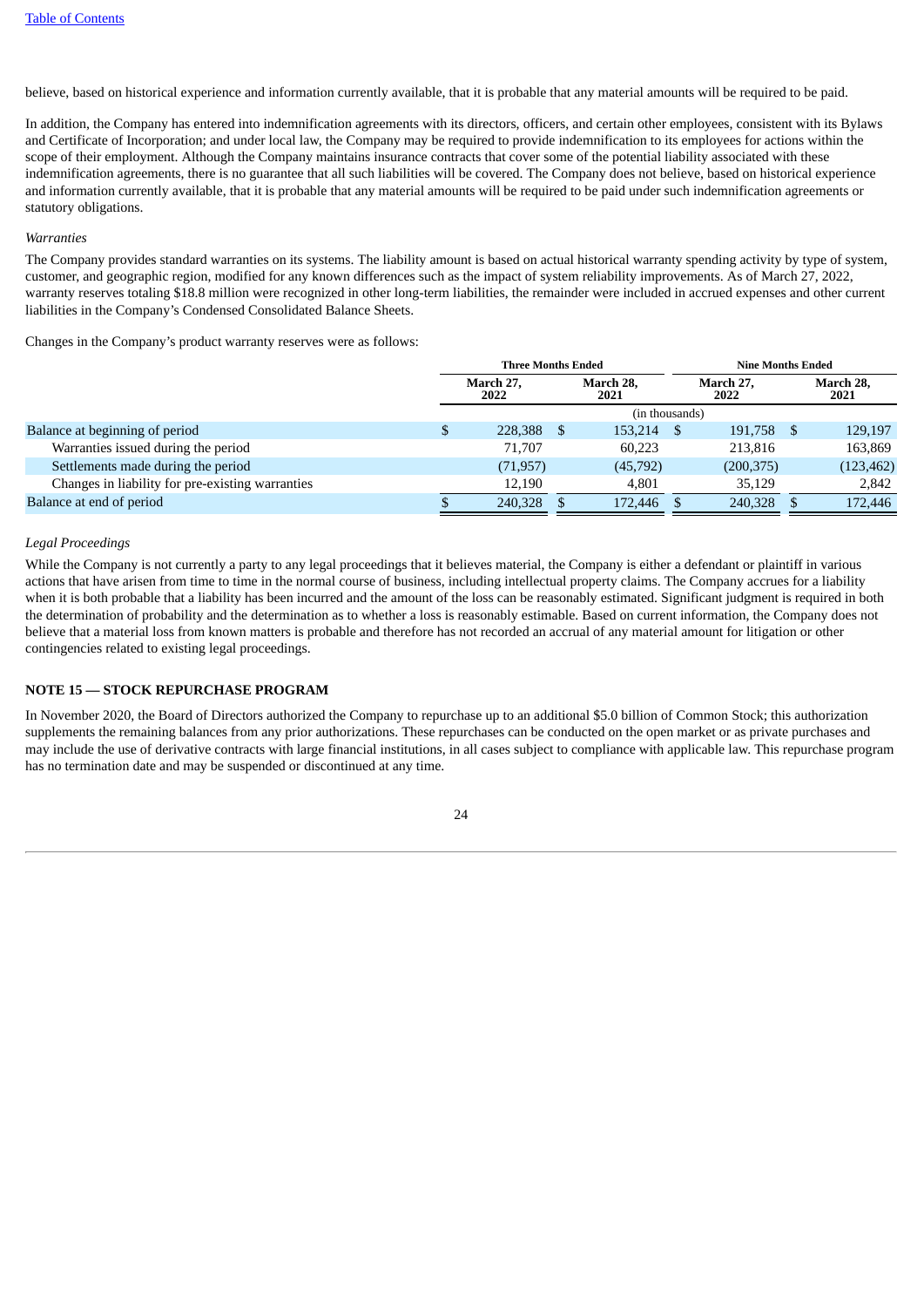Repurchases under the repurchase program were as follows during the periods indicated:

| Period                                | <b>Total Number of</b><br><b>Shares</b><br>Repurchased | <b>Total Cost of</b><br>Repurchase    |      | <b>Average Price</b><br>Paid Per Share <sup>(1)</sup> | Amount<br><b>Available Under</b><br>Repurchase<br>Program |
|---------------------------------------|--------------------------------------------------------|---------------------------------------|------|-------------------------------------------------------|-----------------------------------------------------------|
|                                       |                                                        | (in thousands, except per share data) |      |                                                       |                                                           |
| Available balance as of June 27, 2021 |                                                        |                                       |      |                                                       | 4,222,220                                                 |
| Quarter ended September 26, 2021      | 1.725                                                  | 1.209.744                             | - \$ | 608.98                                                | 3.012.476                                                 |
| Quarter ended December 26, 2021       | 677                                                    | \$<br>429,983                         |      | 634.74                                                | 2,582,493                                                 |
| Quarter ended March 27, 2022          | 2.007                                                  | 1,200,206                             |      | 609.61                                                | 1,382,287                                                 |

(1) Average price paid per share excludes the effect of accelerated share repurchase activities. See additional disclosure below regarding the Company's accelerated share repurchase activity during the nine months ended March 27, 2022.

In addition to the shares repurchased under the Board-authorized repurchase program shown above, during the three and nine months ended March 27, 2022, the Company acquired 224 thousand shares at a total cost of \$122.3 million and 244 thousand shares at a total cost of \$134.3 million, respectively, which the Company withheld through net settlements to cover minimum tax withholding obligations upon the vesting of restricted stock unit awards granted under the Company's equity compensation plans. The shares retained by the Company through these net share settlements are not a part of the Board-authorized repurchase program but instead are authorized under the Company's equity compensation plan.

#### *Accelerated Share Repurchase Agreements*

On February 15, 2022, the Company entered into an accelerated share repurchase agreement (the "February 2022 ASR") with two financial institutions to repurchase a total of \$600 million of Common Stock. The Company took an initial delivery of approximately 758 thousand shares, which represented 75% of the prepayment amount divided by the Company's closing stock price on February 15, 2022. The total number of shares received under the February 2022 ASR will be based upon the average daily volume weighted average price of the Company's Common Stock during the repurchase period, less an agreed upon discount. The February 2022 ASR settled with one of the financial institutions in April 2022, resulting in the receipt of approximately 216 thousand additional shares. Final settlement of the February 2022 ASR will occur no later than June 16, 2022.

On August 31, 2021, the Company entered into an accelerated share repurchase agreement (the "August 2021 ASR") with two financial institutions to repurchase a total of \$650 million of Common Stock. The Company took an initial delivery of approximately 806 thousand shares, which represented 75% of the prepayment amount divided by the Company's closing stock price on August 31, 2021. The total number of shares received under the August 2021 ASR was based upon the average daily volume weighted average price of the Company's Common Stock during the repurchase period, less an agreed upon discount. Final settlement of the August 2021 ASR occurred in January 2022, resulting in the receipt of approximately 265 thousand additional shares, which yielded a weighted-average share price of \$606.71 for the transaction period.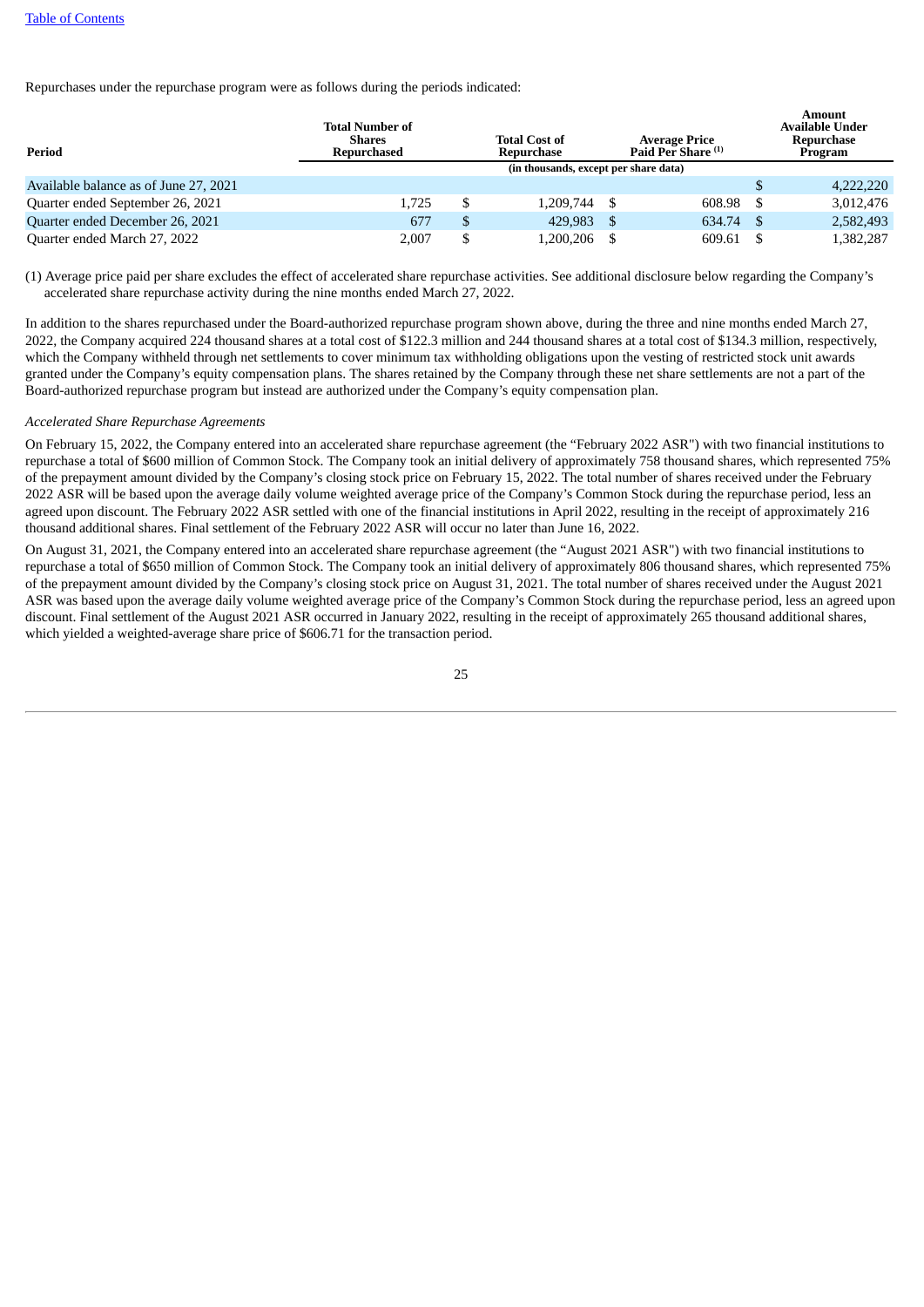## **NOTE 16 — ACCUMULATED OTHER COMPREHENSIVE LOSS**

The components of accumulated other comprehensive loss, net of tax at March 27, 2022, as well as the activity for the nine months ending March 27, 2022, were as follows:

|                                                                                                  | <b>Accumulated Foreign</b><br><b>Currency Translation</b><br>Adjustment | Accumulated<br>Unrealized<br>Gain or Loss on<br><b>Cash flow hedges</b> | Accumulated<br><b>Unrealized</b><br><b>Holding</b><br><b>Gain or Loss on</b><br>Available-For-Sale<br>Investments | Accumulated<br>Unrealized<br>Components<br>of Defined<br><b>Benefit Plans</b> | <b>Total</b> |
|--------------------------------------------------------------------------------------------------|-------------------------------------------------------------------------|-------------------------------------------------------------------------|-------------------------------------------------------------------------------------------------------------------|-------------------------------------------------------------------------------|--------------|
|                                                                                                  |                                                                         |                                                                         | (in thousands)                                                                                                    |                                                                               |              |
| Balance at June 27, 2021                                                                         | \$<br>$(31, 413)$ \$                                                    | (14, 125)                                                               | 1,611                                                                                                             | $(20,201)$ \$                                                                 | (64, 128)    |
| Other comprehensive (loss) income before<br>reclassifications                                    | (28, 810)                                                               | 16,293                                                                  | (4,523)                                                                                                           | (749)                                                                         | (17,789)     |
| (Gains) losses reclassified from accumulated other comprehensive loss to net income $^{\rm (1)}$ |                                                                         | (17,205)                                                                | 1,456                                                                                                             |                                                                               | (15, 749)    |
| Net current-period other comprehensive loss                                                      | (28, 810)                                                               | (912)                                                                   | (3,067)                                                                                                           | (749)                                                                         | (33, 538)    |
| Balance at March 27, 2022                                                                        | (60, 223)                                                               | (15,037)                                                                | (1, 456)                                                                                                          | $(20,950)$ \$                                                                 | (97, 666)    |

<span id="page-25-0"></span>(1) Amount of after-tax gains reclassified from AOCI into net income is not material in the aggregate, or to any individual location in our Condensed Consolidated Statements of Operations.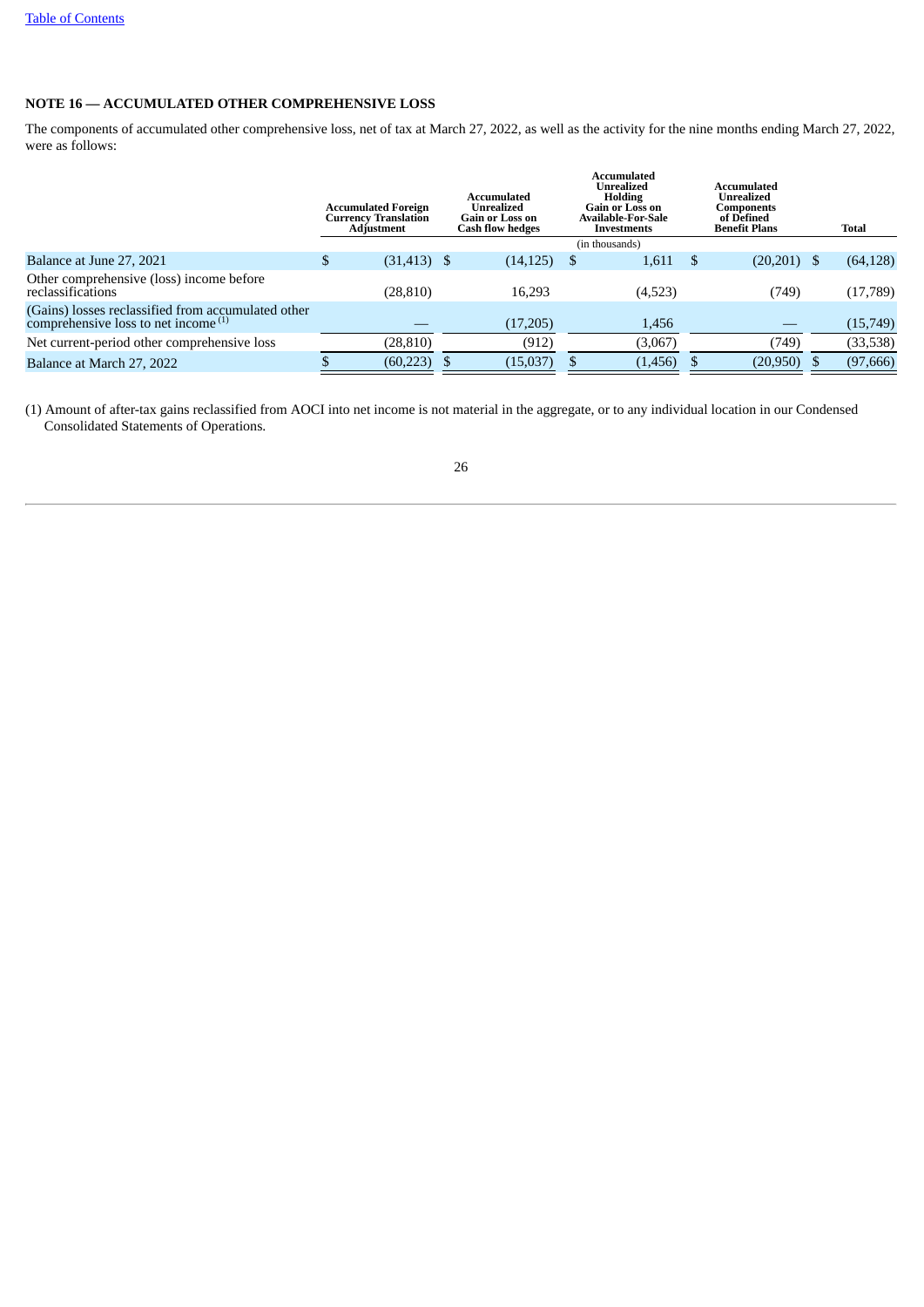#### **ITEM 2. Management's Discussion and Analysis of Financial Condition and Results of Operations**

#### **CAUTIONARY STATEMENT REGARDING FORWARD-LOOKING STATEMENTS**

With the exception of historical facts, the statements contained in this discussion are forward-looking statements, which are subject to the safe harbor provisions created by the Private Securities Litigation Reform Act of 1995. Certain, but not all, of the forward-looking statements in this report are specifically identified as forward-looking, by use of phrases and words such as "believe," "estimated," "anticipate," "expect," "probable," "intend," "plan," "aim," "may," "should," "could," "would," "will," "continue," and other future-oriented terms. The identification of certain statements as "forward-looking" does not mean that other statements not specifically identified are not forward-looking. Forward-looking statements include but are not limited to statements that relate to: trends and opportunities in the global economic environment; trends and opportunities in the semiconductor industry, including in the end markets and applications for semiconductors, and in device complexity; growth or decline in the industry and the market for, and spending on, wafer fabrication equipment; the anticipated levels of, and rates of change in, margins, market share, served addressable market, capital expenditures, research and development expenditures, international sales, revenue (actual and/or deferred), operating expenses and earnings generally; management's plans and objectives for our current and future operations and business focus; volatility in our quarterly results; the makeup of our customer base; customer and end user requirements and our ability to satisfy those requirements; customer spending and demand for our products and services, and the reliability of indicators of change in customer spending and demand; the effect of variability in our customers' business plans or demand for our products and services; our competition, and our ability to defend our market share and to gain new market share; the success of joint development and collaboration relationships with customers, suppliers, or others; outsourced activities; our supply chain and the role of suppliers in our business, including the impacts of supply chain constraints and material costs; our leadership and competency, and our ability to facilitate innovation; our research and development programs; our ability to create sustainable differentiation; technology inflections in the industry and our ability to identify those inflections and to invest in research and development programs to meet them; our ability to deliver multi-product solutions: the resources invested to comply with evolving standards and the impact of such efforts: changes in state, federal and international tax laws, our estimated annual tax rate and the factors that affect our tax rates; legal and regulatory compliance; the estimates we make, and the accruals we record, in order to implement our critical accounting policies (including but not limited to the adequacy of prior tax payments, future tax benefits or liabilities, and the adequacy of our accruals relating to them); hedging transactions; debt or financing arrangements; our investment portfolio; our access to capital markets; uses of, payments of, and impact of interest rate fluctuations on, our debt; our intention to pay quarterly dividends and the amounts thereof, if any; our ability and intention to repurchase our shares; credit risks; controls and procedures; recognition or amortization of expenses; our ability to manage and grow our cash position; our strategic relevance with our customers; our ability to scale our operations to respond to changes in our business; the value of our patents; the materiality of potential losses arising from legal proceedings; the probability of making payments under our guarantees; the impact of the COVID-19 pandemic; and the sufficiency of our financial resources or liquidity to support future business activities (including but not limited to operations, investments, debt service requirements, dividends, and capital expenditures). Such statements are based on current expectations and are subject to risks, uncertainties, and changes in condition, significance, value, and effect, including without limitation those discussed below under the heading "Risk Factors" within Part II Item 1A and elsewhere in this report and other documents we file from time to time with the Securities and Exchange Commission ("SEC"), such as our annual report on Form 10-K for the year ended June 27, 2021 (our "2021 Form 10-K"), our quarterly reports on form 10-Q for the fiscal quarters ended September 26, 2021 and December 26, 2021, and our current reports on Form 8-K. Such risks, uncertainties, and changes in condition, significance, value, and effect could cause our actual results to differ materially from those expressed in this report and in ways not readily foreseeable. Readers are cautioned not to place undue reliance on these forwardlooking statements, which speak only as of the date hereof and are based on information currently and reasonably known to us. We do not undertake any obligation to release the results of any revisions to these forward-looking statements, which may be made to reflect events or circumstances that occur after the date of this report or to reflect the occurrence or effect of anticipated or unanticipated events.

#### Documents To Review In Connection With Management's Discussion and Analysis Of Financial Condition and Results Of Operations

For a full understanding of our financial position and results of operations for the three and nine months ended March 27, 2022, and the related Management's Discussion and Analysis of Financial Condition and Results of Operations below, you should also read the Condensed Consolidated Financial Statements and notes presented in this Form 10-Q and the financial statements and notes in our 2021 Form 10-K.

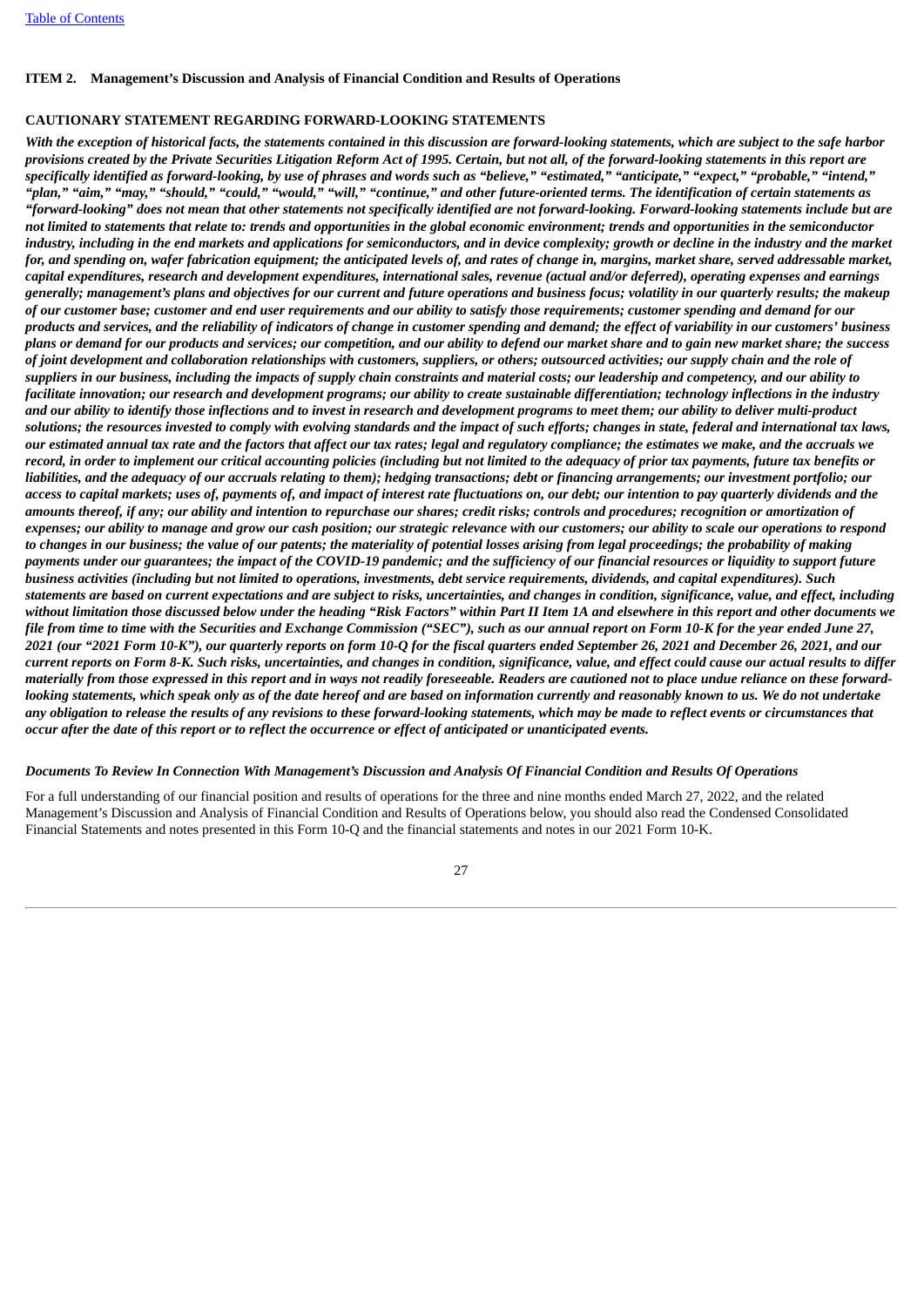#### **EXECUTIVE SUMMARY**

Lam Research Corporation is a global supplier of innovative wafer fabrication equipment and services to the semiconductor industry. We have built a strong global presence with core competencies in areas like nanoscale applications enablement, chemistry, plasma and fluidics, advanced systems engineering and a broad range of operational disciplines. Our products and services are designed to help our customers build smaller and better performing devices that are used in a variety of electronic products, including mobile phones, personal computers, servers, wearables, automotive vehicles, and data storage devices.

Our customer base includes leading semiconductor memory, foundry, and integrated device manufacturers that make products such as non-volatile memory, dynamic random-access memory, and logic devices. Their continued success is part of our commitment to driving semiconductor breakthroughs that define the next generation. Our core technical competency is integrating hardware, process, materials, software, and process control, enabling results on the wafer.

Semiconductor manufacturing, our customers' business, involves the complete fabrication of multiple dies or integrated circuits on a wafer. This involves the repetition of a set of core processes and can require hundreds of individual steps. Fabricating these devices requires highly sophisticated process technologies to integrate an increasing array of new materials with precise control at the atomic scale. Along with meeting technical requirements, wafer processing equipment must deliver high productivity and be cost-effective.

Demand from cloud computing, the Internet of Things, and other markets is driving the need for increasingly powerful and cost-efficient semiconductors. At the same time, there are growing technical challenges with traditional two-dimensional scaling. These trends are driving significant inflections in semiconductor manufacturing, such as the increasing importance of vertical scaling strategies like three-dimensional architecture as well as multiple patterning to enable shrinks.

We believe we are in a strong position with our leadership and competency in deposition, etch, and clean to facilitate some of the most significant innovations in semiconductor device manufacturing. Our Customer Support Business Group provides products and services to maximize installed equipment performance, predictability, and operational efficiency. Several factors create opportunity for sustainable differentiation for us: (i) our focus on research and development, with several on-going programs relating to sustaining engineering, product and process development, and concept and feasibility; (ii) our ability to effectively leverage cycles of learning from our broad installed base; (iii) our collaborative focus with semi-ecosystem partners; and (iv) our ability to identify and invest in the breadth of our product portfolio to meet technology inflections; and (v) our focus on delivering our multi-product solutions with a goal to enhance the value of Lam's solutions to our customers.

The wafer fabrication equipment demand environment is strong in calendar year 2022 driven by increasing device manufacturing complexity and the robust secular demand for semiconductors for NAND, DRAM, and foundry logic markets. Over the longer term, we believe that secular demand for semiconductors will continue to drive sustainable growth for our products and services, and that technology inflections in our industry, including 3D device scaling, multiple patterning, process flow, and advanced packaging chip integration, will lead to an increase in the served addressable market for our products and services in the deposition, etch, and clean businesses. During the quarter-ended March 27, 2022, customer demand remained solid; however, ongoing supply chain constraints broadened during the quarter and impacted our ability to fulfill demand. We expect supply shortages as well as inflationary cost pressures to persist in at least the near term. Risks and uncertainties related to the COVID-19 pandemic, broadening supply chain challenges, and inflationary pressures may continue to negatively impact our revenue and gross margin.

The following table summarizes certain key financial information for the periods indicated below:

|                                            |    | <b>Three Months Ended</b>                             |               |                      |  |  |  |
|--------------------------------------------|----|-------------------------------------------------------|---------------|----------------------|--|--|--|
|                                            |    | March 27,<br>2022                                     |               | December 26,<br>2021 |  |  |  |
|                                            |    | (in thousands, except per share data and percentages) |               |                      |  |  |  |
| Revenue                                    | .D | 4,060,416                                             | \$            | 4,226,604            |  |  |  |
| Gross margin                               |    | 1,816,625                                             | S             | 1,977,916            |  |  |  |
| Gross margin as a percent of total revenue |    | 44.7 %                                                |               | 46.8%                |  |  |  |
| Total operating expenses                   |    | 624,528                                               | \$            | 639,777              |  |  |  |
| Net income                                 |    | 1,021,778                                             | <sup>\$</sup> | 1,194,830            |  |  |  |
| Diluted net income per share               |    | 7.30                                                  |               | 8.44                 |  |  |  |

In the March 2022 quarter, revenue decreased 4% compared to the December 2021 quarter as a result of continued supplier-related delays in an already heavily constrained supply-chain environment. The decrease in gross margin as a percentage of

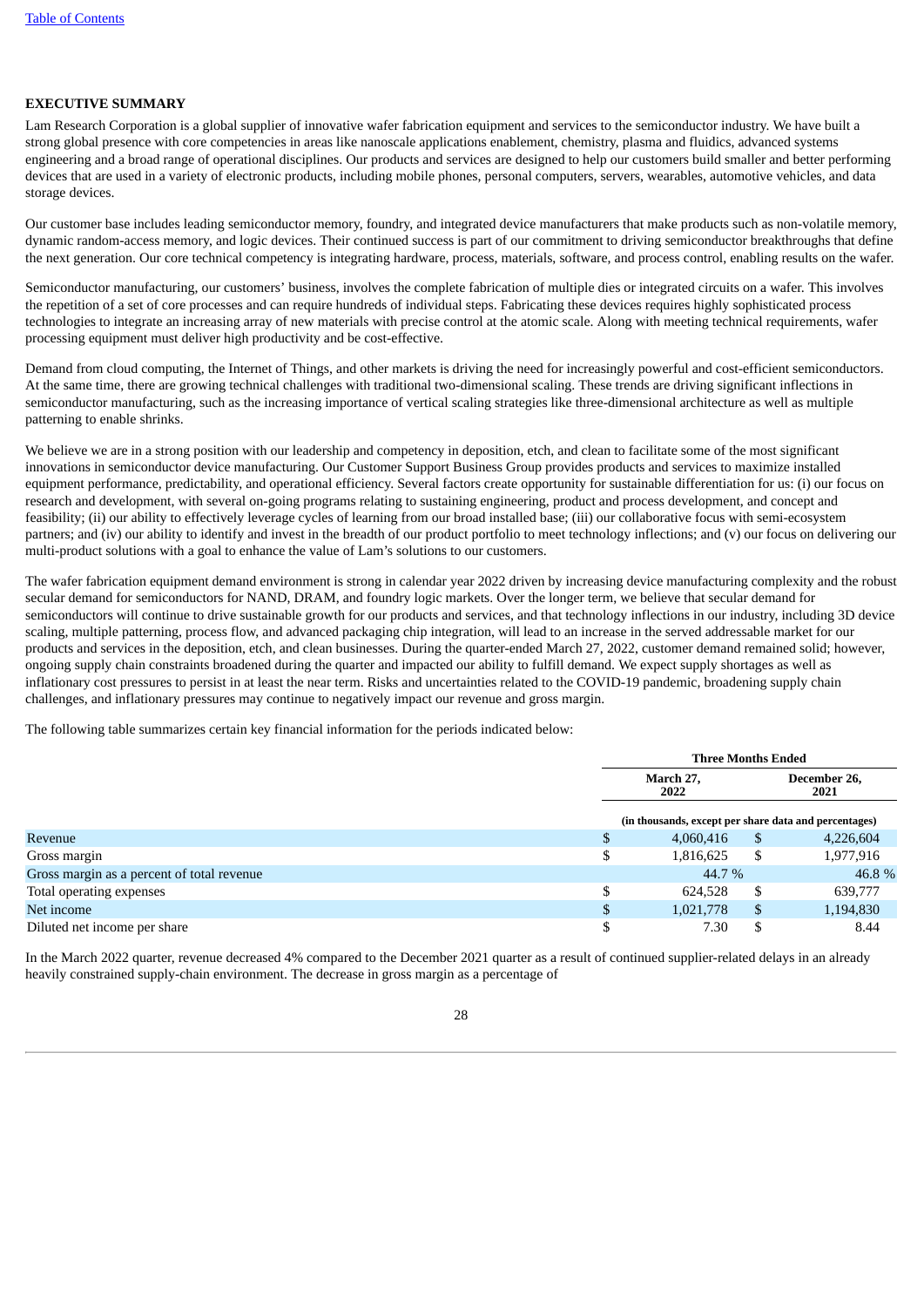revenue in the March 2022 quarter compared to the December 2021 quarter was primarily as a result of unfavorable customer and product mix; increased spending due to supply chain, freight and logistics and inflationary pressures; and lower factory absorption and field utilization, partially offset by decreased variable compensation. The decrease in operating expenses in the March 2022 quarter compared to the December 2021 quarter was primarily driven by decreases in variable compensation, partially offset by increases in employee-related costs from seasonality and increased headcount.

Our cash and cash equivalents, investments, and restricted cash and investments balances decreased to \$4.6 billion at the end of the March 2022 quarter compared to \$5.6 billion at the end of the December 2021 quarter. This decrease was primarily the result of \$1.3 billion of share repurchases, including net share settlement on employee stock-based compensation; \$210.6 million of dividends paid to stockholders; and \$145.4 million of capital expenditures, partially offset by \$757.7 million of cash generated from operating activities. Employee headcount as of March 27, 2022 was approximately 16,900.

#### **RESULTS OF OPERATIONS**

#### *Revenue*

|                       |          | <b>Three Months Ended</b> |                      | <b>Nine Months Ended</b> |                   |  |  |
|-----------------------|----------|---------------------------|----------------------|--------------------------|-------------------|--|--|
|                       |          | March 27,<br>2022         | December 26,<br>2021 | March 27,<br>2022        | March 28,<br>2021 |  |  |
| Revenue (in millions) | <b>D</b> | 4,060                     | 4,227<br>Ъ           | 12,591<br>D              | 10,481<br>S       |  |  |
| China                 |          | 31 %                      | 26 %                 | 32 %                     | 34 %              |  |  |
| Korea                 |          | 24 %                      | 25 %                 | 23 %                     | 25 %              |  |  |
| Taiwan                |          | 16 %                      | 18 %                 | 16 %                     | 15 %              |  |  |
| Southeast Asia        |          | 9%                        | 9%                   | 9%                       | 8 %               |  |  |
| Japan                 |          | 9%                        | 12 %                 | 11 %                     | 10 %              |  |  |
| <b>United States</b>  |          | 8 %                       | 6 %                  | 6 %                      | 5%                |  |  |
| Europe                |          | $3\%$                     | 4 %                  | $3\%$                    | $3\%$             |  |  |

Revenue for the March 2022 quarter decreased 4% from the December 2021 quarter due to continued supplier-related delays given the broad supply chain issues in the industry, which impacted our ability to fulfill demand. Revenue for the nine months ended March 2022 increased 20% compared to the same period in the prior year driven by increased wafer fabrication equipment spending by semiconductor manufacturers.

The following table presents our revenue disaggregated between system and customer support-related revenue:

|                                            |                   | <b>Three Months Ended</b> |                      |           |                   | <b>Nine Months Ended</b> |  |                   |
|--------------------------------------------|-------------------|---------------------------|----------------------|-----------|-------------------|--------------------------|--|-------------------|
|                                            | March 27,<br>2022 |                           | December 26,<br>2021 |           | March 27.<br>2022 |                          |  | March 28,<br>2021 |
|                                            |                   | (In thousands)            |                      |           |                   |                          |  |                   |
| System revenue                             | \$                | 2,650,842                 |                      | 2,740,173 |                   | 8,315,898                |  | 7,000,968         |
| Customer support-related revenue and other |                   | 1.409.574                 |                      | 1.486.431 |                   | 4.275.587                |  | 3,480,003         |
|                                            |                   | 4,060,416                 |                      | 4.226.604 |                   | 12,591,485               |  | 10,480,971        |

Please refer to Note 3, "Revenue," to the Condensed Consolidated Financial Statements of this Form 10-Q for additional information regarding the composition of the two categories into which revenue has been disaggregated.

The following table presents the percentages of leading- and non-leading-edge equipment and upgrade revenue to each of the primary markets we serve:

|                                       | <b>Three Months Ended</b> |                      | <b>Nine Months Ended</b> |                   |  |  |
|---------------------------------------|---------------------------|----------------------|--------------------------|-------------------|--|--|
|                                       | March 27,<br>2022         | December 26,<br>2021 | March 27.<br>2022        | March 28,<br>2021 |  |  |
| Memory                                | 66 %                      | 58 %                 | 62 %                     | 62 %              |  |  |
| Foundry                               | 21 %                      | 31 %                 | 26 %                     | 31 %              |  |  |
| Logic/integrated device manufacturing | 13 %                      | $11\%$               | 12 %                     | 7%                |  |  |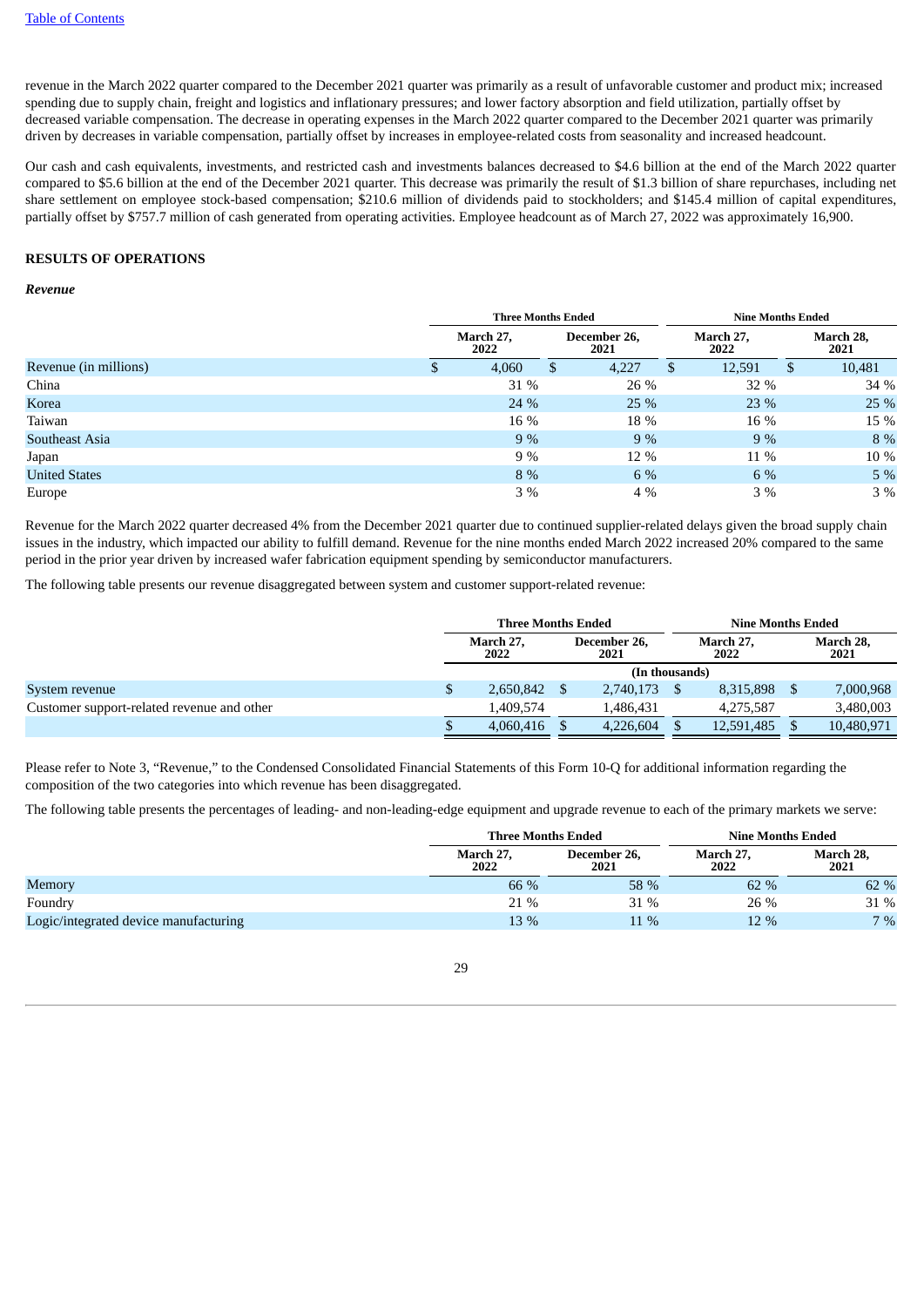#### *Gross Margin*

|                    | <b>Three Months Ended</b>          |       |                      |  |                   |  | <b>Nine Months Ended</b> |  |
|--------------------|------------------------------------|-------|----------------------|--|-------------------|--|--------------------------|--|
|                    | March 27,<br>2022                  |       | December 26,<br>2021 |  | March 27.<br>2022 |  | March 28,<br>2021        |  |
|                    | (in thousands, except percentages) |       |                      |  |                   |  |                          |  |
| Gross margin       | 1.816.625                          |       | 1.977.916            |  | 5.771.295         |  | 4,890,105                |  |
| Percent of revenue | 44.7 %                             | 46.8% |                      |  | 45.8%             |  | 46.7 %                   |  |

Gross margin as a percentage of revenue was lower in the March 2022 quarter compared to the December 2021 quarter primarily as a result of unfavorable customer and product mix; increased spending related to supply chain, freight and logistics and inflationary pressures; and lower factory absorption and field utilization; partially offset by decreased variable compensation.

The decrease in gross margin as a percentage of revenue in the nine months ended March 2022 compared to the same period in the prior year was primarily driven by unfavorable customer and product mix, and lower field utilization.

#### *Research and Development*

|                                | Three Months Ended |   |                                    | <b>Nine Months Ended</b> |                   |  |                   |  |
|--------------------------------|--------------------|---|------------------------------------|--------------------------|-------------------|--|-------------------|--|
|                                | March 27.<br>2022  |   | December 26.<br>2021               |                          | March 27.<br>2022 |  | March 28,<br>2021 |  |
|                                |                    |   | (in thousands, except percentages) |                          |                   |  |                   |  |
| Research & development ("R&D") | 407,120            | Ć | 403.644                            |                          | 1.193.091         |  | 1,111,659         |  |
| Percent of revenue             | 10.0%              |   | $9.6\%$                            |                          | $9.5\%$           |  | 10.6 %            |  |

We continued to make significant R&D investments in the March 2022 quarter focused on leading-edge deposition, etch, clean and other semiconductor manufacturing processes. The increase in R&D expense in the March 2022 quarter compared to the December 2021 quarter was primarily driven by increases in employee-related expenses as a result of increased headcount and seasonality, mostly offset by decreases in variable compensation.

The increase in R&D expense in the nine months ended March 2022 compared to the same period in the prior year was primarily driven by increases of \$78 million in employee-related expenses mainly as a result of increased headcount and \$18 million in spending for supplies, partially offset by a decrease of \$22 million in deferred compensation plan-related costs.

#### *Selling, General, and Administrative*

|                                               | <b>Three Months Ended</b> |  |                      | Nine Months Ended |                                    |         |                   |
|-----------------------------------------------|---------------------------|--|----------------------|-------------------|------------------------------------|---------|-------------------|
|                                               | March 27.<br>2022         |  | December 26,<br>2021 |                   | March 27.<br>2022                  |         | March 28,<br>2021 |
|                                               |                           |  |                      |                   | (in thousands, except percentages) |         |                   |
| Selling, general, and administrative ("SG&A") | 217,408                   |  | 236.133              |                   | 675.735                            |         | 612,350           |
| Percent of revenue                            | $5.4\%$<br>5.6%           |  |                      |                   | 5.4%                               | 5.8 $%$ |                   |

SG&A expense during the March 2022 quarter decreased in comparison to the December 2021 quarter, primarily driven by a decrease in variable compensation.

SG&A expense during the nine months ended March 2022 increased compared to the same period in the prior year, primarily driven by increases of \$31 million in employee-related expenses, \$25 million in outside service spending, and \$20 million in rent and utility expenses, partially offset by a decrease of \$15 million in deferred compensation plan-related costs.

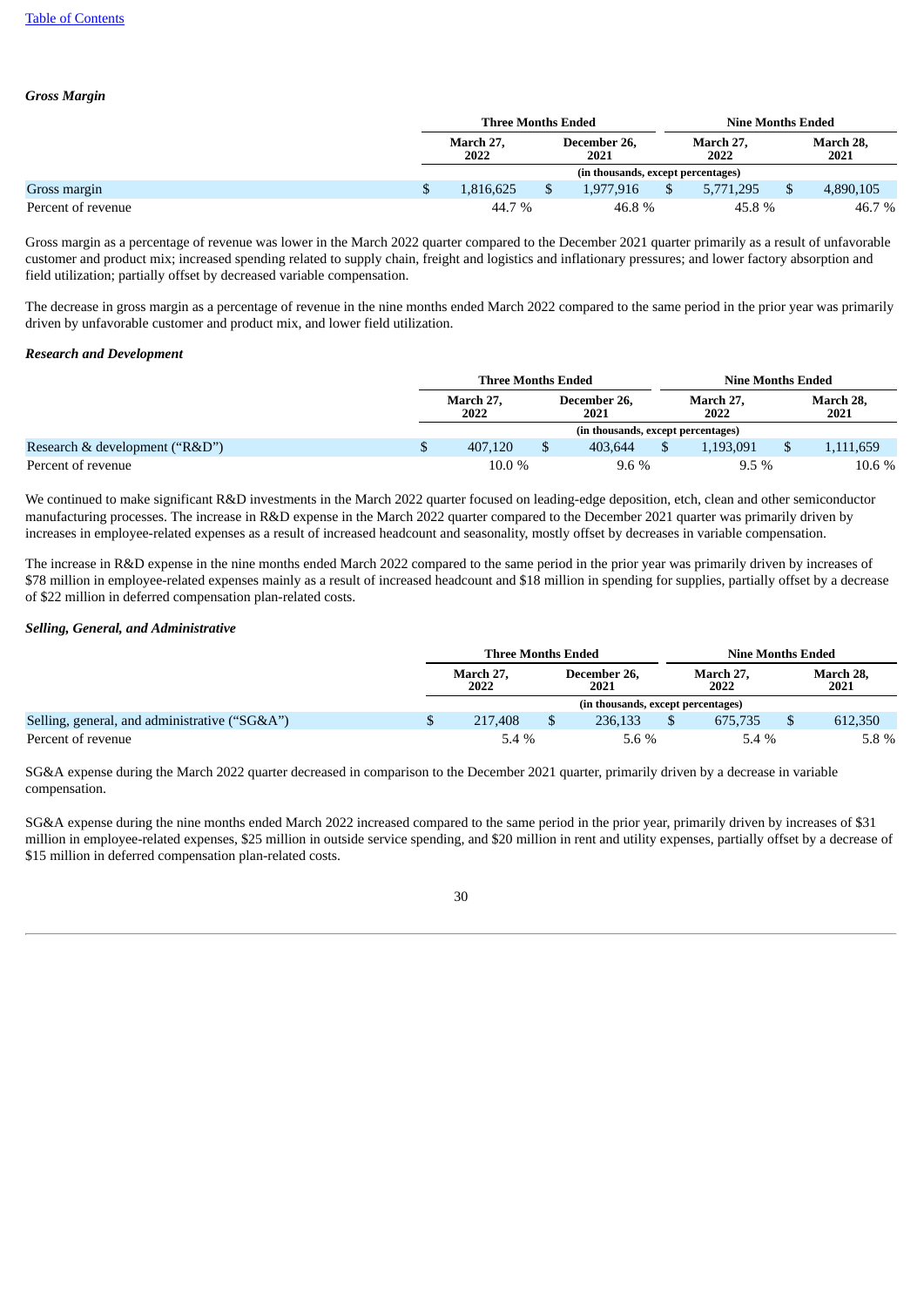## *Other Income (Expense), Net*

Other income (expense), net consisted of the following:

|                                                                  |                              | <b>Three Months Ended</b> |                      |           |                   | <b>Nine Months Ended</b> |    |                   |  |
|------------------------------------------------------------------|------------------------------|---------------------------|----------------------|-----------|-------------------|--------------------------|----|-------------------|--|
|                                                                  | March 27.<br>2022            |                           | December 26.<br>2021 |           | March 27,<br>2022 |                          |    | March 28,<br>2021 |  |
|                                                                  | (in thousands)<br>$2,372$ \$ |                           |                      |           |                   |                          |    |                   |  |
| Interest income                                                  | \$                           | 1,938                     | Ъ,                   |           |                   | 8.988                    | -5 | 15,964            |  |
| Interest expense                                                 |                              | (46,710)                  |                      | (46, 765) |                   | (138, 531)               |    | (156, 902)        |  |
| (Losses) gains on deferred compensation plan-related assets, net |                              | (13, 118)                 |                      | (56)      |                   | (5,737)                  |    | 44,654            |  |
| Foreign exchange gains (losses), net                             |                              | 943                       |                      | 731       |                   | 1,657                    |    | (4,597)           |  |
| Other, net                                                       |                              | (455)                     |                      | 61,717    |                   | 65,363                   |    | (3,172)           |  |
|                                                                  |                              | (57, 402)                 |                      | 17,999    |                   | (68,260)                 |    | (104, 053)        |  |

Interest income decreased in the March 2022 quarter compared to the December 2021 quarter and in the nine months ended March 2022 compared to the same period in the prior year primarily as a result of lower cash and investment balances.

Interest expense remained relatively flat in the March 2022 quarter compared to the December 2021 quarter as our debt balances remained flat. Interest expense decreased in the nine months ended March 2022 compared to the same period in the prior year due to the payoff of \$800 million of our notes in June 2021.

The gains and losses on deferred compensation plan-related assets in the periods presented were driven by fluctuation in the fair market value of the underlying funds.

Foreign exchange fluctuations were primarily due to currency movements against portions of our unhedged balance sheet exposures.

Other, net generated income for the nine months ended March 2022 and December 2021 quarter primarily due to gains from our equity investments; the December 2021 quarter included an individually significant gain on one such equity investment. Refer to Note 5, "Other Income, (Expense), net," of our Condensed Consolidated Financial Statements, included in Part 1 of this Form 10-Q for additional information.

## *Income Tax Expense*

Our provision for income taxes and effective tax rate for the periods indicated were as follows:

|                    | <b>Three Months Ended</b> |  |                                    | <b>Nine Months Ended</b> |                   |  |                   |
|--------------------|---------------------------|--|------------------------------------|--------------------------|-------------------|--|-------------------|
|                    | March 27,<br>2022         |  | December 26,<br>2021               |                          | March 27.<br>2022 |  | March 28,<br>2021 |
|                    |                           |  | (in thousands, except percentages) |                          |                   |  |                   |
| Income tax expense | 112.917                   |  | 161,308                            |                          | 437,857           |  | 298,242           |
| Effective tax rate | 10.0 %                    |  | 11.9%                              |                          | $11.4\%$          |  | $9.7\%$           |

The decrease in the effective tax rate for the March 2022 quarter compared to the December 2021 quarter was primarily due to stock-based compensation excess tax benefits.

The increase in the effective tax rate for the nine months ended March 2022 compared to the same period in the prior year was primarily due to the change in level and proportion of income in higher and lower tax jurisdictions and higher stock-based compensation excess tax benefits in the nine months ended March 2021

We transferred our international sales operations from Switzerland to Malaysia, effective from fiscal year 2022. Through fiscal year 2036, we expect to operate under various tax incentives in Malaysia which provide exemptions on foreign income earned and are contingent upon meeting certain conditions.

International revenues account for a significant portion of our total revenues, such that a material portion of our pre-tax income is earned and taxed outside the United States. International pre-tax income is taxable in the United States at a lower effective tax rate than the federal statutory tax rate. Please refer to Note 7, "Income Taxes," to our Consolidated Financial Statements in Part II, Item 8 of our 2021 Form 10-K for additional information.

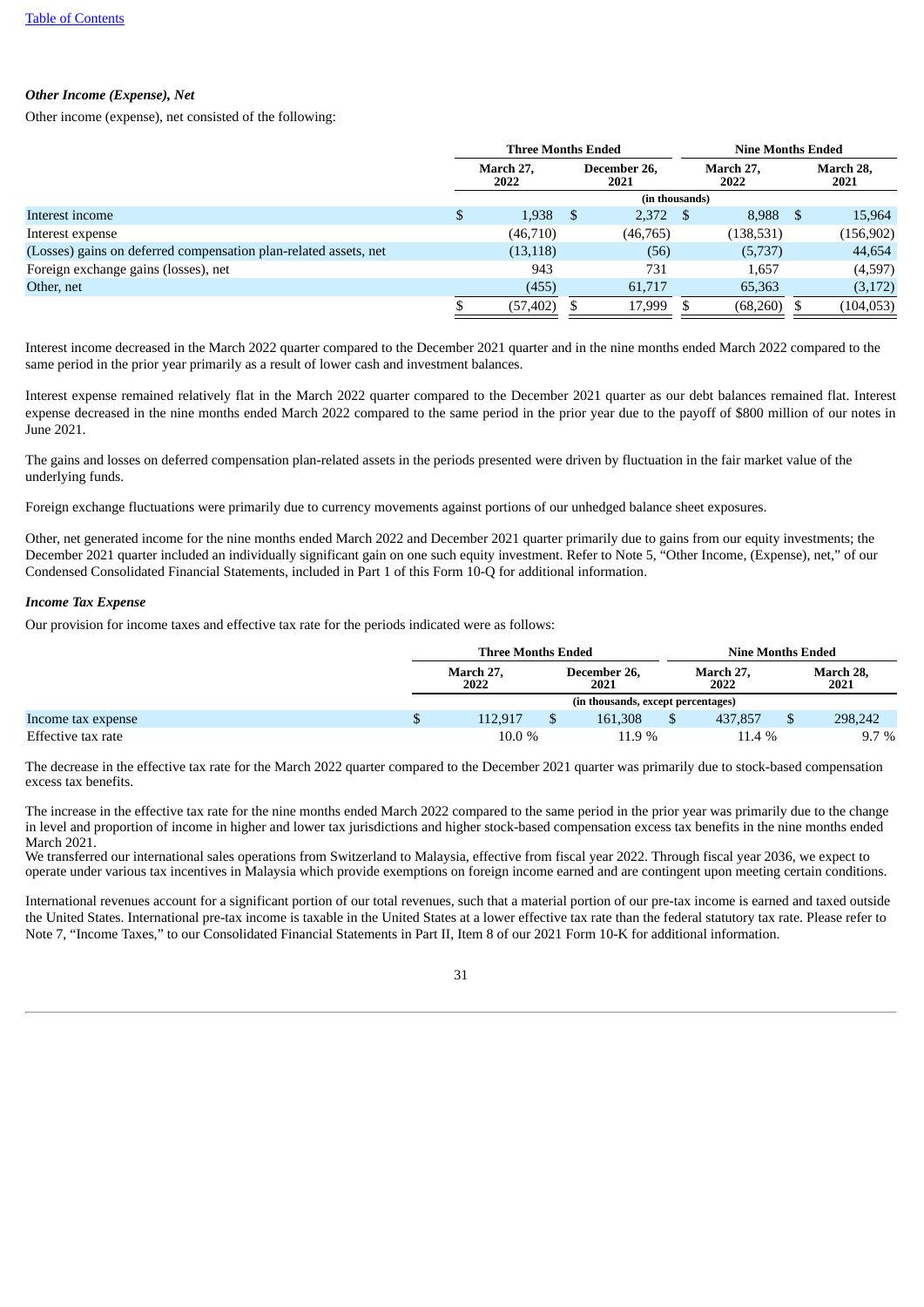We re-evaluate uncertain tax positions on a quarterly basis. This evaluation is based on factors including, but not limited to, changes in facts or circumstances, changes in tax law, effectively settled issues under audit, and new audit activity. Any change in recognition or measurement would result in the recognition of a tax benefit or an additional charge to the tax provision.

#### **CRITICAL ACCOUNTING POLICIES AND ESTIMATES**

Refer to our "Critical Accounting Policies and Estimates" included in Part II, Item 7 of our 2021 Form 10-K for a discussion of our critical accounting policies and estimates.

#### *Recent Accounting Pronouncements*

For a description of recent accounting pronouncements, including the expected dates of adoption and estimated effects, if any, on our Condensed Consolidated Financial Statements, see Note 2 - Recent Accounting Pronouncements, of our Condensed Consolidated Financial Statements, included in Part 1 of this Form 10-Q.

#### **LIQUIDITY AND CAPITAL RESOURCES**

Total gross cash, cash equivalents, investments, and restricted cash and investments balances were \$4.6 billion at March 27, 2022 compared to \$6.0 billion as of June 27, 2021. This decrease was primarily driven by \$3.0 billion of share repurchases, including net share settlement on employee stock-based compensation, \$607.2 million in dividends paid, and \$420.3 million of capital expenditures, partially offset by \$2.7 billion of cash generated from operating activities.

#### *Cash Flow from Operating Activities*

Net cash provided by operating activities of \$2.7 billion during the nine months ended March 27, 2022, consisted of (in thousands):

| Net income                                        | \$<br>3,396,352 |
|---------------------------------------------------|-----------------|
| Non-cash charges:                                 |                 |
| Depreciation and amortization                     | 245,807         |
| Equity-based compensation expense                 | 189,476         |
| Deferred income taxes                             | (83, 451)       |
| Changes in operating asset and liability accounts | (1,014,119)     |
| Other                                             | (78, 325)       |
|                                                   | 2,655,740       |

Significant changes in operating asset and liability accounts, net of foreign exchange impact, included the following uses of cash: increases in inventory of \$851.5 million, accounts receivable of \$676.7 million, and prepaid expense and other assets of \$42.7 million, along with a decrease in accrued expenses and other liabilities of \$194.0 million. The uses of cash are offset by the following sources of cash: increases in deferred profit of \$577.8 million and trade accounts payable of \$173.0 million.

#### *Cash Flow from Investing Activities*

Net cash provided by investing activities during the nine months ended March 27, 2022, was \$688.2 million, primarily consisting of net proceeds from sales of available-for-sale securities of \$1.1 billion, partially offset by capital expenditures of \$420.3 million.

#### *Cash Flow from Financing Activities*

Net cash used for financing activities during the nine months ended March 27, 2022, was \$3.6 billion, primarily consisting of \$3.0 billion in treasury stock repurchases, including net share settlement on employee stock-based compensation,and \$607.2 million in dividends paid, partially offset by \$51.1 million combined proceeds from issuance of common stock and reissuance of treasury stock.

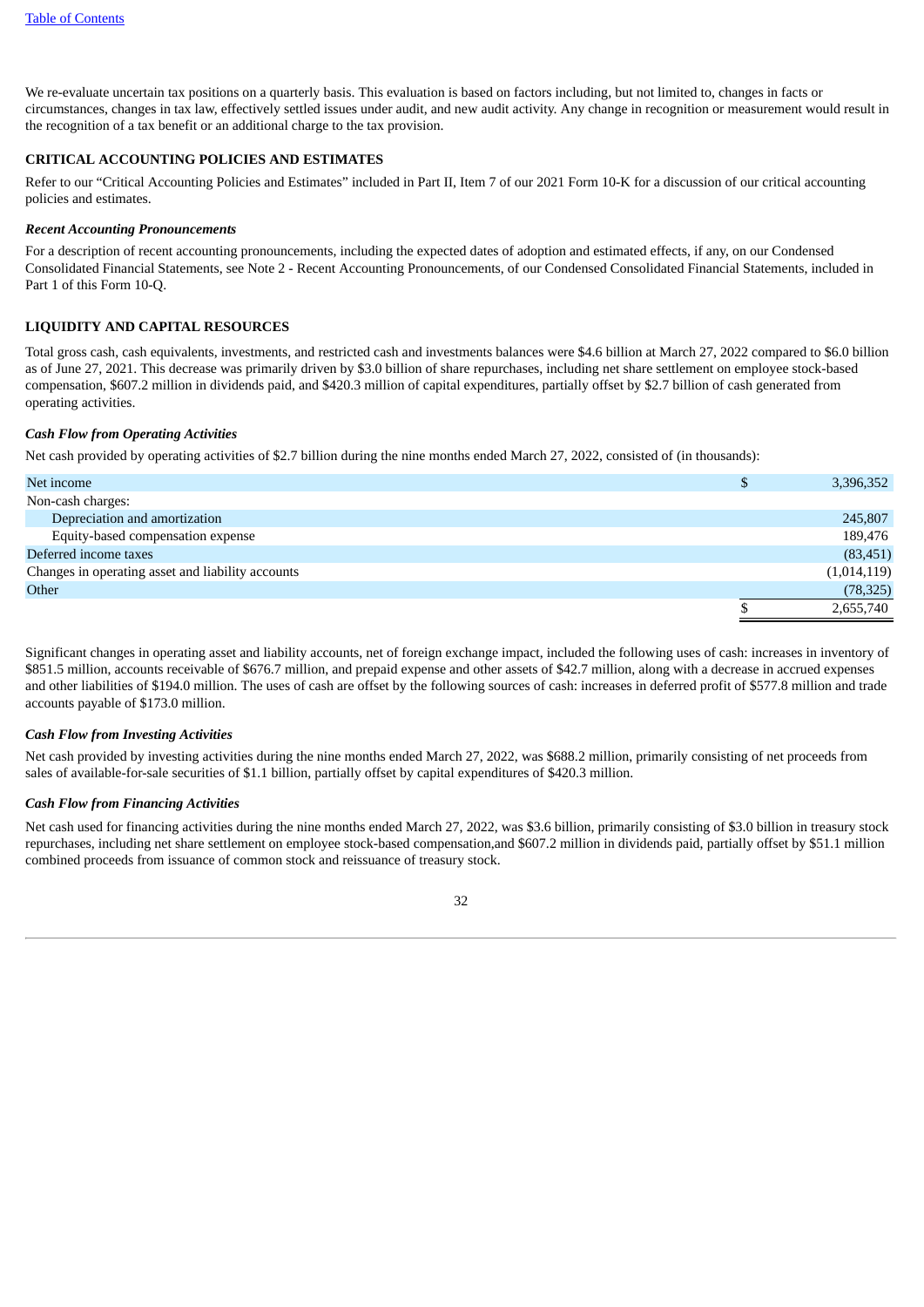#### *Liquidity*

Given that the semiconductor industry is highly competitive and has historically experienced rapid changes in demand, we believe that maintaining sufficient liquidity reserves is important to support sustaining levels of investment in R&D and capital infrastructure. Anticipated cash flows from operations based on our current business outlook, combined with our current levels of cash, cash equivalents, and short-term investments as of March 27, 2022, are expected to be sufficient to support our anticipated levels of operations, investments, debt service requirements, capital expenditures, capital redistributions, and dividends through at least the next twelve months. However, uncertainty in the global economy and the semiconductor industry, as well as disruptions in credit markets, have in the past, and could in the future, impact customer demand for our products, as well as our ability to manage normal commercial relationships with our customers, suppliers, and creditors.

In the longer term, liquidity will depend to a great extent on our future revenues and our ability to appropriately manage our costs based on demand for our products and services. While we have substantial cash balances, we may require additional funding and need or choose to raise the required funds through borrowings or public or private sales of debt or equity securities. We believe that, if necessary, we will be able to access the capital markets on terms and in amounts adequate to meet our objectives. However, the ongoing COVID-19 pandemic has in the past caused disruption in the capital markets and were it to do the same in the future, that could make any financing more challenging, and there can be no assurance that we will be able to obtain such financing on commercially reasonable terms or at all.

#### <span id="page-32-0"></span>**ITEM 3. Quantitative and Qualitative Disclosures about Market Risk**

For financial market risks related to changes in interest rates, marketable equity security prices, and foreign currency exchange rates, refer to Part II, Item 7A, "Quantitative and Qualitative Disclosures About Market Risk", in our 2021 Form 10-K. Other than as noted below, our exposure related to market risk has not changed materially since June 27, 2021. All of the potential changes noted below are based on sensitivity analysis performed on our financial position as of March 27, 2022. Actual results may differ materially.

#### **Fixed Income Securities**

Our investments in various interest earning securities carry a degree of market risk for changes in interest rates. At any time, a sharp rise in interest rates could have a material adverse impact on the fair value of our fixed income investment portfolio. Conversely, declines in interest rates could have a material adverse impact on interest income for our investment portfolio. We target to maintain a conservative investment policy, which focuses on the safety and preservation of our capital by limiting default risk, market risk, reinvestment risk, and concentration risk.

The following table presents the hypothetical fair values of fixed income securities that would result from selected potential decreases and increases in interest rates. Market changes reflect immediate hypothetical parallel shifts in the yield curve of plus or minus 50 basis points ("BPS"), 100 BPS, and 150 BPS with a minimum interest rate of zero BPS. The hypothetical fair values as of March 27, 2022, were as follows:

|                           | <b>Valuation of Securities</b><br>Given an Interest Rate<br><b>Decrease of X Basis Points</b> |  |                |  | <b>Fair Value</b><br>as of<br><b>March 27, 2022</b> | <b>Valuation of Securities</b><br>Given an Interest Rate<br><b>Increase of X Basis Points</b> |  |               |  |                |  |                |
|---------------------------|-----------------------------------------------------------------------------------------------|--|----------------|--|-----------------------------------------------------|-----------------------------------------------------------------------------------------------|--|---------------|--|----------------|--|----------------|
|                           | $(150$ BPS)                                                                                   |  | $(100$ BPS $)$ |  | $(50$ BPS)                                          | $0.00\%$                                                                                      |  | <b>50 BPS</b> |  | <b>100 BPS</b> |  | <b>150 BPS</b> |
|                           |                                                                                               |  |                |  |                                                     | (in thousands)                                                                                |  |               |  |                |  |                |
| Corporate notes and bonds | 161.841                                                                                       |  | 161.253        |  | 160.662                                             | 160,072                                                                                       |  | 159.481       |  | 158.890        |  | 158,299        |

We mitigate default risk by investing in high credit quality securities and by positioning our portfolio to respond appropriately to a significant reduction in a credit rating of any investment issuer or guarantor. The portfolio includes only marketable securities with active secondary or resale markets to achieve portfolio liquidity and maintain a prudent amount of diversification.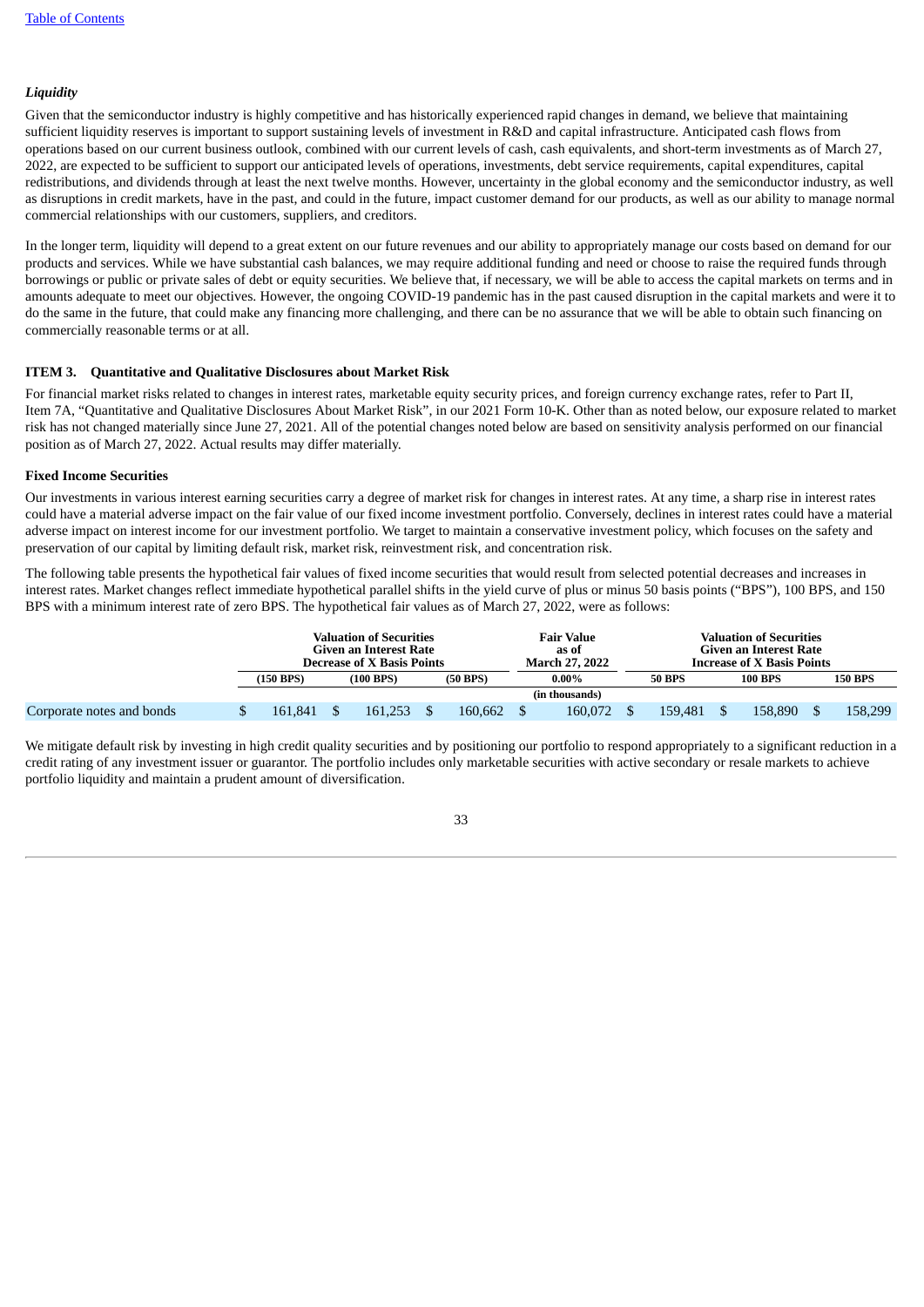#### **Equity Price Risk**

The values of our investments in publicly traded securities, including mutual funds related to our obligations under our deferred compensation plans, are subject to market price risk. The following table presents the hypothetical fair values of our publicly traded securities that would result from potential decreases and increases in the price of each security in the portfolio. Potential fluctuations in the price of each security in the portfolio of plus or minus 10%, 15%, or 25% were selected based on potential near-term changes in those security prices. The hypothetical fair values as of March 27, 2022, were as follows:

|                    |   | <b>Valuation of Securities</b><br>Given an X Decrease<br>in Stock Price |  |          |  | <b>Fair Value</b><br>as of<br><b>March 27, 2022</b> |  |                | <b>Valuation of Securities</b><br>Given an X Increase<br>in Stock Price |         |  |         |  |         |  |
|--------------------|---|-------------------------------------------------------------------------|--|----------|--|-----------------------------------------------------|--|----------------|-------------------------------------------------------------------------|---------|--|---------|--|---------|--|
|                    |   | $(25)\%$                                                                |  | $(15)\%$ |  | $(10)\%$                                            |  | $0.00\%$       |                                                                         | 10%     |  | 15%     |  | 25%     |  |
|                    |   |                                                                         |  |          |  |                                                     |  | (in thousands) |                                                                         |         |  |         |  |         |  |
| Corporate equities | Φ | 49.976                                                                  |  | 56,639   |  | 59,971                                              |  | 66.634         |                                                                         | 73.297  |  | 76.629  |  | 83,293  |  |
| Mutual funds       |   | 83.303                                                                  |  | 94.410   |  | 99.964                                              |  | 111.071        |                                                                         | 122.178 |  | 127.732 |  | 138.839 |  |
| <b>Total</b>       |   | 133,279                                                                 |  | 151.049  |  | 159,935                                             |  | 177.705        |                                                                         | 195.475 |  | 204,361 |  | 222,132 |  |

#### <span id="page-33-0"></span>**ITEM 4. Controls and Procedures**

#### *Design of Disclosure Controls and Procedures and Internal Control over Financial Reporting*

We maintain disclosure controls and procedures and internal control over final reporting that are designed to comply with Rule 13a-15 of the Exchange Act. In designing and evaluating the controls and procedures associated with each, management recognizes that any controls and procedures, no matter how well designed and operated, can provide only reasonable assurance of achieving the desired control objectives, and that the effectiveness of controls cannot be absolute because the cost to design and implement a control to identify errors or mitigate the risk of errors occurring should not outweigh the potential loss caused by the errors that would likely be detected by the control. Moreover, we believe that a control system cannot be guaranteed to be 100% effective all of the time. Accordingly, a control system, no matter how well designed and operated, can provide only reasonable, not absolute, assurance that the control system's objectives will be met.

#### *Disclosure Controls and Procedures*

As required by Exchange Act Rule 13a-15(b), as of March 27, 2022, we carried out an evaluation, under the supervision and with the participation of our management, including our Chief Executive Officer and our Chief Financial Officer, of the effectiveness of the design and operation of our disclosure controls and procedures as defined in Rule 13a-15(e). Based upon that evaluation, our Chief Executive Officer, along with our Chief Financial Officer, concluded that our disclosure controls and procedures are effective at the reasonable assurance level.

We intend to review and evaluate the design and effectiveness of our disclosure controls and procedures on an ongoing basis and to correct any material deficiencies that we may discover. Our goal is to ensure that our senior management has timely access to material information that could affect our business.

#### *Changes in Internal Control over Financial Reporting*

There has been no change in our internal control over financial reporting during our most recent fiscal quarter that has materially affected, or is reasonably likely to materially affect, our internal control over financial reporting.

#### *Effectiveness of Controls*

While we believe the present design of our disclosure controls and procedures and internal control over financial reporting is effective, future events affecting our business may cause us to modify our disclosure controls and procedures or internal control over financial reporting.

#### <span id="page-33-2"></span><span id="page-33-1"></span>**PART II. OTHER INFORMATION**

#### **ITEM 1. Legal Proceedings**

<span id="page-33-3"></span>Please refer to the subsection entitled "Legal Proceedings" within Note 14 ["Commitments](#page-22-0) and Contingencies," to our Condensed Consolidated Financial Statements in this quarterly report on Form 10-Q.

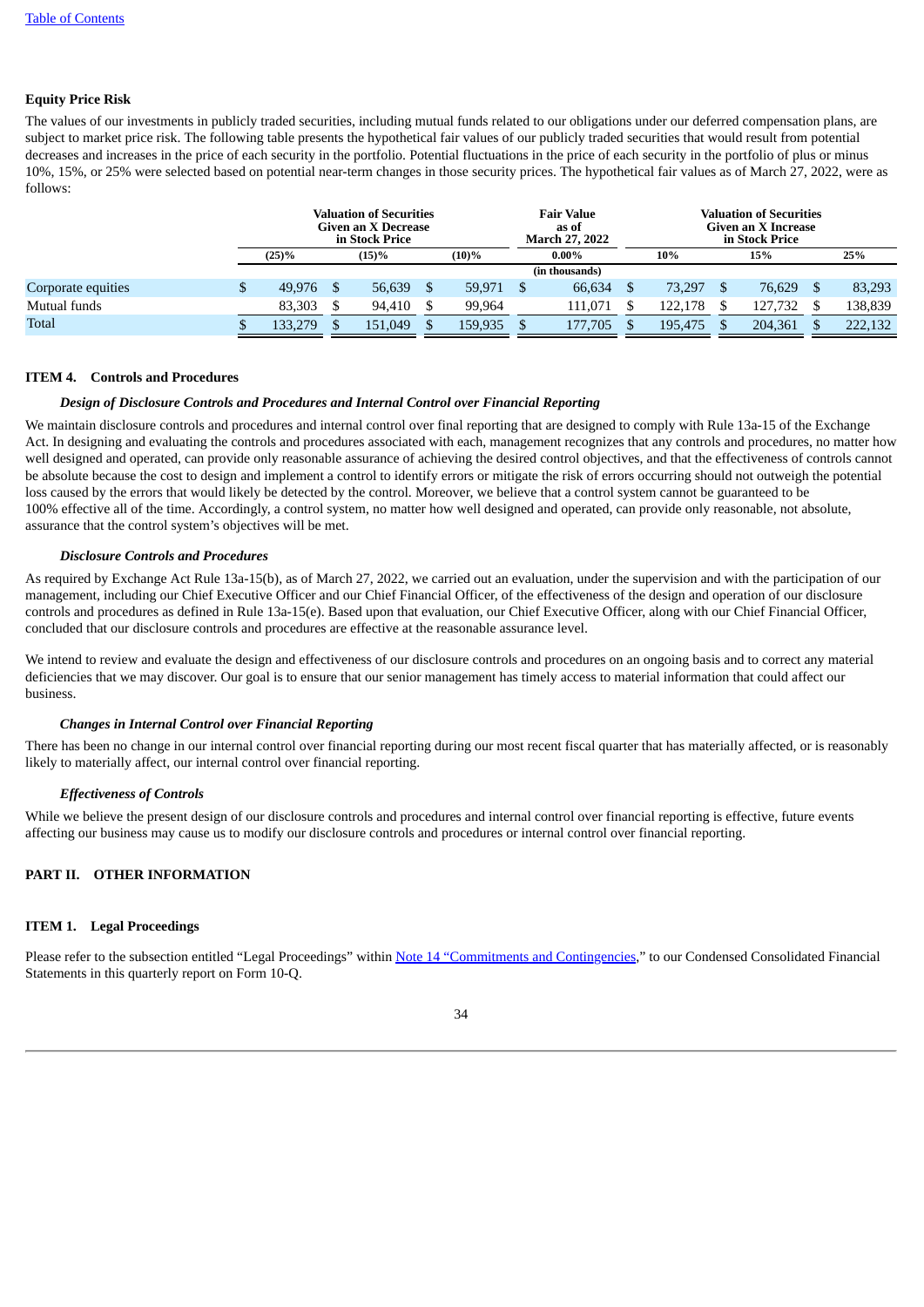#### **ITEM 1A. Risk Factors**

In addition to the other information in this Form 10-Q, the following risk factors should be carefully considered in evaluating us and our business because such factors may significantly impact our business, operating results, and financial condition. Many of the following risk factors have been, and could be further, exacerbated by the COVID-19 pandemic and any worsening of the global business and economic environment as a result. As a result of these risk factors, as well as other risks discussed in our other SEC filings, our actual results could differ materially from those projected in any forward-looking statements. No priority or significance is intended by, nor should be attached to, the order in which the risk factors appear.

#### **INDUSTRY AND CUSTOMER RISKS**

#### The Semiconductor Capital Equipment Industry Is Subject to Variability and Periods of Rapid Growth or Decline; We Therefore Face Risks Related to *Our Strategic Resource Allocation Decisions*

The semiconductor capital equipment industry has historically been characterized by rapid changes in demand. The industry environment has moved toward being more characterized by variability across segments and customers, accentuated by consolidation within the industry. Variability in our customers' business plans may lead to changes in demand for our equipment and services, which could negatively impact our results. The variability in our customers' investments during any particular period is dependent on several factors, including but not limited to electronics demand, economic conditions (both general and in the semiconductor and electronics industries), industry supply and demand, prices for semiconductors, and our customers' ability to develop and manufacture increasingly complex and costly semiconductor devices. The changes in demand may require our management to adjust spending and other resources allocated to operating activities.

During periods of rapid growth or decline in demand for our products and services, we face significant challenges in maintaining adequate financial and business controls, management processes, information systems, and procedures for training, assimilating, and managing our workforce, and in appropriately sizing our supply chain infrastructure and facilities, work force, and other components of our business on a timely basis. If we do not adequately meet these challenges during periods of increasing or declining demand, our gross margins and earnings may be negatively impacted. For example, the COVID-19 pandemic has impacted and could further impact our ability to meet the demand for our products due to production, sourcing, logistics and other challenges resulting from quarantines, shelter in place or "stay at home" orders, facility closures, workforce challenges, and travel and logistics restrictions in connection with the pandemic.

We continuously reassess our strategic resource allocation choices in response to the changing business environment. If we do not adequately adapt to the changing business environment, we may lack the infrastructure and resources to scale up our business to meet customer expectations and compete successfully during a period of growth, or we may expand our capacity and resources too rapidly and/or beyond what is appropriate for the actual demand environment, resulting in excess fixed costs.

Especially during transitional periods, resource allocation decisions can have a significant impact on our future performance, particularly if we have not accurately anticipated industry changes. Our success will depend, to a significant extent, on the ability of our executive officers and other members of our senior management to identify and respond to these challenges effectively.

#### Future Declines in the Semiconductor Industry, and the Overall World Economic Conditions on Which It Is Significantly Dependent, Could Have a *Material Adverse Impact on Our Results of Operations and Financial Condition*

Our business depends on the capital equipment expenditures of semiconductor manufacturers, which in turn depend on the current and anticipated market demand for integrated circuits. With the consolidation of customers within the industry, the semiconductor capital equipment market may experience rapid changes in demand driven both by changes in the market generally and the plans and requirements of particular customers. The economic, political, and business conditions occurring nationally, globally, or in any of our key sales regions, which are often unpredictable, have historically impacted customer demand for our products and normal commercial relationships with our customers, suppliers, and creditors. Additionally, in times of economic uncertainty, our customers' budgets for our products, or their ability to access credit to purchase them, could be adversely affected. This would limit their ability to purchase our products and services. As a result, changing economic, political or business conditions can cause material adverse changes to our results of operations and financial condition, including but not limited to:

- a decline in demand for our products or services;
- an increase in reserves on accounts receivable due to our customers' inability to pay us;
- an increase in reserves on inventory balances due to excess or obsolete inventory as a result of our inability to sell such inventory;
- valuation allowances on deferred tax assets;

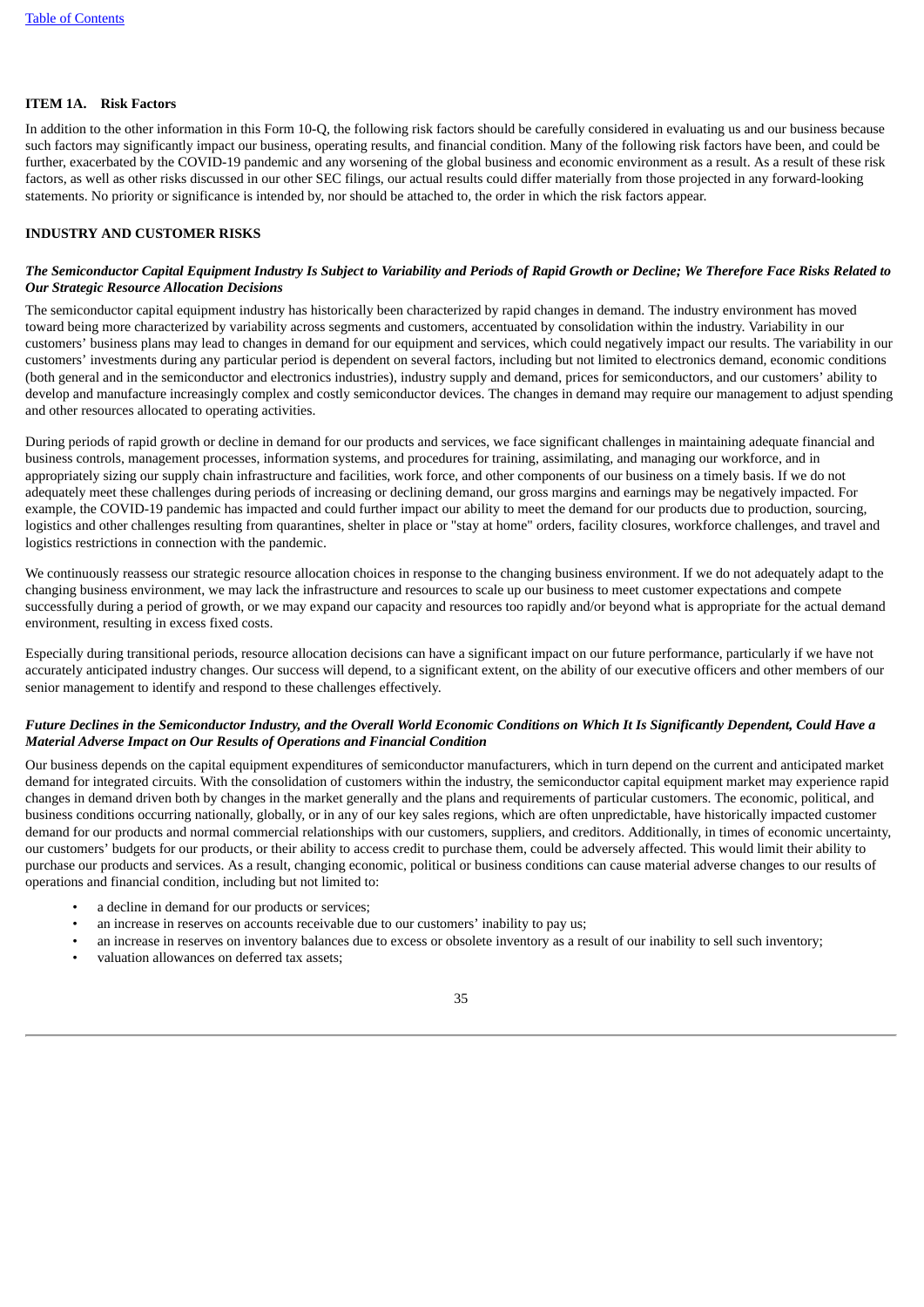- restructuring charges;
- asset impairments including the potential impairment of goodwill and other intangible assets;
- a decline in the value of our investments;
- exposure to claims from our suppliers for payment on inventory that is ordered in anticipation of customer purchases that do not come to fruition;
- a decline in the value of certain facilities we lease to less than our residual value guarantee with the lessor; and
- challenges maintaining reliable and uninterrupted sources of supply.

Fluctuating levels of investment by semiconductor manufacturers may materially affect our aggregate shipments, revenues, operating results, and earnings. Where appropriate, we will attempt to respond to these fluctuations with cost management programs aimed at aligning our expenditures with anticipated revenue streams, which sometimes result in restructuring charges. Even during periods of reduced revenues, we must continue to invest in R&D and maintain extensive ongoing worldwide customer service and support capabilities to remain competitive, which may temporarily harm our profitability and other financial results.

#### *We Have a Limited Number of Key Customers*

Sales to a limited number of large customers constitute a significant portion of our overall revenue, shipments, cash flows, collections, and profitability. As a result, the actions of even one customer may subject us to variability in those areas that is difficult to predict. In addition, large customers may be able to negotiate requirements that result in decreased pricing, increased costs, and/or lower margins for us; compliance with specific environmental, social, and corporate governance standards; and limitations on our ability to share technology with others. Similarly, significant portions of our credit risk may, at any given time, be concentrated among a limited number of customers so that the failure of even one of these key customers to pay its obligations to us could significantly impact our financial results.

#### *We Face a Challenging and Complex Competitive Environment*

We face significant competition from multiple competitors, and with increased consolidation efforts in our industry, as well as the emergence and strengthening of new, regional competitors, we may face increasing competitive pressures. Other companies continue to develop systems and/or acquire businesses and products that are competitive to ours and may introduce new products and product capabilities that may affect our ability to sell and support our existing products. We face a greater risk if our competitors enter into strategic relationships with leading semiconductor manufacturers covering products similar to those we sell or may develop, as this could adversely affect our ability to sell products to those manufacturers.

We believe that to remain competitive we must devote significant financial resources to offer products that meet our customers' needs, to maintain customer service and support centers worldwide, and to invest in product and process R&D. Technological changes and developing technologies, have required, and are expected to continue to require, new and costly investments. Certain of our competitors, including those that are created and financially backed by foreign governments, have substantially greater financial resources and more extensive engineering, manufacturing, marketing, and customer service and support resources than we do and therefore have the potential to offer customers a more comprehensive array of products and/or product capabilities and to therefore achieve additional relative success in the semiconductor equipment industry. These competitors may deeply discount or give away products similar to those that we sell, challenging or even exceeding our ability to make similar accommodations and threatening our ability to sell those products. We also face competition from our own customers, who in some instances have established affiliated entities that manufacture equipment similar to ours. In addition, we face competition from companies that exist in a more favorable legal or regulatory environment than we do, allowing the freedom of action in ways that we may be unable to match. In many cases speed to solution is necessary for customer satisfaction and our competitors may be better positioned to achieve these objectives. For these reasons, we may fail to continue to compete successfully worldwide.

In addition, our competitors may be able to develop products comparable or superior to those we offer or may adapt more quickly to new technologies or evolving customer requirements. In particular, while we continue to develop product enhancements that we believe will address future customer requirements, we may fail in a timely manner to complete the development or introduction of these additional product enhancements successfully, or these product enhancements may not achieve market acceptance or be competitive. Accordingly, competition may intensify, and we may be unable to continue to compete successfully in our markets, which could have a material adverse effect on our revenues, operating results, financial condition, and/or cash flows.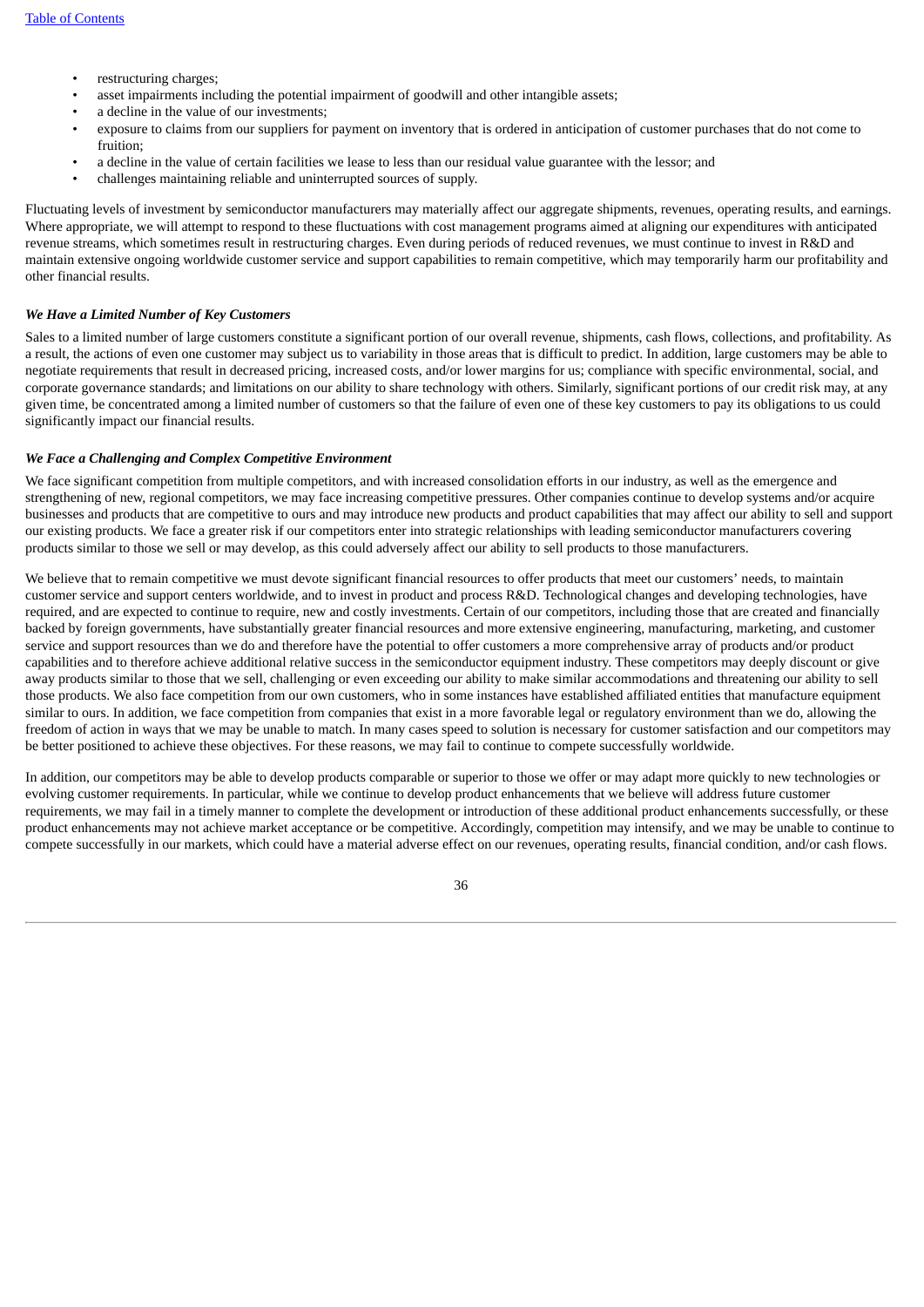#### Once a Semiconductor Manufacturer Commits to Purchase a Competitor's Semiconductor Manufacturina Equipment, the Manufacturer Typically Continues to Purchase That Competitor's Equipment, Making It More Difficult for Us to Sell Our Equipment to That Customer

Semiconductor manufacturers must make a substantial investment to qualify and integrate wafer processing equipment into a semiconductor production line. We believe that once a semiconductor manufacturer selects a particular supplier's processing equipment, the manufacturer generally relies upon that equipment for that specific production line application for an extended period of time, especially for customers that are more focused on tool reuse. Accordingly, we expect it to be more difficult to sell our products to a given customer for a product line application if that customer initially selects a competitor's equipment for the same product line application.

#### We Depend on Creating New Products and Processes and Enhancing Existing Products and Processes for Our Success; Consequently, We Are Subject *to Risks Associated with Rapid Technological Change*

Rapid technological changes in semiconductor manufacturing processes subject us to increased pressure to develop technological advances that enable those processes. We believe that our future success depends in part upon our ability to develop and offer new products with improved capabilities and to continue to enhance our existing products. If new products or existing products have reliability, quality, design, or safety problems, our performance may be impacted by reduced orders, higher manufacturing costs, delays in acceptance of and payment for new products, and additional service and warranty expenses. We may be unable to develop and manufacture products successfully, or products that we introduce may fail in the marketplace. For more than 25 years, the primary driver of technology advancement in the semiconductor industry has been to shrink the lithography that prints the circuit design on semiconductor chips. That driver could be approaching its technological limit, leading semiconductor manufacturers to investigate more complex changes in multiple technologies in an effort to continue technology development. In addition, the emergence of "big data" and new tools such as machine learning and artificial intelligence that capitalize on the availability of large data sets is leading semiconductor manufacturers and equipment manufacturers to pursue new products and approaches that exploit those tools to advance technology development. In the face of uncertainty on which technology solutions will become successful, we will need to focus our efforts on developing the technology changes that are ultimately successful in supporting our customer requirements. Our failure to develop and offer the correct technology solutions in a timely manner with productive and cost-effective products could adversely affect our business in a material way. Our failure to commercialize new products in a timely manner could result in loss of market share, unanticipated costs, and inventory obsolescence, which would adversely affect our financial results.

In order to develop new products and processes and enhance existing products and processes, we expect to continue to make significant investments in R&D, to investigate the acquisition of new products and technologies, to invest in or acquire such business or technologies, and to pursue joint development relationships with customers, suppliers, or other members of the industry. Our investments and acquisitions may not be as successful as we may expect, particularly in the event that we invest in or acquire product lines and technologies that are new to us. We may find that acquisitions are not available to us, for regulatory or other reasons, and that we must therefore limit ourselves to collaboration and joint venture development activities, which do not have the same benefits as acquisitions. Pursuing development through collaboration and/or joint development activities rather than through an acquisition poses substantial challenges for management, including those related to aligning business objectives; sharing confidential information, intellectual property and data; sharing value with third parties; and realizing synergies that might have been available in an acquisition but are not available through a joint development project. We must manage product transitions and joint development relationships successfully, as the introduction of new products could adversely affect our sales of existing products and certain jointly developed technologies may be subject to restrictions on our ability to share that technology with other customers, which could limit our market for products incorporating those technologies. Future technologies, processes, or product developments may render our current product offerings obsolete, leaving us with non-competitive products, obsolete inventory, or both. Moreover, customers may adopt new technologies or processes to address the complex challenges associated with next-generation devices. This shift may result in a reduction in the size of our addressable markets or could increase the relative size of markets in which we either do not compete or have relatively low market share.

#### *Strategic Alliances and Customer Consolidation May Have Negative Effects on Our Business*

Increasingly, semiconductor manufacturing companies are entering into strategic alliances or consolidating with one another to expedite the development of processes and other manufacturing technologies and/or achieve economies of scale. The outcomes of such an alliance can be the definition of a particular tool set for a certain function and/or the standardization of a series of process steps that use a specific set of manufacturing equipment, while the outcomes of consolidation can lead to an overall reduction in the market for semiconductor manufacturing equipment as customers' operations achieve economies of scale and/or increased purchasing power based on their higher volumes. In certain instances, this could work to our disadvantage if a competitor's tools or equipment become the standard equipment for such functions or processes. Additional outcomes of such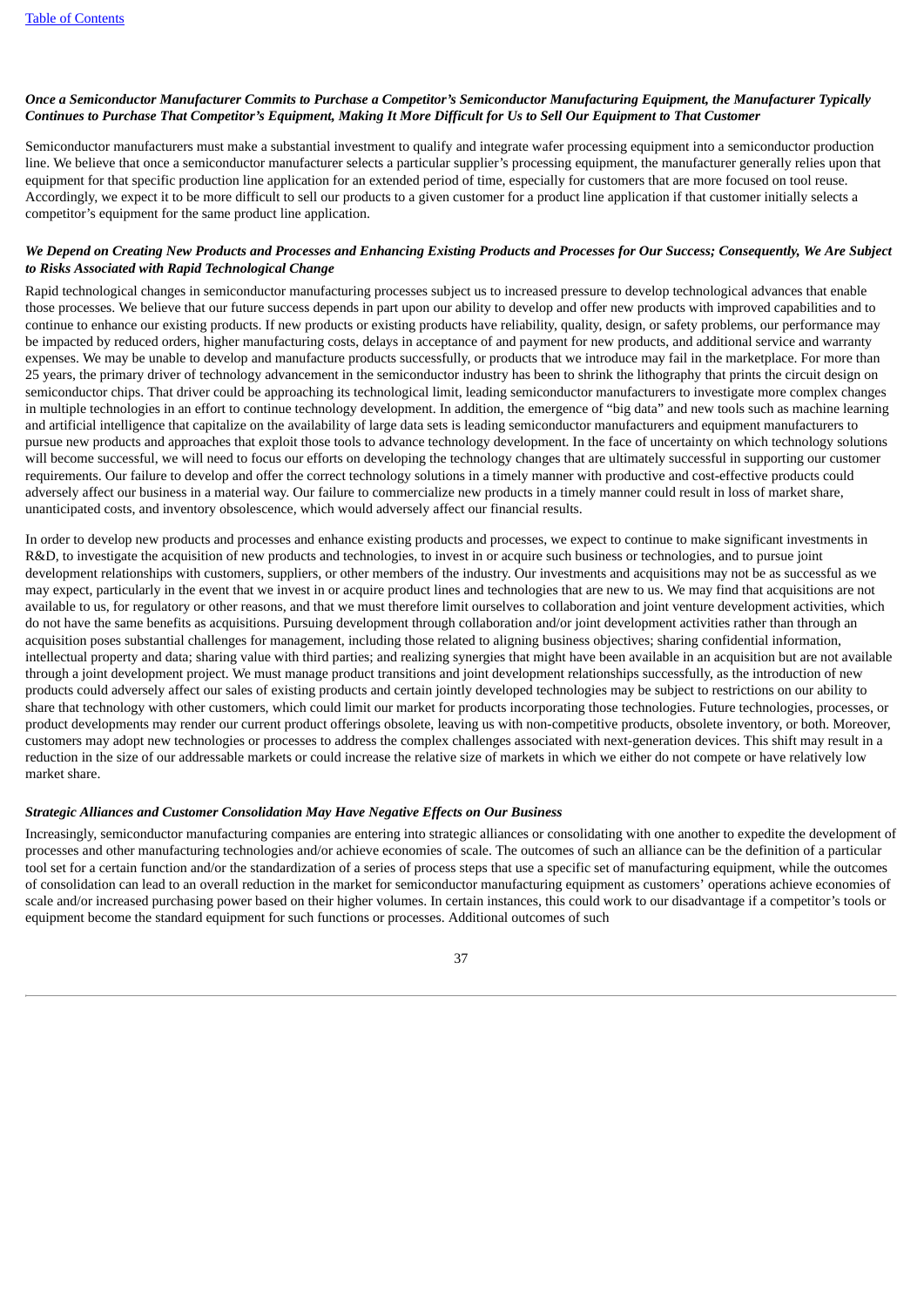consolidation may include our customers re-evaluating their future supplier relationships to consider our competitors' products and/or gaining additional influence over the pricing of products and the control of intellectual property or data.

Similarly, our customers may partner with, or follow the lead of, educational or research institutions that establish processes for accomplishing various tasks or manufacturing steps. If those institutions utilize a competitor's equipment when they establish those processes, it is likely that customers will tend to use the same equipment in setting up their own manufacturing lines. Even if they select our equipment, the institutions and the customers that follow their lead could impose conditions on acceptance of that equipment, such as adherence to standards and requirements or limitations on how we license our proprietary rights, that increase our costs or require us to take on greater risk. These actions could adversely impact our market share and financial results.

#### **BUSINESS AND OPERATIONAL RISKS**

#### The COVID-19 Pandemic Has Adversely Impacted, and May Continue to Adversely Impact, Our Business, Operations, and Financial Results

The COVID-19 pandemic and efforts by national, state and local governments worldwide to control its spread have resulted in widespread measures aimed at containing the disease such as quarantines, travel bans, shutdowns, and shelter in place or "stay at home" orders, which collectively have significantly restricted the movement of people and goods and the ability of businesses to operate. These restrictions and measures, incidents of confirmed or suspected infections within our workforce or those of our suppliers or other business partners, and our efforts to act in the best interests of our employees, customers, and suppliers, have affected and are affecting our business and operations by, among other things, causing facility closures, production delays and capacity limitations; disrupting production by our supply chain; disrupting the transport of goods from our supply chain to us and from us to our customers; requiring modifications to our business processes; requiring the implementation of business continuity plans; requiring the development and qualification of alternative sources of supply; requiring the implementation of social distancing measures that require changes to existing manufacturing processes; disrupting business travel; disrupting our ability to staff our on-site manufacturing and research and development facilities; delaying capital expansion projects; and necessitating teleworking by a large proportion of our workforce. These impacts have caused and are expected to continue to cause delays in product shipments and product development, increases in costs, and decreases in revenue, profitability and cash from operations, which have caused and are expected to cause an adverse effect on our results of operations that may be material. The potential duration and impact of the pandemic on the global economy and on our business are difficult to predict and cannot be estimated with any degree of certainty, but the pandemic has resulted in significant disruption of global financial markets, increases in levels of unemployment, and economic uncertainty, which has adversely impacted our business and may continue to do so, and may lead to significant negative impacts on customer spending, demand for our products, the ability of our customers to pay, our financial condition and the financial condition of our suppliers, and our access to external sources of financing to fund our operations and capital expenditures.

#### *Our Revenues and Operating Results Are Variable*

Our revenues and operating results may fluctuate significantly from quarter to quarter or year to year due to a number of factors, not all of which are in our control. We manage our expense levels based in part on our expectations of future revenues. Because our operating expenses are based in part on anticipated future revenues, and a certain amount of those expenses are relatively fixed, a change in the timing of recognition of revenue and/or the level of gross profit from a small number of transactions can unfavorably affect operating results in a particular quarter or year. Factors that may cause our financial results to fluctuate unpredictably include but are not limited to:

- economic conditions in the electronics and semiconductor industries in general and specifically the semiconductor equipment industry;
- the size and timing of orders from customers;
- changes in our deferred revenue balance, including as a result of factors such as volume purchase agreements, multi-year service contracts, back orders, and down payments toward purchases;
- consolidation of the customer base, which may result in the investment decisions of one customer or market having a significant effect on demand for our products or services;
- procurement shortages;
- the failure of our suppliers or outsource providers to perform their obligations in a manner consistent with our expectations;
- manufacturing difficulties;
- customer cancellations or delays in shipments, installations, customer payments, and/or customer acceptances;
- the extent that customers continue to purchase and use our products and services in their business;

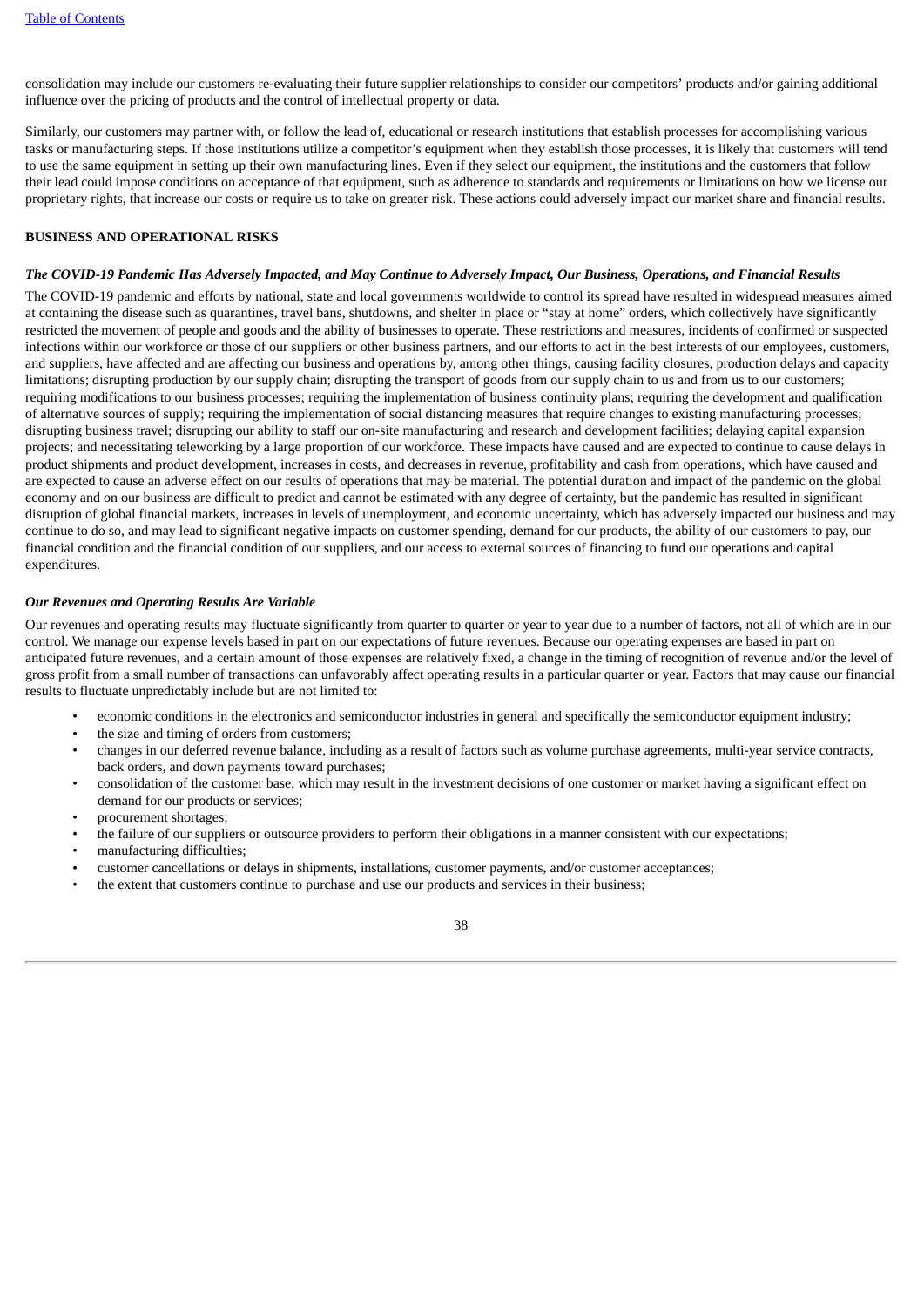- our customers' reuse of existing and installed products, to the extent that such reuse decreases their need to purchase new products or services;
- changes in average selling prices, customer mix, and product mix;
- our ability to develop, introduce, and market new, enhanced, and competitive products in a timely manner;
- our competitors' introduction of new products;
- legal or technical challenges to our products and technologies:
- transportation, communication, demand, information technology, or supply disruptions based on factors outside our control, such as strikes, acts of God, wars, terrorist activities, widespread outbreak of illness, natural or man-made disasters, or climate change;
- legal, tax, accounting, or regulatory changes (including but not limited to changes in import/export regulations and tariffs) or changes in the interpretation or enforcement of existing requirements;
- changes in our estimated effective tax rate; and
- foreign currency exchange rate fluctuations.

For example, the COVID-19 pandemic has impacted and could further impact our ability to meet the demand for our products due to production, sourcing, logistics and other challenges resulting from quarantines, shelter in place or "stay at home" orders, facility closures, workforce challenges, and travel and logistics restrictions in connection with the pandemic.

#### Disruptions to Our Supply Chain and Outsource Providers Could Impact Our Ability to Meet Demand, Increase Our Costs, and Adversely Impact our *Revenue and Operating Results*

Our supply chain has played and will continue to play a key role in our product development, manufacturing operations, field installation and support. Our business depends on our timely supply of products and services to meet the demand from our customers, which depends in significant part on the timely delivery of parts, materials and services, including components and subassemblies, from our direct suppliers to us, and to our direct suppliers by other companies. In addition, outsource providers have played and will continue to play a key role both in the manufacturing and customer-focused operations described above, and in many of our transactional and administrative functions, such as information technology, facilities management, and certain elements of our finance organization. These providers and suppliers might suffer financial setbacks, be acquired by third parties, become subject to exclusivity arrangements that preclude further business with us, or be unable to meet our requirements or expectation due to their independent business decisions or force majeure events that could interrupt or impair their continued ability to perform as we expect. We may also experience significant interruptions of our manufacturing operations, delays in our ability to deliver or install products or perform services or to recognize revenue, increased costs or customer order cancellations as a result of:

- the failure or inability to accurately forecast demand and obtain sufficient quantities of quality parts on a cost-effective basis;
- volatility in the availability and cost of parts, materials or services, including increased costs due to rising inflation or interest rates or other market conditions;
- difficulties or delays in obtaining required import or export approvals;
- shipment delays and increased costs of shipment due to transportation interruptions, capacity constraints, or fuel shortages;
- shortages of semiconductor or other components or materials as a result of increases in demand;
- information technology or infrastructure failures, including those of a third-party supplier or service provider; and
- transportation or supply disruptions based on factors outside our control, such as strikes, acts of God, wars, terrorist activities, widespread outbreak of illness, natural or man-made disasters, or climate change.

Demand for electronic products and other factors, such as the COVID-19 pandemic and the conflict in Ukraine, have resulted in, and may continue to result in, a shortage of parts, materials and services needed to manufacture, deliver and install our products, as well as delays in and unpredictability of shipments due to transportation interruptions. Such shortages, delays and unpredictability have adversely impacted, and may continue to adversely impact, our suppliers' ability to meet our demand requirements. Difficulties in obtaining sufficient and timely supply of parts, materials or services, and delays in and unpredictability of shipments due to transportation interruptions, have adversely impacted, and may continue to adversely impact, our manufacturing operations and our ability to meet customer demand. In addition, difficulties in obtaining parts, materials or services necessary to deliver or install products or perform services have adversely impacted, and may continue to adversely impact, our ability to recognize revenue, our gross margins on the revenue we recognize, and our other operating results.

Although we attempt to select reputable providers and suppliers and we attempt to secure their performance on terms documented in written contracts, it is possible that one or more of these providers or suppliers could fail to perform as we expect, or fail to secure or protect intellectual property rights, and such failure could have an adverse impact on our business. In some cases, the requirements of our business mandate that we obtain certain components and subassemblies included in our

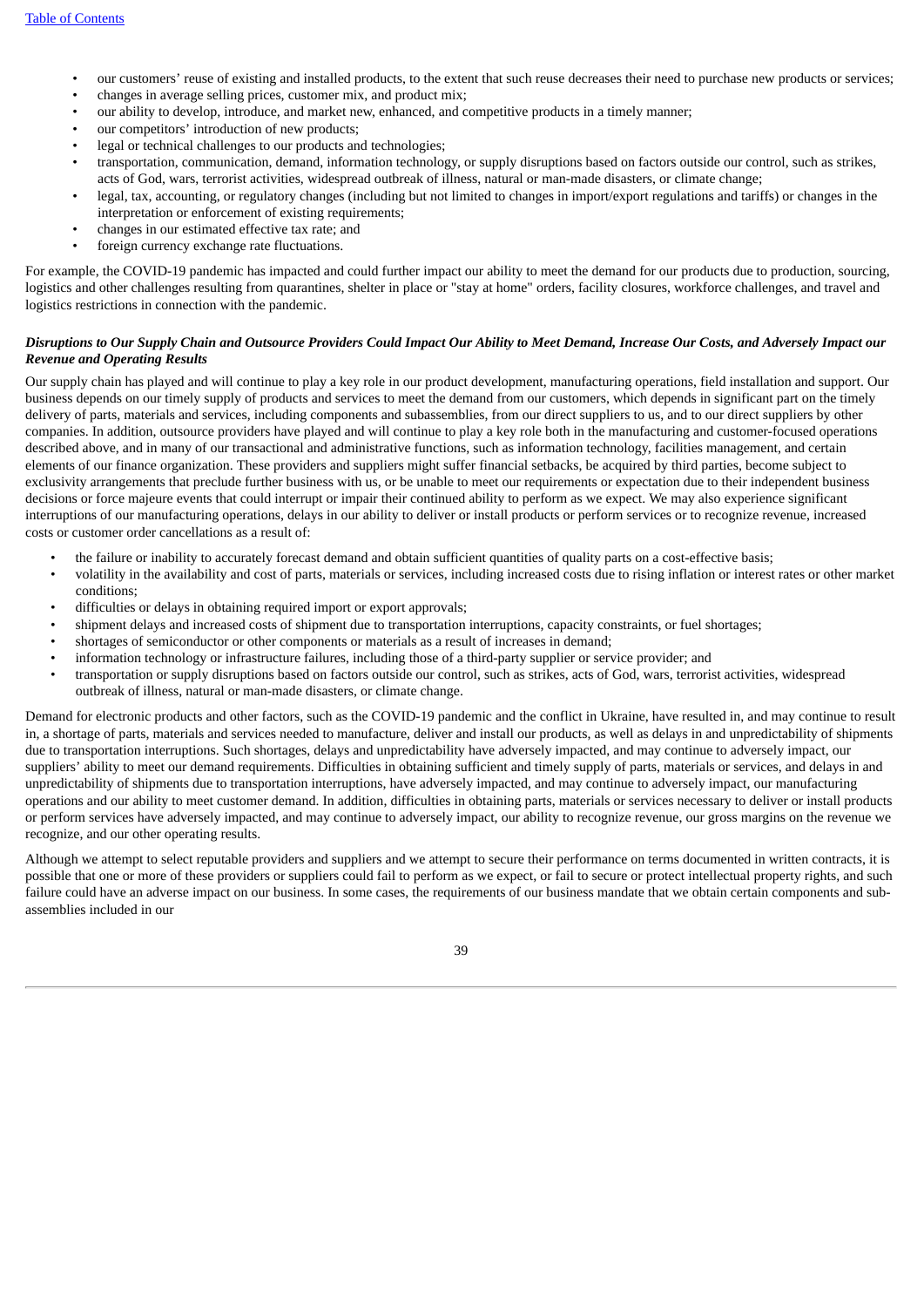products from a single supplier or a limited group of suppliers. Where practical, we endeavor to establish alternative sources to mitigate the risk that the failure of any single provider or supplier will adversely affect our business, but this is not feasible in all circumstances. Some key parts are subject to long lead-times or available only from a single supplier or limited group of suppliers, and some sourcing or subassembly is provided by suppliers located in countries other than the countries where we conduct our manufacturing. There is therefore a risk that a prolonged inability to obtain certain components or secure key services could impair our ability to manage operations, ship products, and generate revenues, which could adversely affect our operating results and damage our customer relationships. For example, the COVID–19 pandemic has impacted and could further impact our manufacturing operations, supply chain, and customer support due to production, sourcing, logistics and other challenges resulting from quarantines, "stay at home" orders, facility closures, workforce challenges, and travel and logistics restrictions in connection with the pandemic.

#### Our Business Relies on Technology, Data, Intellectual Property and Other Sensitive Information That is Susceptible to Cybersecurity and Other *Threats or Incidents*

Our business is dependent upon the use and protection of technology, data, intellectual property and other sensitive information, which may be owned by, or licensed to, us or third parties, such as our customers and vendors. We maintain and rely upon certain critical information systems for the creation, transmission, use and storage of much of this information, and for the effective operation of our business. These information systems include but are not limited to, telecommunications, the Internet, our corporate intranet, various computer hardware and software applications, (some of which may be integrated into the products that we sell or be required in order to provide the services that we offer), network communications, and email. These information systems may be owned and maintained by us, our outsourced providers, or third parties such as vendors, contractors, customers and Cloud providers. In addition, we make use of Software-as-a-Service (SaaS) products for certain important business functions that are provided by third parties and hosted on their own networks and servers, or third-party networks and servers, all of which rely on networks, email and/or the Internet for their function.

The technology, data, intellectual property and other sensitive information we seek to protect are subject to loss, release, misappropriation or misuse, and the information systems containing or transmitting such technology, data, intellectual property and other sensitive information are subject to disruption, breach or failure, in each case as a result of various possible causes. Such causes may include mistakes or unauthorized actions by our employees or contractors, phishing schemes and other third-party attacks, and degradation or loss of service or access to data due to viruses, malware, denial of service attacks, destructive or inadequate code, power failures, or physical damage to computers, hard drives, communication lines, or networking equipment. Such causes may also include the use of techniques that change frequently or may be disguised or difficult to detect, or designed to remain dormant until a triggering event, or that may continue undetected for an extended period of time.

We have experienced cybersecurity and other threats and incidents in the past. Although past threats and incidents have not resulted in a material adverse effect, we may incur material losses related to cybersecurity and other threats or incidents in the future. If we were subject to a cybersecurity or other incident, it could have a material adverse effect on our business. Such adverse effects might include:

- loss of (or inability to access, e.g. through ransomware) confidential and/or sensitive information stored on these critical information systems or transmitted to or from those systems;
- the disruption of the proper function of our products, services and/or operations;
- the failure of our or our customers' manufacturing processes;
- errors in the output of our work or our customers' work;
- the loss or public exposure of the personal or other confidential information of our employees, customers or other parties;
- the public release of customer financial and business plans, customer orders and operational results;
- exposure to claims from our employees or third parties who are adversely impacted by such incidents;
- misappropriation or theft of our or a customer's, supplier's or other party's assets or resources, including technology data, intellectual property or other sensitive information and costs associated therewith;
- reputational damage;
- diminution in the value of our investment in research, development and engineering; or
- our failure to meet, or violation of, regulatory or other legal obligations, such as the timely publication or filing of financial statements, tax information and other required communications.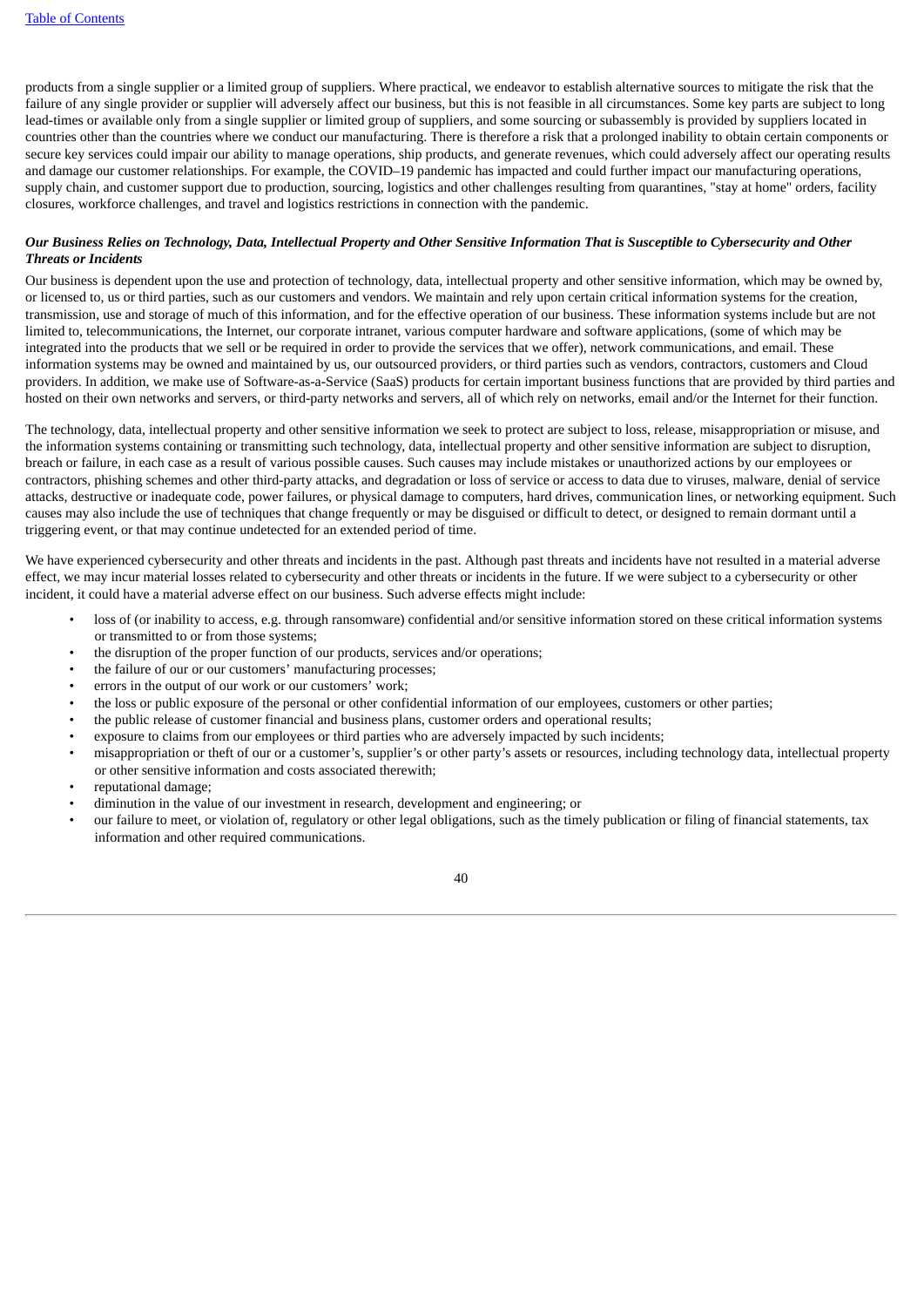While we have implemented ISO 27001 compliant security procedures and virus protection software, intrusion prevention systems, identity and access control, and emergency recovery processes, and we carefully select our third-party providers of information systems, to mitigate risks to the information systems that we rely on and to the technology, data, intellectual property and other sensitive information we seek to protect, those security procedures and mitigation and protection systems cannot be guaranteed to be fail-safe, and we may still suffer cybersecurity and other incidents. It has been difficult and may continue to be difficult to hire and retain employees with substantial cybersecurity acumen. In addition, there have been and may continue to be instances of our policies and procedures not being effective in enabling us to identify risks, threats and incidents in a timely manner, or at all, or to respond expediently, appropriately and effectively when incidents occur and repair any damage caused by such incidents, and such occurrences could have a material adverse effect on our business.

#### *Our Future Success Depends Heavily on International Sales and the Management of Global Operations*

Non-U.S. sales, as reflected in Part I Item 2. Results of Operations of this quarterly report on Form 10-Q, accounted for approximately 94%, 94%, and 92% of total revenue in the nine months ended March 27, 2022 and fiscal years 2021, and 2020, respectively. We expect that international sales will continue to account for a substantial majority of our total revenue in future years.

We are subject to various challenges related to international sales and the management of global operations including, but not limited to:

- domestic and international trade regulations, policies, practices, relations, disputes and issues;
- domestic and international tariffs, export controls and other barriers;
- developing customers and/or suppliers, who may have limited access to capital resources;
- global or national economic and political conditions;
- changes in currency controls;
- differences in the enforcement of intellectual property and contract rights in varying jurisdictions;
- our ability to respond to customer and foreign government demands for locally sourced systems, spare parts, and services and develop the necessary relationships with local suppliers;
- changes in and compliance with U.S. and international laws and regulations affecting foreign operations, including U.S. and international trade restrictions and sanctions, anti-bribery, anti-corruption, anti-boycott, environmental, tax, and labor laws;
- fluctuations in interest and foreign currency exchange rates;
- the need for technical support resources in different locations; and
- our ability to secure and retain qualified people, and effectively manage people, in all necessary locations for the successful operation of our business.

For example, the COVID–19 pandemic has impacted and could further impact our manufacturing operations, supply chain, and customer support due to production, sourcing, logistics and other challenges resulting from quarantines, "stay at home" orders, facility closures, workforce challenges, and travel and logistics restrictions in connection with the pandemic.

There is inherent risk, based on the complex relationships among China, Japan, Korea, Taiwan, and the United States, that political, diplomatic and national security influences might lead to trade disputes, impacts and/or disruptions, in particular those affecting the semiconductor industry. This would adversely affect our business with China, Japan, Korea, and/or Taiwan and perhaps the entire Asia Pacific region or global economy. A significant trade dispute, impact and/or disruption in any area where we do business could have a materially adverse impact on our future revenue and profits.

Tariffs, export controls, additional taxes, trade barriers, sanctions, or the termination or modification of trade agreements, trade zones, and other duty mitigation initiatives, may increase our manufacturing costs, decrease margins, reduce the competitiveness of our products, or inhibit our ability to sell products or purchase necessary equipment and supplies, which could have a material adverse effect on our business, results of operations, or financial conditions. Certain of our international sales depend on our ability to obtain export licenses from the U.S. or foreign governments, and our inability to obtain such licenses, or an expansion of the number or kinds of sales for which export licenses are required, could potentially limit the market for our products and adversely impact our revenues. As is discussed below under the heading "Our Sales to Customers in China, a Region of Growing Significance to Us, Could be Materially and Adversely Affected by Export License Requirements and Other Regulatory Changes, or Other Governmental Actions in the Course of the Trade Relationship Between the U.S. and China," the U.S. government has recently expanded export license requirements that impact trade with China. In addition, the U.S. government is in the process of assessing which "emerging and foundational" technologies may be subject to new or additional export controls under the 2018 Export Control Reform Act, and it is possible that such controls, if and when imposed, could adversely impact our ability to sell our products outside the U.S. Furthermore, there are risks that foreign governments may, among other things, insist on the use of local suppliers; compel companies to partner with local companies to design and supply equipment on a local basis, requiring the transfer of intellectual property rights and/or local manufacturing;

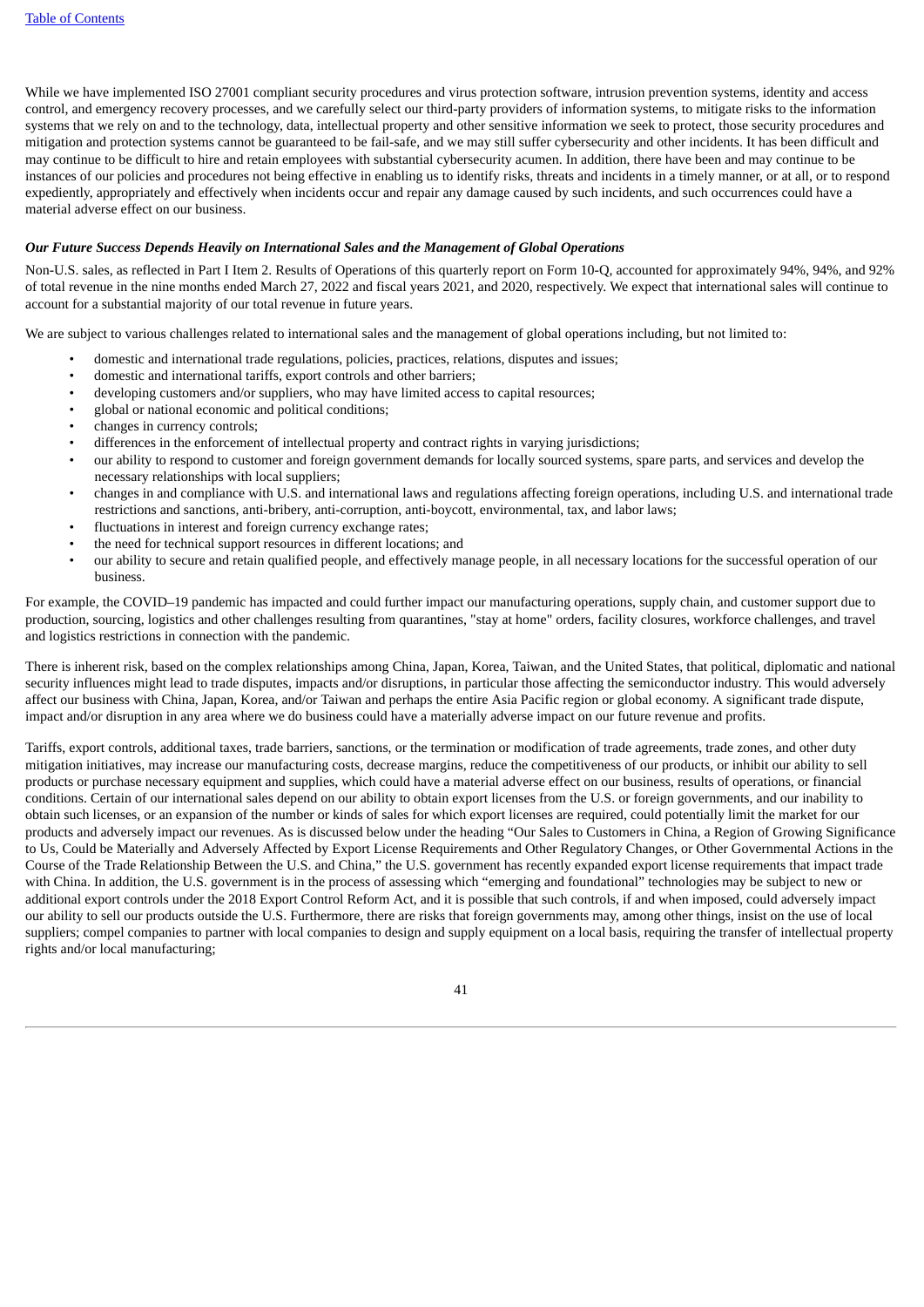utilize their influence over their judicial systems to respond to intellectual property disputes or issues; and provide special incentives to government-backed local customers to buy from local competitors, even if their products are inferior to ours; all of which could adversely impact our revenues and margins.

We are exposed to potentially adverse movements in foreign currency exchange rates. The majority of our sales and expenses are denominated in U.S. dollars. However, we are exposed to foreign currency exchange rate fluctuations primarily related to revenues denominated in Japanese yen and expenses denominated in euro, Korean won, Malaysian ringgit, and Indian rupee. Currently, we hedge certain anticipated foreign currency cash flows, primarily anticipated revenues denominated in Japanese yen and expenses dominated in euro, Korean won, Malaysian ringgit, and Indian rupee. In addition, we enter into foreign currency hedge contracts to minimize the short-term impact of the foreign currency exchange rate fluctuations on certain foreign currency denominated monetary assets and liabilities, primarily third-party accounts receivables, accounts payables, and intercompany receivables and payables. We believe these are our primary exposures to currency rate fluctuation. We expect to continue to enter into hedging transactions, for the purposes outlined, for the foreseeable future. However, these hedging transactions may not achieve their desired effect because differences between the actual timing of the underlying exposures and our forecasts of those exposures may leave us either over or under hedged on any given transaction. Moreover, by hedging these foreign currency denominated revenues, expenses, monetary assets, and liabilities, we may miss favorable currency trends that would have been advantageous to us but for the hedges. Additionally, we are exposed to short-term foreign currency exchange rate fluctuations on non-U.S. dollardenominated monetary assets and liabilities (other than those currency exposures previously discussed), and currently we do not enter into foreign currency hedge contracts against these exposures. Therefore, we are subject to potential unfavorable foreign currency exchange rate fluctuations to the extent that we transact business (including intercompany transactions) in these currencies.

The magnitude of our overseas business also affects where our cash is generated. Certain uses of cash, such as share repurchases, payment of dividends, or the repayment of our notes, can usually only be made with onshore cash balances. Since the majority of our cash is generated outside of the United States, this may impact certain business decisions and outcomes.

#### *We Face Risks Related to the Disruption of Our Primary Manufacturing and R&D Facilities*

While we maintain business continuity plans, our manufacturing and R&D facilities are concentrated in a limited number of locations. These locations are subject to disruption for a variety of reasons, such as natural or man-made disasters, widespread outbreaks of illness, terrorist activities, political or governmental unrest or instability, disruptions of our information technology resources, utility interruptions, the effects of climate change, or other events beyond our control. Such disruptions may cause delays in developing or shipping our products, in engaging with customers on new product applications, or in supporting customers, which could result in the loss of business or customer trust, adversely affecting our business and operating results. For example, the COVID-19 pandemic has impacted and could further impact our manufacturing operations, supply chain, R&D and customer support due to production, sourcing, logistics and other challenges resulting from quarantines, "stay at home" orders, facility closures, workforce challenges, and travel and logistics restrictions in connection with the pandemic.

#### *We Are Subject to Risks Relating to Product Concentration and Lack of Product Revenue Diversification*

We derive a substantial percentage of our revenues from a limited number of products. Our products are priced up to the tens of millions per system. As a result, the inability to recognize revenue on even a few systems can cause a significantly adverse impact on our revenues for a given quarter, and, in the longer term, the continued market acceptance of these products is critical to our future success. Our business, operating results, financial condition, and cash flows could therefore be adversely affected by:

- a decline in demand for even a limited number of our products;
- a failure to achieve continued market acceptance of our key products;
- export restrictions or other regulatory or legislative actions that could limit our ability to sell those products to key customers or customers within certain markets;
- an improved version of products being offered by a competitor in the markets in which we participate;
- increased pressure from competitors that offer broader product lines;
- increased pressure from regional competitors;
- technological changes that we are unable to address with our products; or
- a failure to release new or enhanced versions of our products on a timely basis.

In addition, the fact that we offer limited product lines creates the risk that our customers may view us as less important to their business than our competitors that offer additional products and/or product capabilities, including new products that take advantage of "big data" or other new technologies such as machine learning and artificial intelligence. This may impact our ability to maintain or expand our business with certain customers. Such product concentration may also subject us to additional

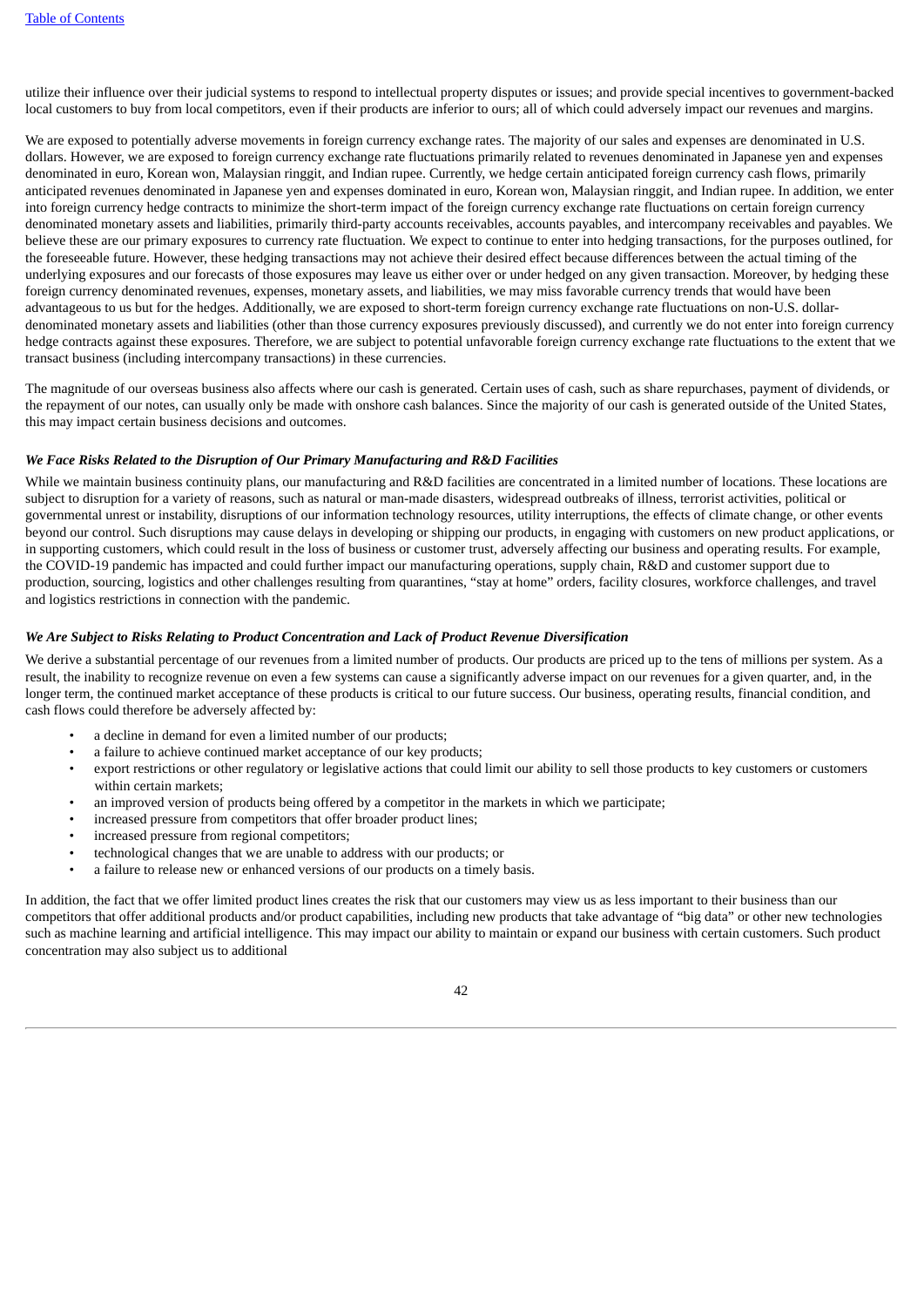risks associated with technology changes. Our business is affected by our customers' use of our products in certain steps in their wafer fabrication processes. Should technologies change so that the manufacture of semiconductors requires fewer steps using our products, this could have a larger impact on our business than it would on the business of our less concentrated competitors.

#### *We May Fail to Protect Our Critical Proprietary Technology Rights, Which Could Affect Our Business*

Our success depends in part on our proprietary technology and our ability to protect key components of that technology through patents, copyrights, trade secrets and other forms of protection. Protecting our key proprietary technology helps us achieve our goals of developing technological expertise and new products and systems that give us a competitive advantage; increasing market penetration and growth of our installed base; and providing comprehensive support and service to our customers. As part of our strategy to protect our technology, we currently hold a number of U.S. and foreign patents and pending patent applications, and we keep certain information, processes, and techniques confidential and/or as trade secrets. However, other parties may challenge or attempt to invalidate or circumvent any patents the U.S. or foreign governments issue to us; these governments may fail to issue patents for pending applications; or we may lose trade secret protection over valuable information due to our or third parties' intentional or unintentional actions or omissions or even those of our own employees. Additionally, intellectual property litigation can be expensive and time-consuming and even when patents are issued, or trade secret processes are followed, the legal systems in certain of the countries in which we do business might not enforce patents and other intellectual property rights as rigorously or effectively as the United States or may favor local entities in their intellectual property enforcement. The rights granted or anticipated under any of our patents, pending patent applications, or trade secrets may be narrower than we expect or, in fact, provide no competitive advantages. Moreover, because we selectively file for patent protection in different jurisdictions, we may not have adequate protection in all jurisdictions based on such filing decisions. Any of these circumstances could have a material adverse impact on our business*.*

#### *Our Ability to Attract, Retain, and Motivate Key Employees Is Critical to Our Success*

Our ability to compete successfully depends in large part on our ability to attract, retain, and motivate key employees with the appropriate skills, experiences and competencies. This is an ongoing challenge due to intense competition for top talent, fluctuations in industry or business economic conditions, as well as increasing geographic expansion, and these factors in combination may result in cycles of hiring activity and workforce reductions. Our success in hiring depends on a variety of factors, including the attractiveness of our compensation and benefit programs, global economic or political and industry conditions, our organizational structure, global competition for talent and the availability of qualified employees, the availability of career development opportunities, the ability to obtain necessary authorizations for workers to provide services outside their home countries, and our ability to offer a challenging and rewarding work environment. We periodically evaluate our overall compensation and benefit programs and make adjustments, as appropriate, to maintain or enhance their competitiveness. If we are not able to successfully attract, retain, and motivate key employees, we may be unable to capitalize on market opportunities and our operating results may be materially and adversely affected.

#### If We Choose to Acquire or Dispose of Businesses, Product Lines, and Technologies, We May Encounter Unforeseen Costs and Difficulties That Could *Impair Our Financial Performance*

An important element of our management strategy is to review acquisition prospects that would complement our existing products, augment our market coverage and distribution ability, enhance our technological capabilities, or accomplish other strategic objectives. As a result, we may seek to make acquisitions of complementary companies, products, or technologies, or we may reduce or dispose of certain product lines or technologies that no longer fit our long-term strategies. For regulatory or other reasons, we may not be successful in our attempts to acquire or dispose of businesses, products, or technologies, resulting in significant financial costs, reduced or lost opportunities, and diversion of management's attention. Managing an acquired business, disposing of product technologies, or reducing personnel entails numerous operational and financial risks, including difficulties in assimilating acquired operations and new personnel or separating existing business or product groups, diversion of management's attention away from other business concerns, amortization of acquired intangible assets, adverse customer reaction to our decision to cease support for a product, and potential loss of key employees or customers of acquired or disposed operations. There can be no assurance that we will be able to achieve and manage successfully any such integration of potential acquisitions, disposition of product lines or technologies, or reduction in personnel, or that our management, personnel, or systems will be adequate to support continued operations. Any such inabilities or inadequacies could have a material adverse effect on our business, operating results, financial condition, and/or cash flows.

In addition, any acquisition could result in changes such as potentially dilutive issuances of equity securities, the incurrence of debt and contingent liabilities, the amortization of related intangible assets, and goodwill impairment charges, any of which could materially adversely affect our business, financial condition, results of operations, cash flows, and/or the price of our Common Stock.

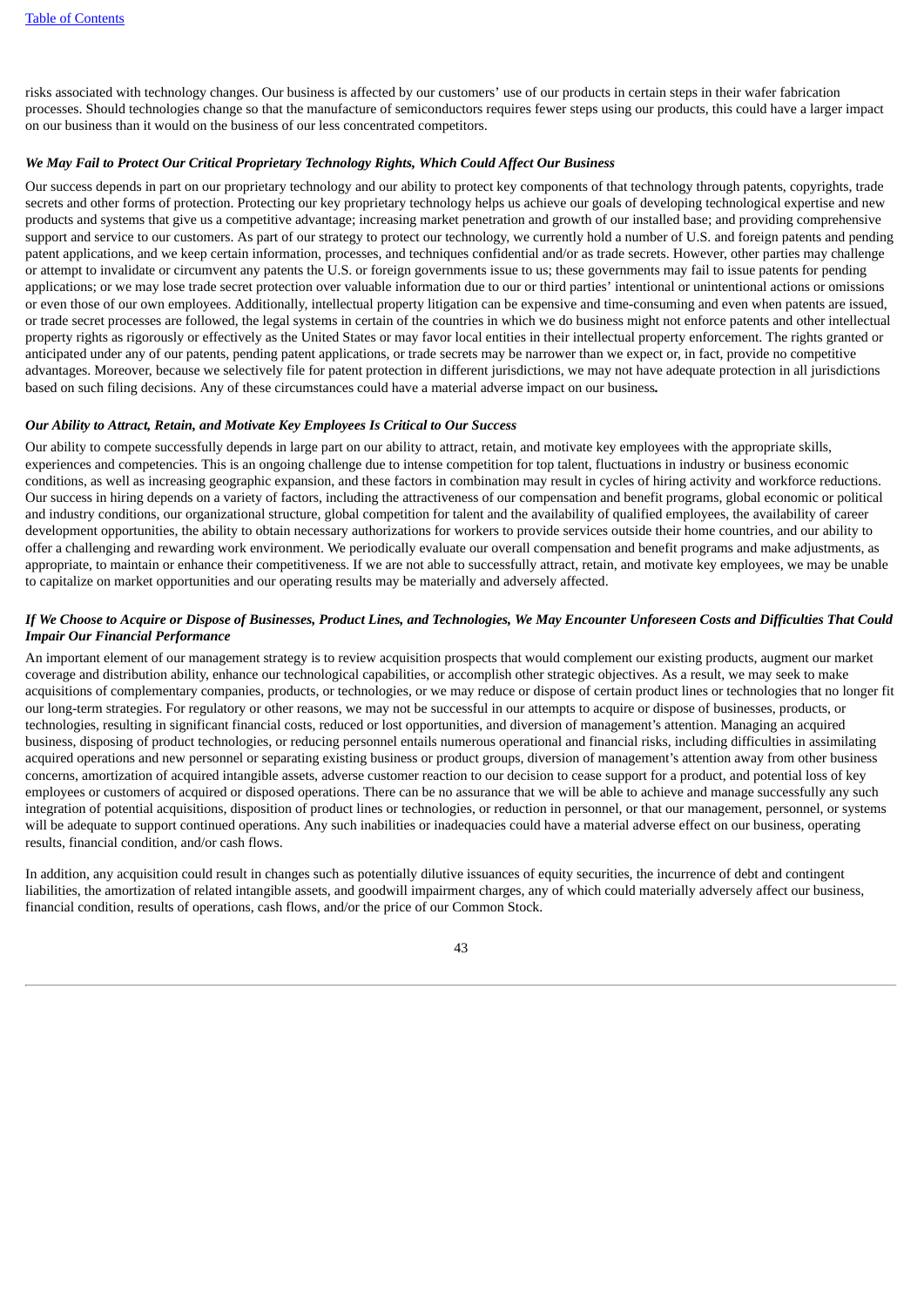## **LEGAL, REGULATORY AND TAX RISKS**

## Our Sales to Customers in China, a Region of Growing Significance to Us, Could be Materially and Adversely Affected by Export License Requirements and Other Requiatory Changes, or Other Governmental Actions in the Course of the Trade Relationship Between the U.S. and China

China represents a large and fast-developing market for the semiconductor equipment industry and therefore is important to our business. Revenue in China, which includes global customers and domestic Chinese customers with manufacturing facilities in China, represented approximately 32%, 35%, and 31% of our total revenue for the nine months ended March 27, 2022 and fiscal years 2021 and 2020, respectively. The U.S. and China have historically had a complex relationship that has included actions that have impacted trade between the two countries. Recently, these actions have included an expansion of export license requirements imposed by the U.S. government, which have limited the market for our products, adversely impacted our revenues, and increased our exposure to foreign competition, and could potentially do so to an even greater extent in the future. For example, over the course of calendar year 2020, the U.S. Department of Commerce enacted a new rule that expanded export license requirements for U.S. companies to sell certain items to companies and other end-users in China that are designated as military end-users or have operations that could support military end uses, added additional Chinese companies to its restricted entity list (including Semiconductor Manufacturing International Corporation, or SMIC, and related entities), and expanded an existing rule (referred to as the foreign direct product rule) in a manner that could cause foreign-made wafers, chipsets, and certain related items produced with many of our products to be subject to U.S. licensing requirements if Huawei Technologies Co. Ltd ("Huawei") or its affiliates are parties to a transaction involving the items. These rules have required and may require us to apply for and obtain additional export licenses to supply certain of our products to specified customers in China, such as SMIC (where those products would not otherwise require an export license to China), and there is no assurance that we will be issued licenses that we apply for on a timely basis or at all. In addition, our customers (including but not limited to Chinese customers) may require U.S. export licenses for the use of our products in order to manufacture products, including semiconductor wafers and integrated circuits, for those of their customers (i.e. Huawei and its affiliates) that are subject to the expanded foreign direct product rule, which may adversely impact the demand for our products. The U.S. Department of Commerce could in the future add additional Chinese companies to its restricted entity list or take other actions that could expand licensing requirements or otherwise impact the market for our products and our revenue. The implementation, interpretation and impact on our business of these rules and other regulatory actions taken by the U.S. government is uncertain and evolving, and these rules, other regulatory actions or changes, and other actions taken by the governments of either the U.S. or China, or both, that have occurred and may occur in the future could materially and adversely affect our results of operations.

## *We Are Exposed to Various Risks from Our Regulatory Environment*

We are subject to various risks related to (1) new, different, inconsistent, or even conflicting laws, rules, and regulations that may be enacted by legislative or executive bodies and/or regulatory agencies in the countries that we operate; (2) disagreements or disputes related to international trade; and (3) the interpretation and application of laws, rules, and regulations. As a public company with global operations, we are subject to the laws of multiple jurisdictions and the rules and regulations of various governing bodies, including those related to export controls, financial and other disclosures, corporate governance, privacy, anti-corruption, such as the Foreign Corrupt Practices Act and other local laws prohibiting corrupt payments to governmental officials, anti-boycott compliance, conflict minerals or other social responsibility legislation, immigration or travel regulations, antitrust regulations, and laws or regulations relating to carbon emissions, as well as other laws or regulations imposed in response to climate change concerns, among others. Each of these laws, rules, and regulations imposes costs on our business, including financial costs and potential diversion of our management's attention associated with compliance, and may present risks to our business, including potential fines, restrictions on our actions, and reputational damage if we do not fully comply.

To maintain high standards of corporate governance and public disclosure, we intend to invest appropriate resources to comply with evolving standards. Changes in or ambiguous interpretations of laws, regulations, and standards may create uncertainty regarding compliance matters. Efforts to comply with new and changing regulations have resulted in, and are likely to continue to result in, reduced operating income, and a diversion of management's time and attention from revenue-generating activities to compliance activities. If we are found by a court or regulatory agency not to be in compliance with the laws and regulations, our business, financial condition, and/or results of operations could be adversely affected.

## Intellectual Property, Indemnity, and Other Claims Against Us Can Be Costly and We Could Lose Significant Rights That Are Necessary to Our *Continued Business and Profitability*

Third parties may assert infringement, misappropriation, unfair competition, product liability, breach of contract, or other claims against us. From time to time, other persons send us notices alleging that our products infringe or misappropriate their patent or other intellectual property rights. In addition, law enforcement authorities may seek criminal charges relating to intellectual property or other issues. We also face risks of claims arising from commercial and other relationships. In addition, our bylaws and other indemnity obligations provide that we will indemnify officers and members of our Board of **Directors**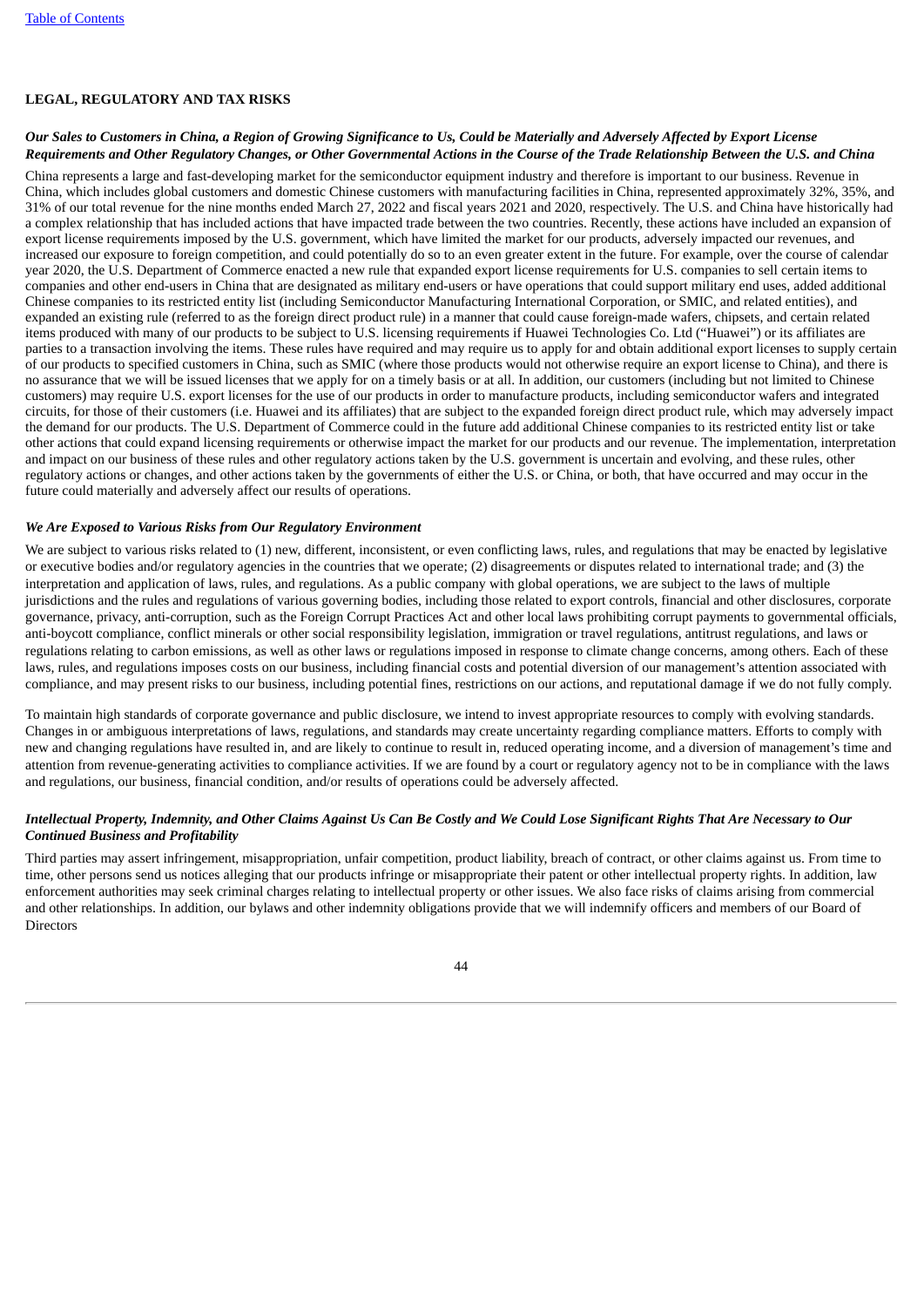against losses that they may incur in legal proceedings resulting from their service to us. From time to time, in the normal course of business, we indemnify third parties with whom we enter into contractual relationships, including customers and suppliers, with respect to certain matters. We have agreed, under certain conditions, to hold these third parties harmless against specified losses, such as those arising from a breach of representations or covenants, other third-party claims that our products when used for their intended purposes infringe the intellectual property rights of such other third parties, or other claims made against certain parties. In such cases, it is our policy either to defend the claims or to negotiate licenses or other settlements on commercially reasonable terms. However, we may be unable in the future to negotiate necessary licenses or reach agreement on other settlements on commercially reasonable terms, or at all, and any litigation resulting from these claims by other parties may materially and adversely affect our business and financial results, and we may be subject to substantial damage awards and penalties. Moreover, although we have insurance to protect us from certain claims and cover certain losses to our property, such insurance may not cover us for the full amount of any losses, or at all, and may be subject to substantial exclusions and deductibles.

#### Our Financial Results May Be Adversely Impacted by Higher than Expected Tax Rates or Exposure to Additional Tax Liabilities

We are subject to income, transaction, and other taxes in the United States and various foreign jurisdictions, and significant judgment is required to determine worldwide tax liabilities. The amount of taxes we pay is subject to ongoing audits in various jurisdictions, and a material assessment by a governing tax authority could affect our profitability. As a global company, our effective tax rate is highly dependent upon the geographic composition of worldwide earnings and tax regulations governing each region. Our effective tax rate could be adversely affected by changes in the split of earnings between countries with differing statutory tax rates, in the valuation allowance of deferred tax assets, in tax laws, by material audit assessments, or by changes in or expirations of agreements with tax authorities. These factors could affect our profitability. In particular, the carrying value of deferred tax assets, which are predominantly in the United States, is dependent on our ability to generate future taxable income in the United States.

Recommendations made by the Organization for Economic Co-operation and Development's Base Erosion and Profit Shifting project have the potential to lead to changes in the tax laws in numerous countries. In addition, President Joseph Biden has made several corporate income tax proposals, including a significant increase to the U.S. corporate income tax rate and changes in the taxation of non-U.S. income. If enacted, such changes could have a material impact on our effective tax rate.

#### *A Failure to Comply with Environmental Regulations May Adversely Affect Our Operating Results*

We are subject to a variety of domestic and international governmental regulations related to the handling, discharge, and disposal of toxic, volatile, or otherwise hazardous chemicals. Failure to comply with present or future environmental regulations could result in fines being imposed on us, require us to undertake remediation activities, suspend production, and/or cease operations, or cause our customers to not accept our products. These regulations could require us to alter our current operations, acquire significant additional equipment, incur substantial other expenses to comply with environmental regulations, or take other actions. Any failure to comply with regulations governing the use, handling, sale, transport, or disposal of hazardous substances could subject us to future liabilities that may adversely affect our operating results, financial condition, and ability to operate our business.

#### Our Bylaws Designate the Court of Chancery of the State of Delaware as the Sole and Exclusive Judicial Forum for Certain Legal Actions Between *the Company and its Stockholders, Which May Discourage Lawsuits with Respect to Such Claims*

Our bylaws provide that, unless we consent otherwise, the Court of Chancery of the State of Delaware will be the sole and exclusive forum for lawsuits asserting certain stockholder claims (including claims asserted derivatively for our benefit), such as claims against directors and officers for breach of a fiduciary duty, claims arising under any provision of the General Corporation Law of Delaware or our certificate of incorporation or our bylaws, or claims governed by the internal affairs doctrine. This is a general summary of the bylaw provision; you should refer to the language of the bylaws for details. While the forum provision does not generally apply to direct claims arising under the Securities Exchange Act of 1934 or the Securities Act of 1933, derivative lawsuits that assert legal claims arising under these statutes could fall within the provision, as recent court decisions have held.

As a Delaware corporation, Delaware law controls issues of our internal affairs, including duties that our directors, officers, employees, and others owe to the Company and its stockholders. We believe that our exclusive forum provision benefits us, and our stockholders, by permitting relatively prompt resolution of lawsuits concerning our internal affairs, promoting consistent application of Delaware law in these lawsuits, and reducing the possibility of duplicative, costly, multi-jurisdictional litigation with the potential for inconsistent outcomes. However, the forum provision limits a stockholder's ability to bring a claim in a judicial forum that it believes may be more favorable than Delaware, and this could discourage the filing of such lawsuits.

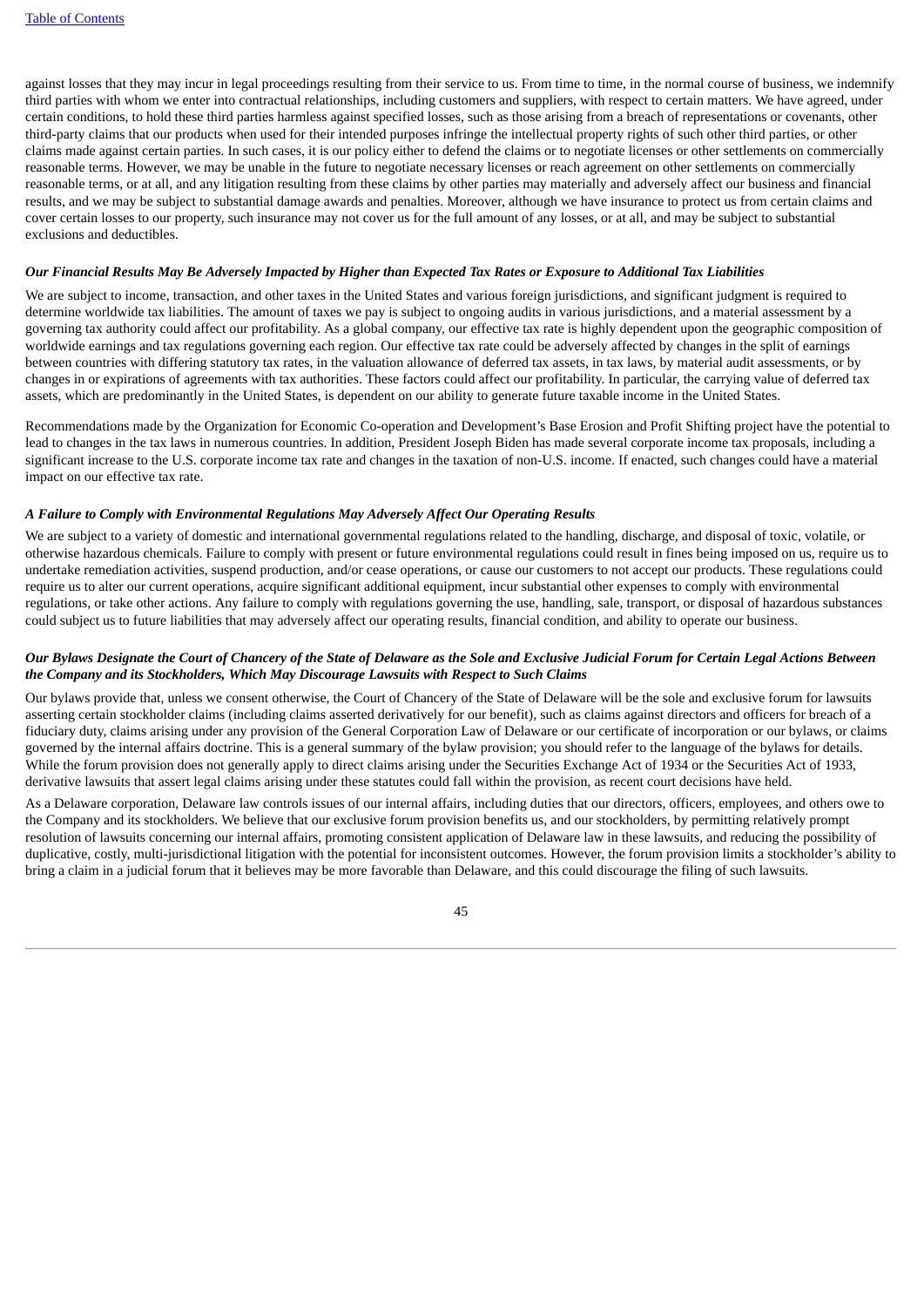## **FINANCIAL, ACCOUNTING AND CAPITAL MARKETS RISKS**

#### The Market for Our Common Stock Is Volatile, Which May Affect Our Ability to Raise Capital or Make Acquisitions or May Subject Our Business to *Additional Costs*

The market price for our Common Stock is volatile and has fluctuated significantly over the past years. The trading price of our Common Stock could continue to be highly volatile and fluctuate widely in response to a variety of factors, many of which are not within our control or influence. These factors include but are not limited to the following:

- general market, semiconductor, or semiconductor equipment industry conditions;
- economic or political events, trends, and unexpected developments occurring nationally, globally, or in any of our key sales regions;
- variations in our quarterly operating results and financial condition, including our liquidity;
- variations in our revenues, earnings, or other business and financial metrics from forecasts by us or securities analysts or from those experienced by other companies in our industry;
- announcements of restructurings, reductions in force, departure of key employees, and/or consolidations of operations;
- margin trading, short sales, hedging and derivative transactions involving our Common Stock;
- government regulations;
- developments in, or claims relating to, patent or other proprietary rights;
- technological innovations and the introduction of new products by us or our competitors;
- commercial success or failure of our new and existing products; or
- disruptions of relationships with key customers or suppliers.

In addition, the stock market experiences significant price and volume fluctuations. Historically, we have witnessed significant volatility in the price of our Common Stock due in part to the price of and markets for semiconductors. These and other factors have adversely affected and may again adversely affect the price of our Common Stock, regardless of our actual operating performance. In the past, following volatile periods in the price of their stock, many companies became the object of securities class action litigation. If we are sued in a securities class action, we could incur substantial costs, and it could divert management's attention and resources and have an unfavorable impact on our financial performance and the price for our Common Stock.

#### *We May Incur Impairments to Goodwill or Long-lived Assets*

We review our goodwill identified in business combinations for impairment annually or whenever events or changes in circumstances indicate that the carrying amount of these assets may exceed the fair value. We review all other long-lived assets, including finite-lived intangible assets, whenever events or changes in circumstance indicate that these assets may not be recoverable. The process of evaluating the potential impairment of goodwill and other longlived assets requires significant judgement. Negative industry or economic trends, including reduced market prices of our Common Stock, reduced estimates of future cash flows, disruptions to our business, slower growth rates, or lack of growth in our relevant business units, could lead to impairment charges against our long-lived assets, including goodwill and other intangible assets.

When evaluating goodwill, if we conclude that it is more likely than not that the fair value of a reporting unit is less than its carrying amount, then a quantitative impairment test is performed and we may be required to record an impairment charge in that period, which could adversely affect our result of operations.

When evaluating other long-lived assets, if we conclude that the estimated undiscounted cash flows attributable to the assets are less than their carrying value, we recognize an impairment loss based on the excess of the carrying amount of the assets over their respective fair values, which could adversely affect our results of operations.

Our valuation methodology for assessing impairment requires management to make judgments and assumptions based on historical experience and to rely heavily on projections of future operating performance. We operate in a highly competitive environment and projections of future operating results and cash flows may vary significantly from actual results. Additionally, if our analysis indicates potential impairment, we may be required to record additional charges to earnings in our financial statements, which could negatively affect our results of operations.

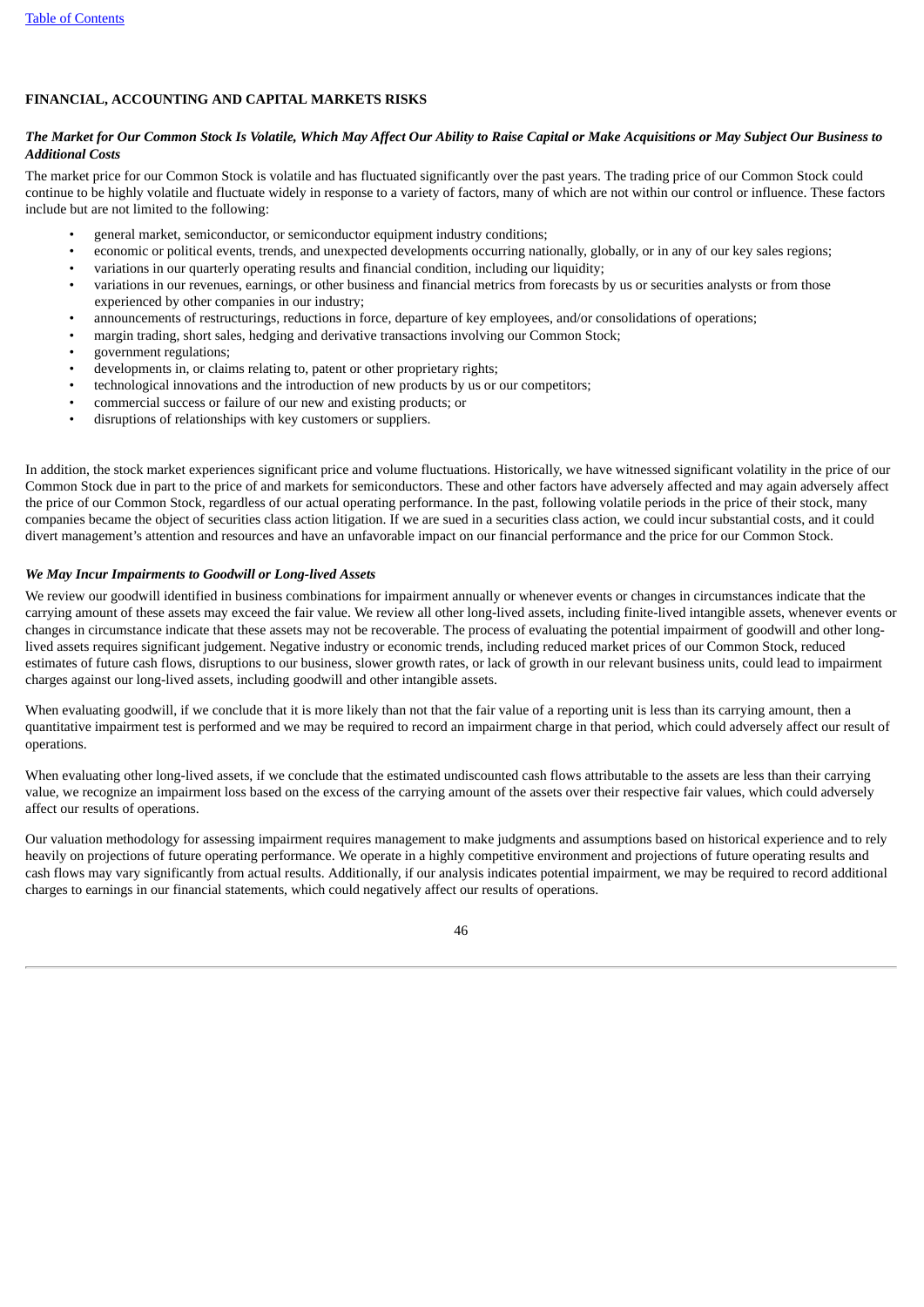#### Our Leverage and Debt Service Obligations May Adversely Affect Our Financial Condition, Results of Operations, and Earnings per Share

We have \$5.0 billion in aggregate principal amount of senior unsecured notes outstanding. Additionally, we have funding available to us under our \$1.5 billion commercial paper program and our \$1.5 billion revolving credit facility, which serves as a backstop to our commercial paper program. Our revolving credit facility also includes an option to increase the amount up to an additional \$600.0 million, for a potential total commitment of \$2.1 billion. We may, in the future, decide to enter into additional debt arrangements.

In addition, we have entered, and in the future may enter, into derivative instrument arrangements to hedge against the variability of cash flows due to changes in the benchmark interest rate of fixed rate debt. We could be exposed to losses in the event of nonperformance by the counterparties to our derivative instruments.

Our indebtedness could have adverse consequences, including:

- risk associated with the alternative reference rate reform (e.g. LIBOR transition);
- risk associated with any inability to satisfy our obligations;
- a portion of our cash flows that may have to be dedicated to interest and principal payments and may not be available for operations, working capital, capital expenditures, expansion, acquisitions, or general corporate or other purposes; and
- impairment of our ability to obtain additional financing in the future.

Our ability to meet our expenses and debt obligations will depend on our future performance, which will be affected by financial, business, economic, regulatory, and other factors. Furthermore, our operations may not generate sufficient cash flows, to enable us to meet our expenses and service our debt. As a result, we may need to enter into new financing arrangements to obtain the necessary funds. If we determine it is necessary to seek additional funding for any reason, we may not be able to obtain such funding or, if funding is available, obtain it on acceptable terms. If we fail to make a payment on our debt, we could be in default on such debt, and this default could cause us to be in default on our other outstanding indebtedness.

#### *Our Credit Agreements Contain Covenant Restrictions That May Limit Our Ability to Operate Our Business*

We may be unable to respond to changes in business and economic conditions, engage in transactions that might otherwise be beneficial to us, or obtain additional financing because our debt agreements contain, and any of our other future similar agreements may contain, covenant restrictions that limit our ability to, among other things:

- incur additional debt, assume obligations in connection with letters of credit, or issue guarantees;
- create liens;
- enter into transactions with our affiliates;
- sell certain assets; and
- merge or consolidate with any person.

Our ability to comply with these covenants is dependent on our future performance, which will be subject to many factors, some of which are beyond our control, including prevailing economic conditions. In addition, our failure to comply with these covenants could result in a default under the Senior Notes, or our other debt, which could permit the holders to accelerate such debt. If any of our debt is accelerated, we may not have sufficient funds available to repay such debt, which could materially and negatively affect our financial condition and results of operation.

#### There Can Be No Assurance That We Will Continue to Declare Cash Dividends or Repurchase Our Shares at All or in Any Particular Amounts

<span id="page-46-0"></span>Our Board of Directors has declared quarterly dividends since April 2014. Our intent to continue to pay quarterly dividends and to repurchase our shares is subject to capital availability and periodic determinations by our Board of Directors that cash dividends and share repurchases are in the best interest of our stockholders and are in compliance with all laws and agreements applicable to the declaration and payment of cash dividends or the repurchasing of shares by us. Future dividends and share repurchases may also be affected by, among other factors, our views on potential future capital requirements for investments in acquisitions and the funding of our research and development; legal risks; changes in federal, state, and international tax laws or corporate laws; contractual restrictions, such as financial or operating covenants in our debt arrangements; availability of onshore cash flow; and changes to our business model. Our dividend payments and share repurchases may change from time to time, and we cannot provide assurance that we will continue to declare dividends or repurchase shares at all or in any particular amounts. A reduction or suspension in our dividend payments or share repurchases could have a negative effect on the price of our Common Stock.

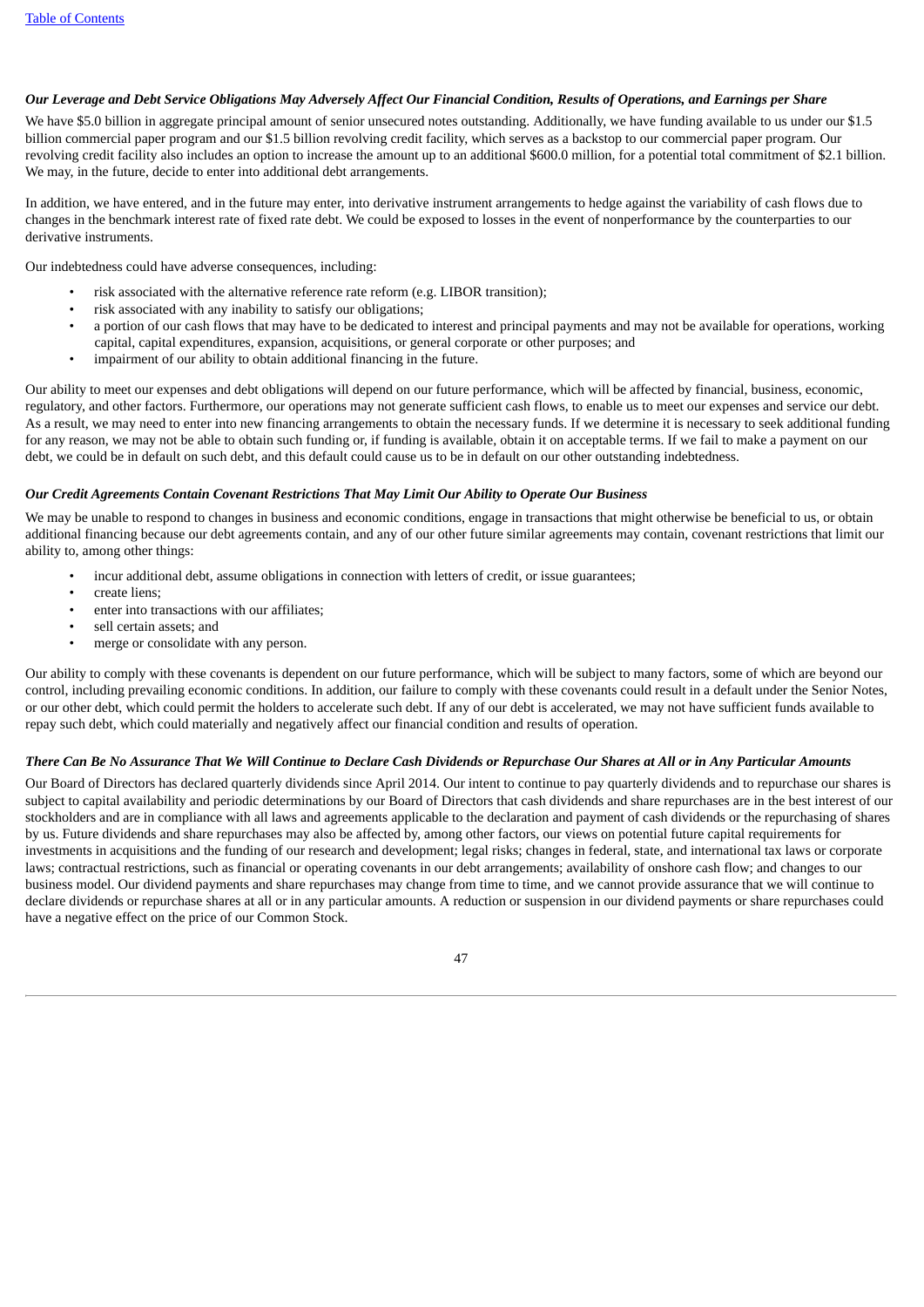## **ITEM 2. Unregistered Sales of Equity Securities and Use of Proceeds**

## *Repurchases of Company Shares*

In November 2020, the Board of Directors authorized management to repurchase up to an additional \$5.0 billion of Common Stock; this authorization supplements the remaining balance from any prior authorization. These repurchases can be conducted on the open market or as private purchases and may include the use of derivative contracts with large financial institutions, in all cases subject to compliance with applicable law. This repurchase program has no termination date and may be suspended or discontinued at any time.

Share repurchases, including those under the repurchase program, were as follows:

|                                       | <b>Total Number</b><br>of Shares<br>Repurchased <sup>(1)</sup> |                                       | <b>Average Price</b><br>Paid Per Share <sup>(2)</sup> | <b>Total Number of</b><br><b>Shares Purchased</b><br>as Part of Publicly<br><b>Announced Plans or</b><br><b>Programs</b> |    | Amount<br><b>Available</b><br>Under<br>Repurchase<br>Program |  |  |
|---------------------------------------|----------------------------------------------------------------|---------------------------------------|-------------------------------------------------------|--------------------------------------------------------------------------------------------------------------------------|----|--------------------------------------------------------------|--|--|
|                                       |                                                                | (in thousands, except per share data) |                                                       |                                                                                                                          |    |                                                              |  |  |
| Available balance as of June 27, 2021 |                                                                |                                       |                                                       |                                                                                                                          | \$ | 4,222,220                                                    |  |  |
| Quarter ended September 26, 2021      | 1.737                                                          | $\mathbb{S}$                          | 608.89                                                | 1.725                                                                                                                    |    | 3,012,479                                                    |  |  |
| Quarter ended December 26, 2021       | 685                                                            | - \$                                  | 634.51                                                | 677                                                                                                                      |    | 2,582,493                                                    |  |  |
| December 27, 2021 - January 23, 2022  | 591                                                            | - \$                                  | 693.30                                                | 590                                                                                                                      |    | 2,357,524                                                    |  |  |
| January 24, 2022 - February 20, 2022  | 1.276                                                          | - \$                                  | 582.79                                                | 1,273                                                                                                                    |    | 1,457,246                                                    |  |  |
| February 21, 2022 - March 27, 2022    | 364                                                            | - \$                                  | 533.24                                                | 144                                                                                                                      |    | 1,382,287                                                    |  |  |
| Quarter ended March 27, 2022          | 2,231                                                          | -S                                    | 597.66                                                | 2,007                                                                                                                    |    | 1,382,287                                                    |  |  |

- (1) During the three and nine months ended March 27, 2022, we acquired 224 thousand shares at a total cost of \$122.3 million and 244 thousand shares at a total cost of \$134.3 million, respectively, which we withheld through net share settlements to cover minimum tax withholding obligations upon the vesting of restricted stock unit awards granted under our equity compensation plans. The shares retained by us through these net share settlements are not a part of the Board-authorized repurchase program but instead are authorized under our equity compensation plan.
- (2) Average price paid per share excludes the effect of accelerated share repurchase activities. See additional disclosure below regarding our accelerated share repurchase activity during the nine months ended March 27, 2022.

#### *Accelerated Share Repurchase Agreements*

On February 15, 2022, we entered into an accelerated share repurchase agreement (the "February 2022 ASR") with two financial institutions to repurchase a total of \$600 million of Common Stock. We took an initial delivery of approximately 758 thousand shares, which represented 75% of the prepayment amount divided by the Company's closing stock price on February 15, 2022. The total number of shares received under the February 2022 ASR will be based upon the average daily volume weighted average price of the Company's Common Stock during the repurchase period, less an agreed upon discount. The February 2022 ASR settled with one of the financial institutions in April 2022, resulting in the receipt of approximately 216 thousand additional shares. Final settlement of the February 2022 ASR will occur no later than June 16, 2022.

On August 31, 2021, we entered into an accelerated share repurchase agreement (the "August 2021 ASR") with two financial institutions to repurchase a total of \$650 million of Common Stock. We took an initial delivery of approximately 806 thousand shares, which represented 75% of the prepayment amount divided by the Company's closing stock price on August 31, 2021. The total number of shares received under the August 2021 ASR was based upon the average daily volume weighted average price of our Common Stock during the repurchase period, less an agreed upon discount. Final settlement of the August 2021 ASR occurred in January 2022, resulting in the receipt of approximately 265 thousand additional shares, which yielded a weightedaverage share price of \$606.71 for the transaction period.

#### <span id="page-47-0"></span>**ITEM 3. Defaults Upon Senior Securities**

None.

#### <span id="page-47-2"></span><span id="page-47-1"></span>**ITEM 4. Mine Safety Disclosures**

Not applicable.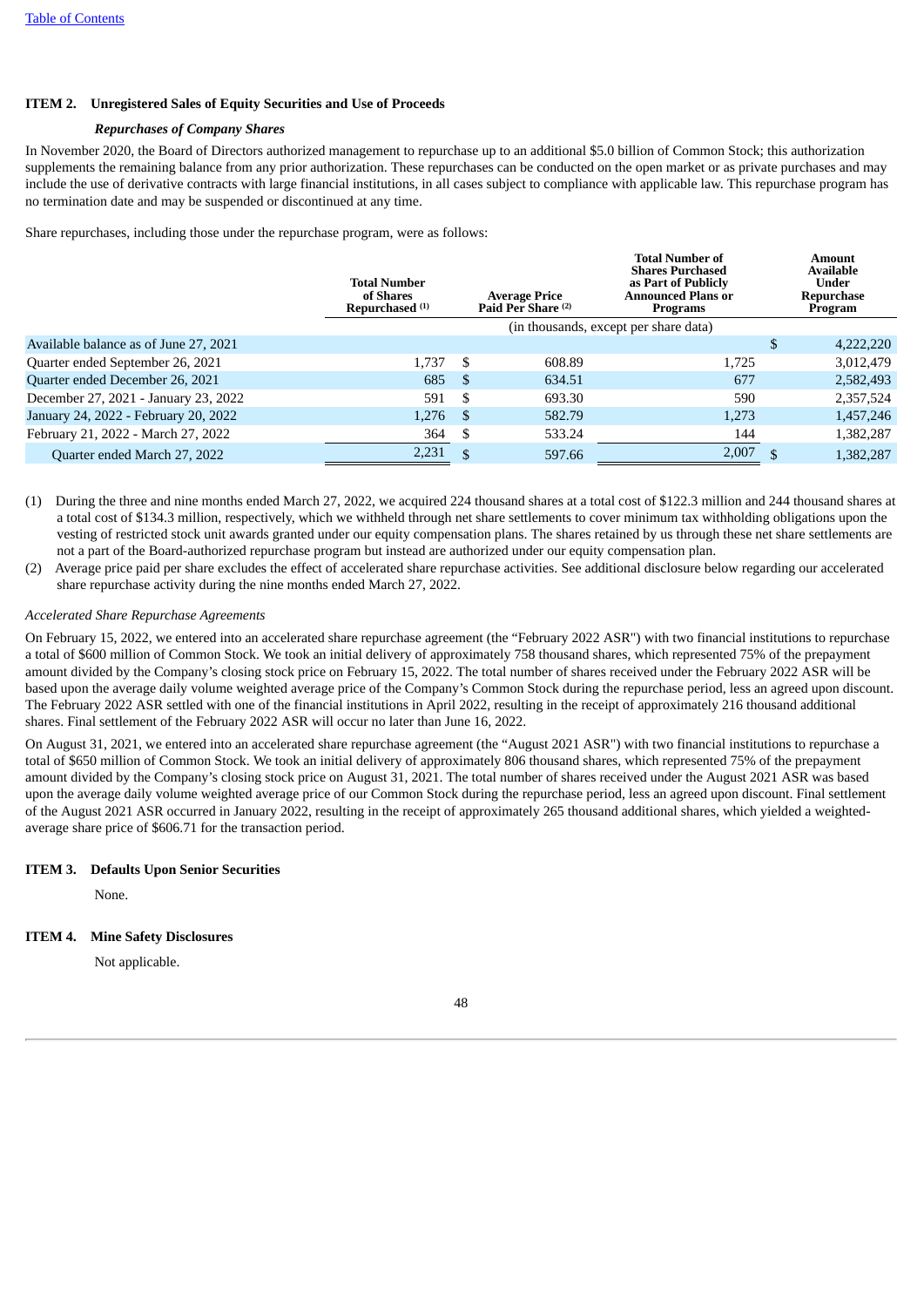## <span id="page-48-0"></span>**ITEM 5. Other Information**

None.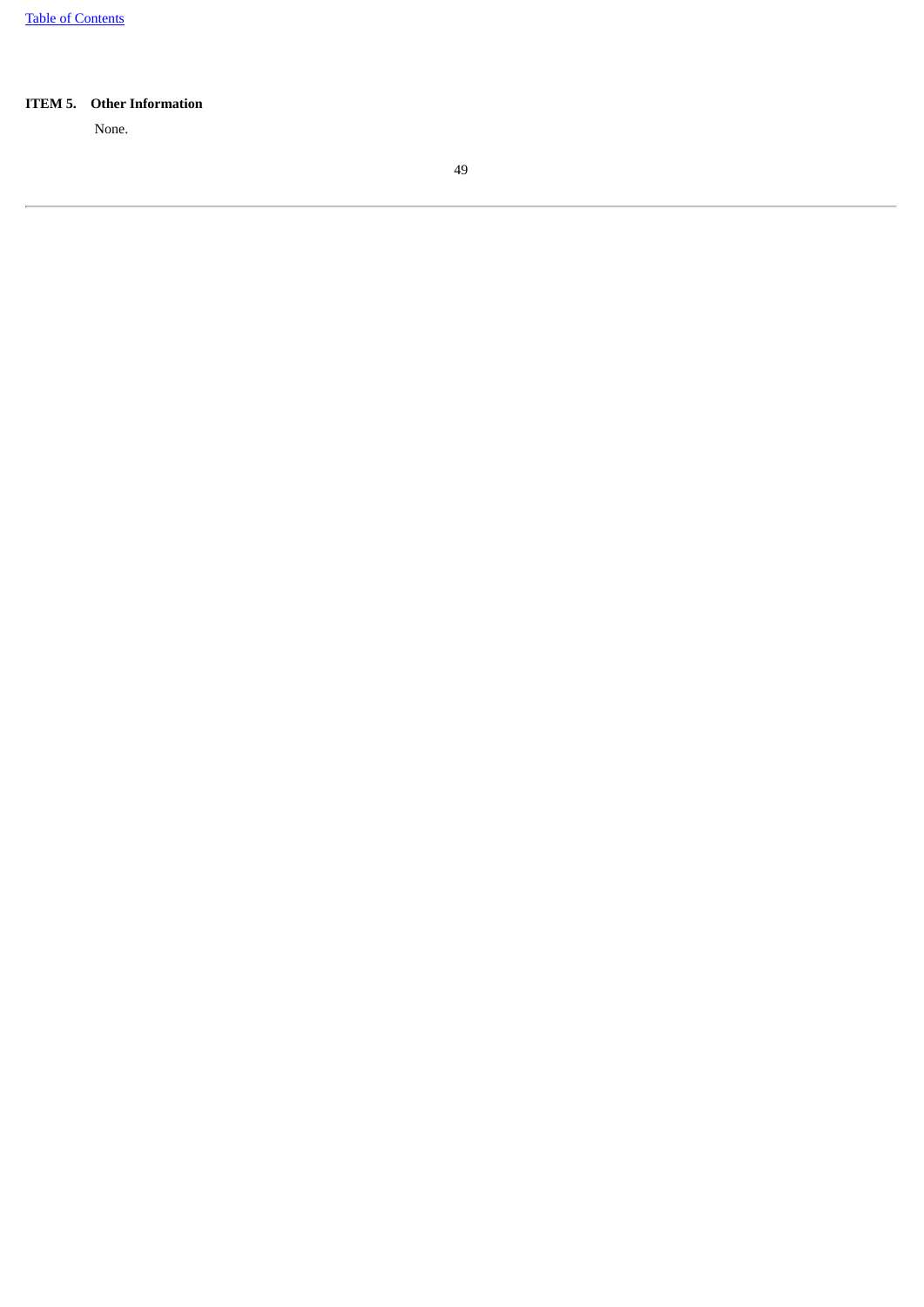## **ITEM 6. Exhibits**

<span id="page-49-0"></span>

| Exhibit<br>Number | Description                                                                                                                                                               |
|-------------------|---------------------------------------------------------------------------------------------------------------------------------------------------------------------------|
| 31.1              | Rule 13a-14(a)/15d-14(a) Certification (Principal Executive Officer)                                                                                                      |
| 31.2              | Rule 13a-14(a)/15d-14(a) Certification (Principal Financial Officer)                                                                                                      |
| 32.1              | <b>Section 1350 Certification (Principal Executive Officer)</b>                                                                                                           |
| 32.2              | <b>Section 1350 Certification (Principal Financial Officer)</b>                                                                                                           |
| 101.INS           | Inline XBRL Instance Document - the instance document does not appear in the Interactive Data File because its XBRL tags are embedded<br>within the Inline XBRL document. |
| 101.SCH           | Inline XBRL Taxonomy Extension Schema Document                                                                                                                            |
| 101.CAL           | Inline XBRL Taxonomy Extension Calculation Linkbase Document                                                                                                              |
| 101.DEF           | Inline XBRL Taxonomy Extension Definition Linkbase Document                                                                                                               |
| 101.LAB           | Inline XBRL Taxonomy Extension Label Linkbase Document                                                                                                                    |
| 101.PRE           | Inline XBRL Taxonomy Extension Presentation Linkbase Document                                                                                                             |
| 104               | Cover Page Interactive Data File (formatted as Inline XBRL and contained in Exhibit 101)                                                                                  |
|                   |                                                                                                                                                                           |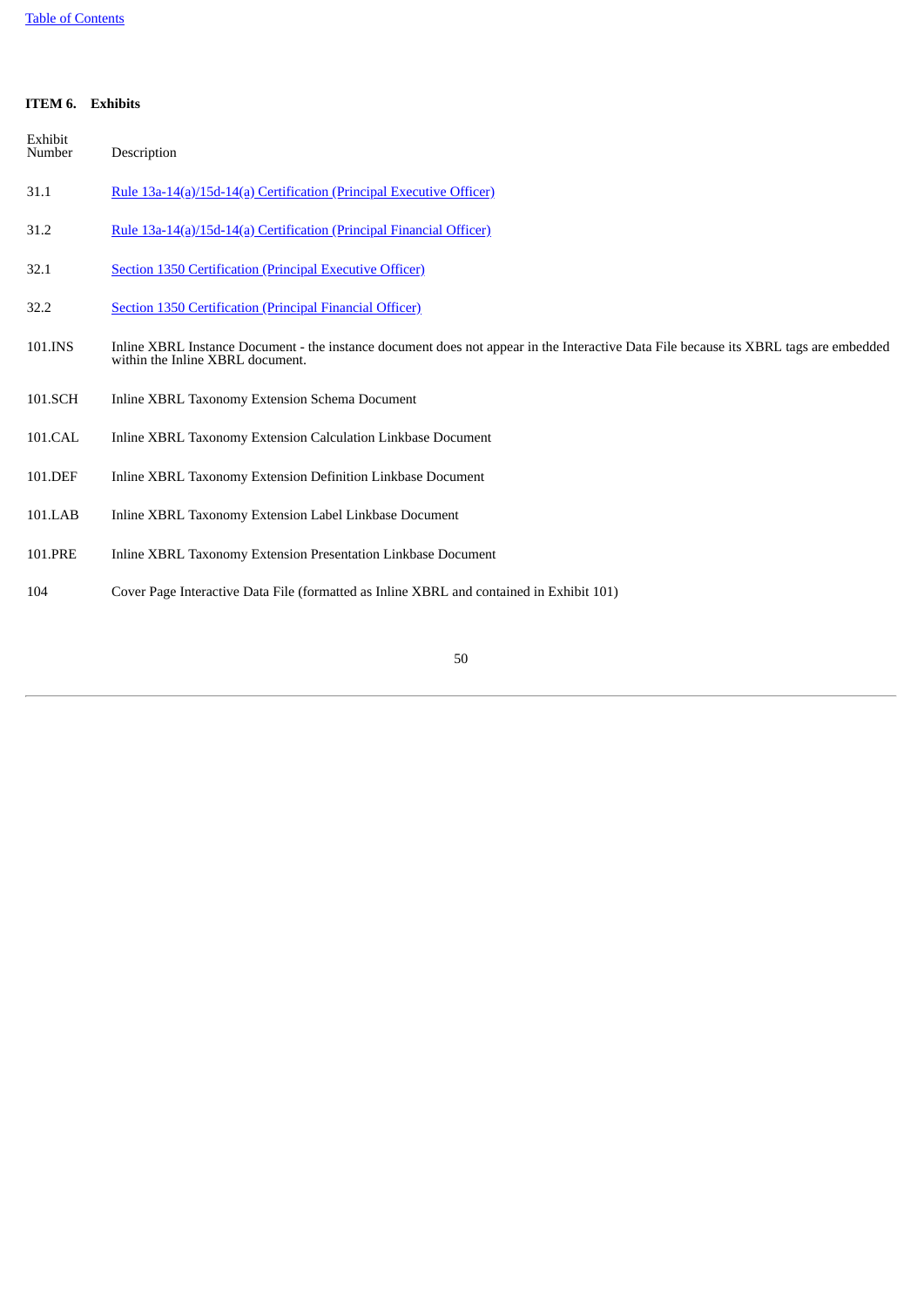## **LAM RESEARCH CORPORATION**

## **SIGNATURES**

Pursuant to the requirements of the Securities Exchange Act of 1934, the Registrant has duly caused this Report to be signed on its behalf by the undersigned thereunto duly authorized.

Date: April 26, 2022 LAM RESEARCH CORPORATION (Registrant)

/s/ Douglas R. Bettinger

**Douglas R. Bettinger Executive Vice President, Chief Financial Officer (Principal Financial Officer and Principal Accounting Officer)**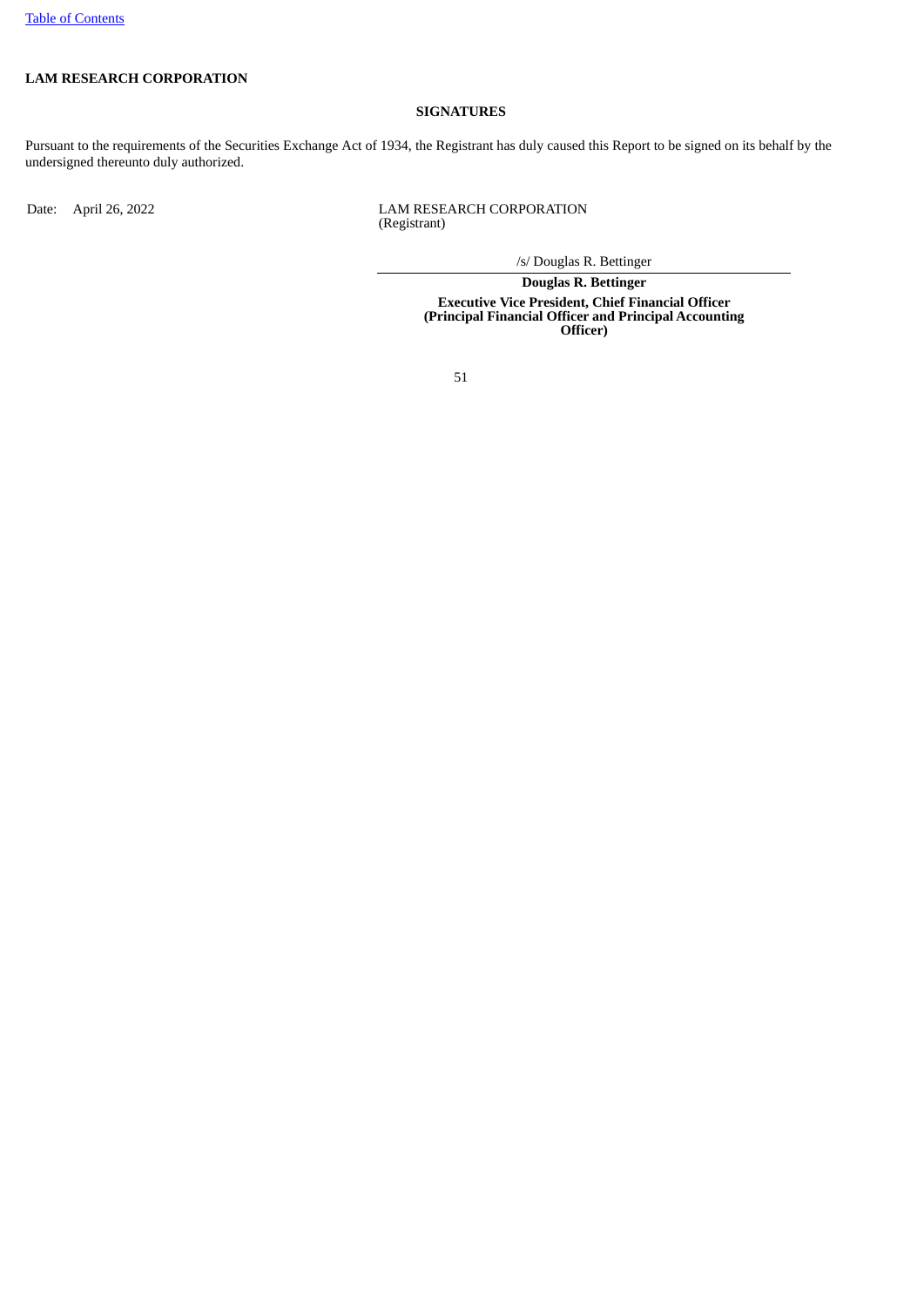## **RULE 13a-14(a)/15d-14(a) CERTIFICATION (PRINCIPAL EXECUTIVE OFFICER)**

<span id="page-51-0"></span>I, Timothy M. Archer, certify that:

1. I have reviewed this quarterly report on Form 10-Q of Lam Research Corporation;

2. Based on my knowledge, this report does not contain any untrue statement of a material fact or omit to state a material fact necessary to make the statements made, in light of the circumstances under which such statements were made, not misleading with respect to the period covered by this report;

3. Based on my knowledge, the financial statements, and other financial information included in this report, fairly present in all material respects the financial condition, results of operations and cash flows of the registrant as of, and for, the periods presented in this report;

4. The registrant's other certifying officer and I are responsible for establishing and maintaining disclosure controls and procedures (as defined in Exchange Act Rules 13a-15(e) and 15d-15(e)) and internal control over financial reporting (as defined in Exchange Act Rules 13a-15(f) and 15d-15(f)) for the registrant and have:

a) designed such disclosure controls and procedures, or caused such disclosure controls and procedures to be designed under our supervision, to ensure that material information relating to the registrant, including its consolidated subsidiaries, is made known to us by others within those entities, particularly during the period in which this report is being prepared;

b) designed such internal control over financial reporting, or caused such internal control over financial reporting to be designed under our supervision, to provide reasonable assurance regarding the reliability of financial reporting and the preparation of financial statements for external purposes in accordance with generally accepted accounting principles;

c) evaluated the effectiveness of the registrant's disclosure controls and procedures and presented in this report our conclusions about the effectiveness of the disclosure controls and procedures, as of the end of the period covered by this report based on such evaluation; and

d) disclosed in this report any change in the registrant's internal control over financial reporting that occurred during the registrant's most recent fiscal quarter (the registrant's fourth fiscal quarter in the case of an annual report) that has materially affected, or is reasonably likely to materially affect, the registrant's internal control over financial reporting; and

5. The registrant's other certifying officer and I have disclosed, based on our most recent evaluation of internal control over financial reporting, to the registrant's auditors and the audit committee of the registrant's board of directors (or persons performing the equivalent functions):

a) all significant deficiencies and material weaknesses in the design or operation of internal control over financial reporting which are reasonably likely to adversely affect the registrant's ability to record, process, summarize and report financial information; and

b) any fraud, whether or not material, that involves management or other employees who have a significant role in the registrant's internal control over financial reporting.

April 26, 2022

/s/ Timothy M. Archer

Timothy M. Archer *President and Chief Executive Officer*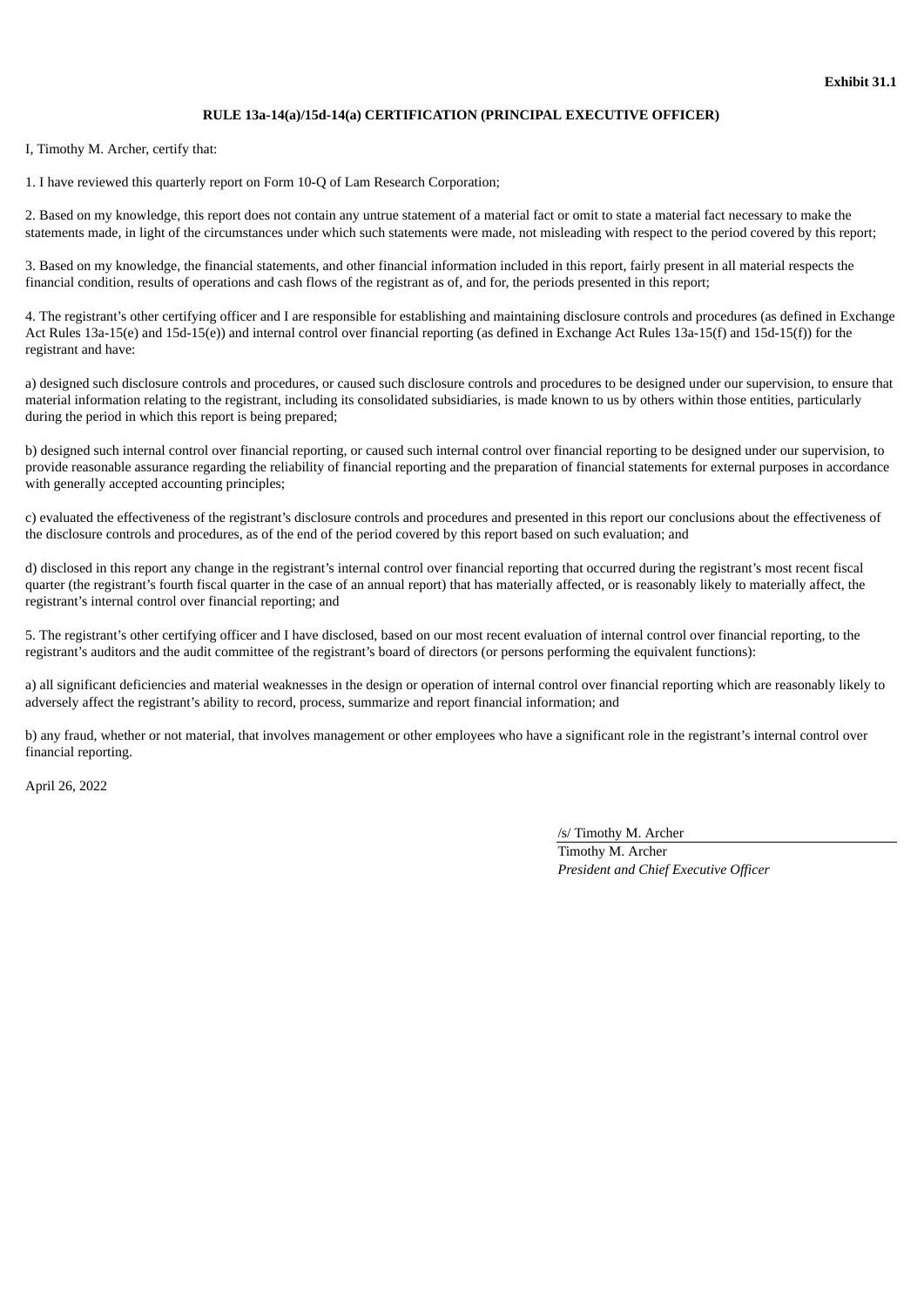#### **RULE 13a-14(a)/15d-14(a) CERTIFICATION (PRINCIPAL FINANCIAL OFFICER)**

<span id="page-52-0"></span>I, Douglas R. Bettinger, certify that:

1. I have reviewed this quarterly report on Form 10-Q of Lam Research Corporation;

2. Based on my knowledge, this report does not contain any untrue statement of a material fact or omit to state a material fact necessary to make the statements made, in light of the circumstances under which such statements were made, not misleading with respect to the period covered by this report;

3. Based on my knowledge, the financial statements, and other financial information included in this report, fairly present in all material respects the financial condition, results of operations and cash flows of the registrant as of, and for, the periods presented in this report;

4. The registrant's other certifying officer and I are responsible for establishing and maintaining disclosure controls and procedures (as defined in Exchange Act Rules 13a-15(e) and 15d-15(e)) and internal control over financial reporting (as defined in Exchange Act Rules 13a-15(f) and 15d-15(f)) for the registrant and have:

a) designed such disclosure controls and procedures, or caused such disclosure controls and procedures to be designed under our supervision, to ensure that material information relating to the registrant, including its consolidated subsidiaries, is made known to us by others within those entities, particularly during the period in which this report is being prepared;

b) designed such internal control over financial reporting, or caused such internal control over financial reporting to be designed under our supervision, to provide reasonable assurance regarding the reliability of financial reporting and the preparation of financial statements for external purposes in accordance with generally accepted accounting principles;

c) evaluated the effectiveness of the registrant's disclosure controls and procedures and presented in this report our conclusions about the effectiveness of the disclosure controls and procedures, as of the end of the period covered by this report based on such evaluation; and

d) disclosed in this report any change in the registrant's internal control over financial reporting that occurred during the registrant's most recent fiscal quarter (the registrant's fourth fiscal quarter in the case of an annual report) that has materially affected, or is reasonably likely to materially affect, the registrant's internal control over financial reporting; and

5. The registrant's other certifying officer and I have disclosed, based on our most recent evaluation of internal control over financial reporting, to the registrant's auditors and the audit committee of the registrant's board of directors (or persons performing the equivalent functions):

a) all significant deficiencies and material weaknesses in the design or operation of internal control over financial reporting which are reasonably likely to adversely affect the registrant's ability to record, process, summarize and report financial information; and

b) any fraud, whether or not material, that involves management or other employees who have a significant role in the registrant's internal control over financial reporting.

April 26, 2022

/s/ Douglas R. Bettinger

Douglas R. Bettinger *Executive Vice President, Chief Financial Officer (Principal Financial Officer and Principal Accounting Officer)*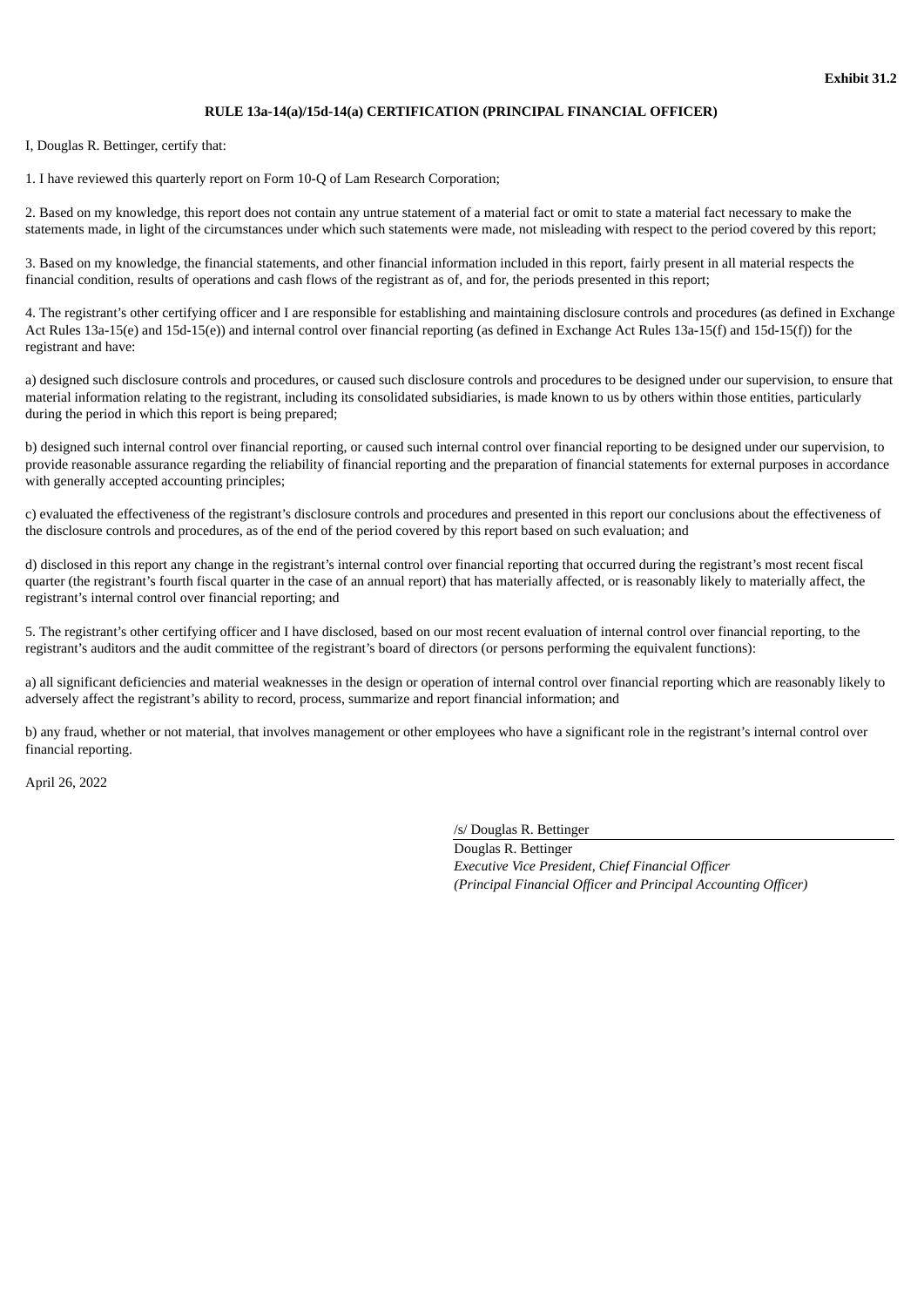#### **SECTION 1350 CERTIFICATION (PRINCIPAL EXECUTIVE OFFICER)**

<span id="page-53-0"></span>In connection with the Quarterly Report of Lam Research Corporation (the "Company") on Form 10-Q for the fiscal period ending March 27, 2022 as filed with the Securities and Exchange Commission on the date hereof (the "Report"), I, Timothy M. Archer, certify, pursuant to 18 U.S.C. Section 1350, as adopted pursuant to Section 906 of the Sarbanes-Oxley Act of 2002, to my knowledge, that:

(1) The Report fully complies with the requirements of section 13(a) or 15(d), as applicable, of the Securities Exchange Act of 1934; and

(2) The information contained in the Report fairly presents, in all material respects, the financial condition and results of operations of the Company.

April 26, 2022

/s/ Timothy M. Archer Timothy M. Archer *President and Chief Executive Officer*

The foregoing certification is being furnished solely pursuant to 18 U.S.C. Section 1350, as adopted pursuant to Section 906 of the Sarbanes-Oxley Act of 2002, and will not be deemed "filed" for purposes of Section 18 of the Securities Exchange Act of 1934, as amended (the "Exchange Act") or otherwise subject to the liability of that section. Such certification will not be deemed incorporated by reference into any filing under the Securities Act of 1933, as amended, or the Exchange Act, except to the extent that the Company specifically incorporates it by reference.